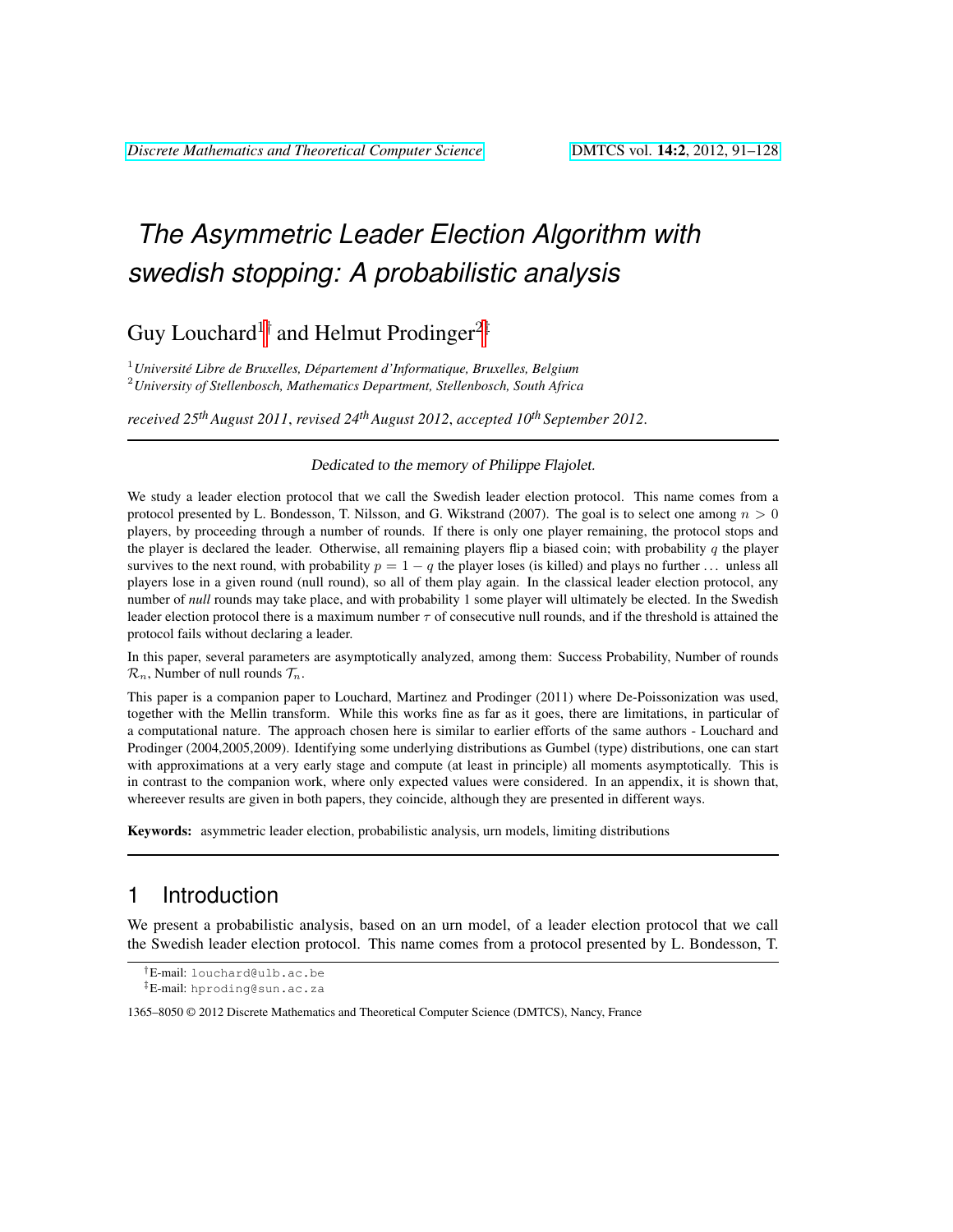Nilsson, and G. Wikstrand in [\[1\]](#page-23-0). The goal is to select one among  $n > 0$  players, by proceeding through a number of rounds. If there is only one player remaining, the protocol stops and the player is declared the leader. Otherwise, all remaining players flip a biased coin; with probability q the player survives to the next round, with probability  $p = 1 - q$  the player loses (is killed) and plays no further ... unless all players lose in a given round (null round), so all of them play again. We say that a round is *null* if every active player tosses tails (all killed). In the classical leader election protocol, any number of *null* rounds may take place, and with probability 1 some player will ultimately be elected. In the Swedish leader election protocol there is a maximum number  $\tau$  of consecutive null rounds, and if the threshold is attained the protocol fails without declaring a leader.

In this paper, several parameters are asymptotically analyzed, starting with n players, n large: $(i)$  success probability  $S_n$ , number of rounds  $\mathcal{R}_n$ , number of null rounds  $\mathcal{T}_n$ , number  $\mathcal{L}_n$ , in case of failure, of players that were active at the last non-null round, the so-called *left-overs*, and the total number  $C_n$  of coins flipped. As suggested by one referee, other RVs of interest could be considered, for instance the number of useless coin flips (i.e. coin flips that lead to null rounds or rounds where every player goes forward to the next round). These RVs can indeed be analyzed with the same techniques, but due to length constraints, we refrain to do this here. Such considerations would make an excellent project for research students.

This work is a companion paper to [\[7\]](#page-24-0) where De-Poissonization was used, together with the Mellin transform. Here, we approximate the relevant quantities at an early stage; the loss in accuracy results in a gain when it comes to the complexity of the necessary computations. Indeed, we can deal here with all moments, whereas in [\[7\]](#page-24-0) only expected values could be computed.

# <span id="page-1-1"></span>2 Urn model

In this section we show how to proceed from the leader election algorithm to an urn model. Then, within this model, we explain how to derive the asymptotic distributions of our random variables (RVs). Finally we obtain (via Laplace transforms) all asymptotic distributions and moments we need.

By the definition of the protocol each player does have a life duration, being independent of all other players, given by a geometrically distributed random variable X, with probability mass function  $\mathbb{P}(X =$  $j$ ) =  $pq^{j-1}$ , where p denotes the killing probability, and q the probability of survival. Proceeding as in [\[10\]](#page-24-1) the leader election protocol can be considered as an urn model in the following way: we have urns numbered  $1, 2, \ldots$ , and n balls are thrown into the urns. The probability of each out of the n balls falling into an urn numbered j is being given by  $pq^{j-1}$ . The balls contained in the urn numbered j represent the candidates who are killed at level j of the leader election protocol. The advantage of the viewpoint is that the parameters of interest can be interpreted in terms of statistics on the urn model. In order to do so, we will introduce several additional parameters. Let  $I$  denote the number of balls contained in the maximal (highest numbered) non-empty urn. If it contains only a single ball, then the leader election protocol has succeeded, and a single player has survived. If it contains more than one ball, say  $i \geq 2$ , this implies that a null round has taken place, and the process has to be restarted with i balls (all remaining i players have been killed and play again in the next round). A restarted process does not necessarily lead to a successful election, additional null rounds may happen. Note that no null rounds have occurred if the maximal nonempty urn contains only a single ball. We will use another random variable  $J$  denoting either the position of the maximal non-empty urn, if it contains  $i > 1$  balls, or the position of the last non-empty urn *before* 

<span id="page-1-0"></span><sup>(</sup>i) We use the same notations as in [\[7\]](#page-24-0), to ease further comparisons, with the exception of  $I_n$ , replaced here by  $\mathcal{T}_n$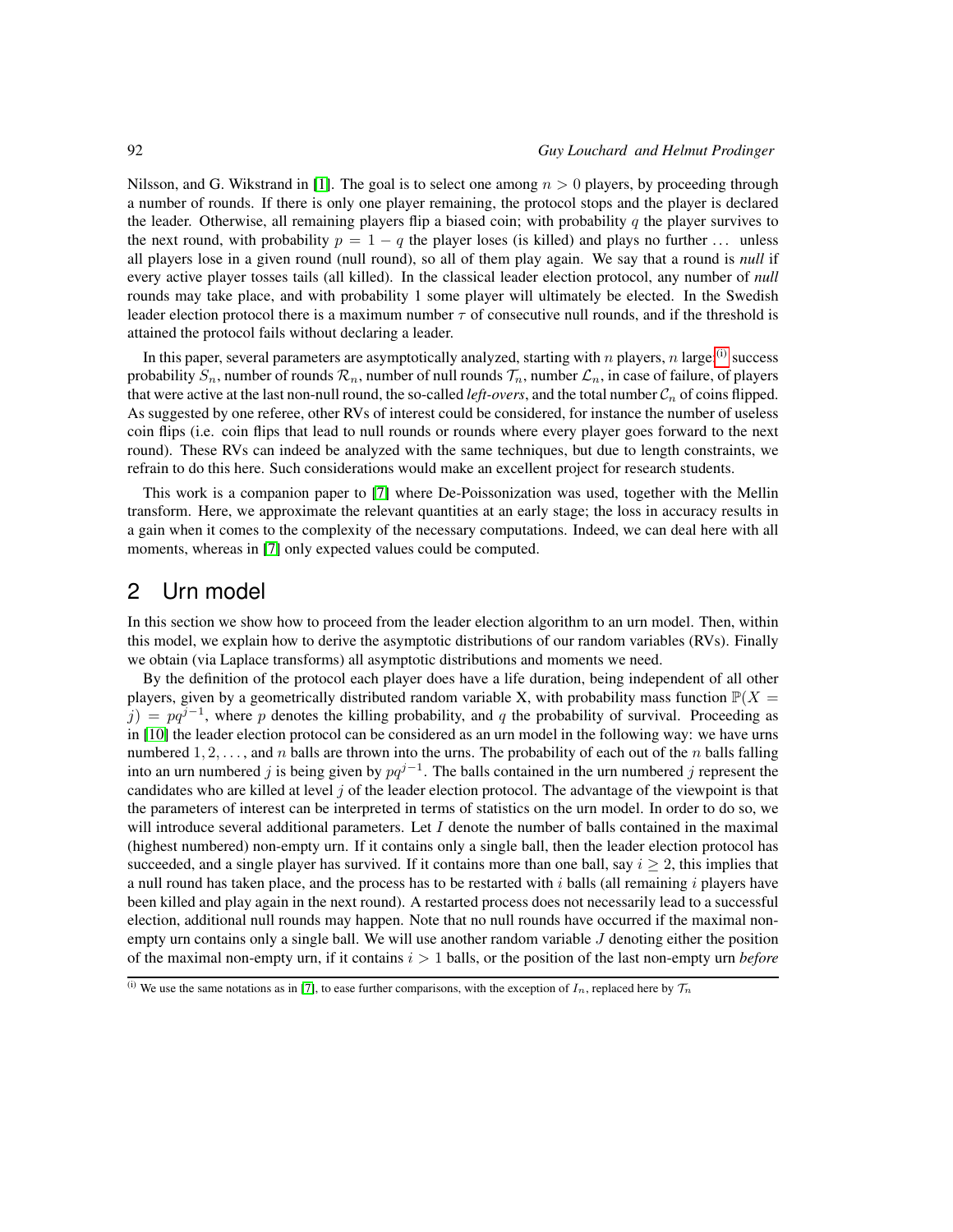the maximal non-empty urn if the latter contains  $i = 1$  balls. Moreover, in the case  $i = 1$  we denote with  $K$  the number of balls in the urn  $j$ .

Instead of directly analyzing the parameters of interest (compare with [\[7\]](#page-24-0)), we can analyze suitable statistics on the urn model, avoiding more cumbersome calculations. For example, for the analysis of the success probability  $S_n$  we will study the joint distribution  $\mathbb{P}(J = j, I = i)$  of I and J, distinguishing between the cases  $i = 1$  and  $i \geq 2$ .

## *2.1 Asymptotic analysis*

We state, for later use, the following properties, for large n, which are crucial for our approach - early stage approximation of the relevant quantities defined on the urn model.

• ASYMPTOTIC INDEPENDENCE. We have asymptotic independence of urns, for all events related to urn j containing  $\mathcal{O}(1)$  balls. This means, for instance that

P[urn  $j_1$  contains  $i_1$  balls ; urn  $j_2$  contains  $i_2$  balls ; ...; urn  $j_k$  contains  $i_k$  balls,

where 
$$
i_1, i_2, \ldots, i_k = \mathcal{O}(1)
$$

 $\sim \mathbb{P}[\text{urn } j_1 \text{ contains } i_1 \text{ balls}] \times \mathbb{P}[\text{urn } j_2 \text{ contains } i_2 \text{ balls}] \times \cdots \times \mathbb{P}[\text{urn } j_k \text{ contains } i_k \text{ balls}].$ 

This is proved, by Poissonization-De-Poissonization, in [\[9\]](#page-24-2), [\[11\]](#page-24-3) and [\[4\]](#page-24-4) (in this paper for  $p = 1/2$ , but the proof is easily adapted). The error term is  $\mathcal{O}(n^{-C})$  where C is a positive constant.

• ASYMPTOTIC DISTRIBUTIONS. We obtain asymptotic distributions of the interesting RVs as follows. The number of balls in each urn is asymptotically Poisson-distributed with parameter  $npq^{j-1}$ in urn j containing  $\mathcal{O}(1)$  balls (this is the classical asymptotic for the Binomial distribution). This means that the asymptotic number  $\ell$  of balls in urn j is given by

$$
\exp\left(-npq^{j-1}\right)\frac{\left(npq^{j-1}\right)^{\ell}}{\ell!},
$$

and with  $Q := 1/q, L := \ln Q, \eta = j - \log np/q$ , this is equivalent to  $P(e^{-L\eta}, \ell)$ , where  $\mathcal{P}(\lambda, u) := e^{-\lambda} \lambda^u/u!$ . The asymptotic distributions are related to Gumbel distribution functions (given by  $\exp(-e^{-x})$ ) or convergent series of such. The error term is  $\mathcal{O}(n^{-1})$ .

- EXTENDED SUMMATIONS. Some summations now go to  $\infty$ . This is justified, for example, in [\[9\]](#page-24-2).
- UNIFORM INTEGRABILITY. We have uniform integrability for the moments of our RVs. To show that the limiting moments are equivalent to the moments of the limiting distributions, we need a suitable rate of convergence. This is related to a uniform integrability condition (see Loève [\[6,](#page-24-5) Section 11.4]). For the kind of limiting distributions we consider here, the rate of convergence is analyzed in detail in [\[8\]](#page-24-6) and [\[11\]](#page-24-3). The error term is  $\mathcal{O}(n^{-C})$ .
- MELLIN TRANSFORM. Asymptotic expressions for the moments are obtained by Mellin transforms. The error term is  $\mathcal{O}(n^{-C})$ . We proceed as follows (see [\[8\]](#page-24-6) for detailed proofs): from the asymptotic properties of the urns, we have obtained the asymptotic distributions of our RV of interest. Next we compute the Laplace transform  $\phi(\alpha)$  of these distributions, from which we can derive the dominant part of probabilities and moments as well as the (tiny) periodic part in the form of a Fourier series. This connection will be detailed in the next sections. Note that we will also need the first values of probabilities and moments, obtained via some recurrences.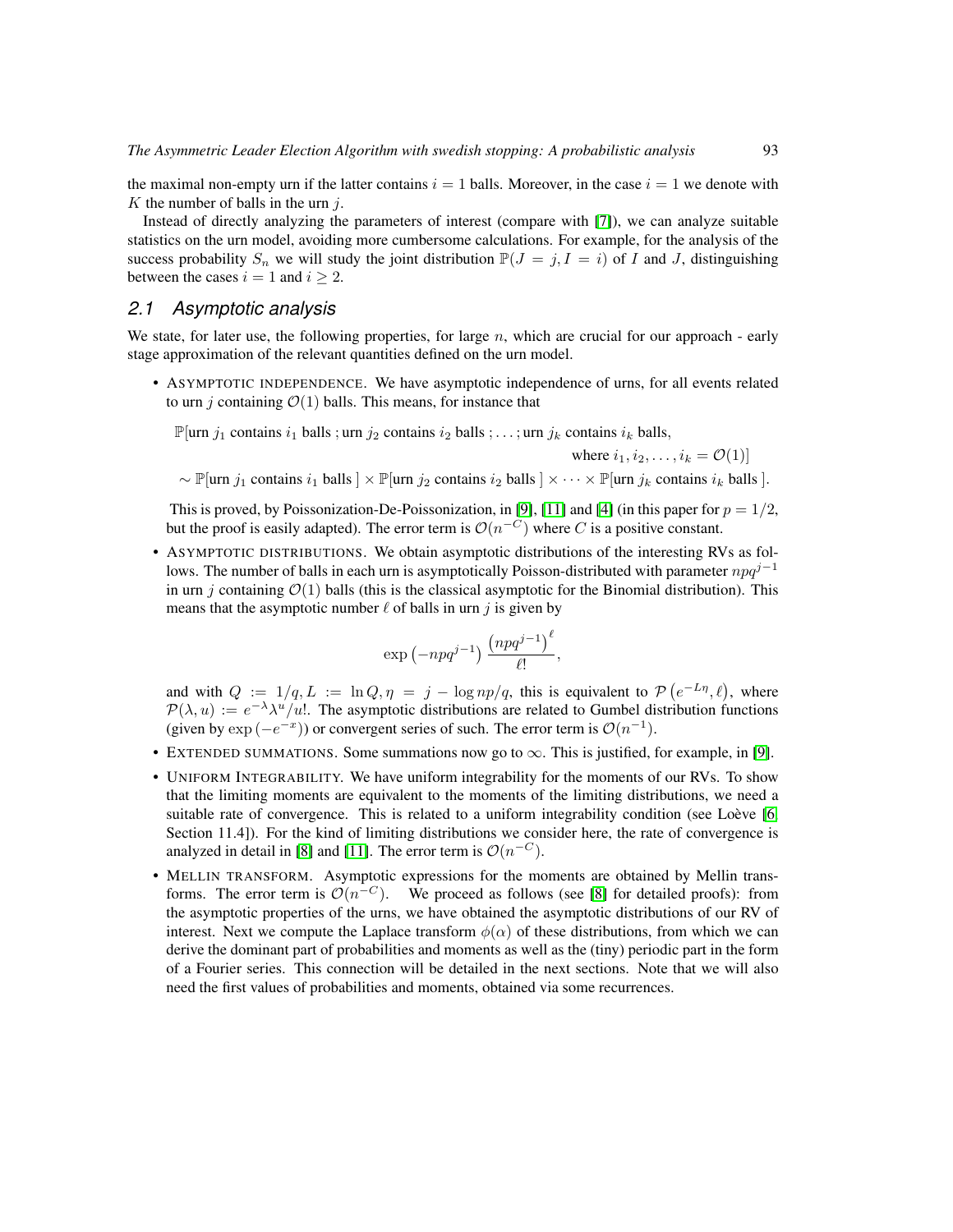• SLOW INCREASE PROPERTY.  $\Gamma(s)$  decreases exponentially in the direction  $i\infty$ :

$$
|\Gamma(\sigma + it)| \sim \sqrt{2\pi} |t|^{\sigma - 1/2} e^{-\pi |t|/2}.
$$

Also, we this property is true for all other functions we encounter. So inverting the Mellin transforms is easily justified.

If we compare the approach in this paper with other ones that appeared previously, then we can notice the following. Traditionally, one would stay with exact enumerations as long as possible, and only at a late stage move to asymptotics. Doing this, one would, in terms of asymptotics, carry many unimportant contributions around, which makes the computations quite heavy, especially when it comes to higher moments. Here, however, approximations are carried out as early as possible, and this allows for streamlined (and often automatic) computations of asymptotic distributions and higher moments.

The present paper falls into the paradigm of *combinatorics of geometrically distributed words*; many papers have been written on that since the mid-nineties. We cite only the first one in this series: [\[12\]](#page-24-7)

## 3 Notation and Plan of the paper

#### *3.1 Notation*

We will use several abbreviations for probabilities and moments in order to derive more compact expressions. Throughout this work we denote with n the number of initial players; we assume that n is large, we derive asymptotic expansions with respect to  $n \to \infty$ . Moreover, let  $n^* = n \cdot \frac{p}{q}$ . Since the Poisson distribution is crucial for our approach - early stage asymptotic analysis - we use the shorthand notation  $\mathcal{P}(\lambda, u) := e^{-\lambda} \lambda^u / u!$ . For the asymptotic analysis we use  $\eta := j - \log n^*$  or  $\eta := \kappa - \log n^*$ . The fractional part of x is denoted by  $\{x\}$ .

In the context of combinatorics of geometrically distributed words the following notation is frequently used:  $Q := 1/q$ ,  $\log := \log_Q$ , and  $L := \ln Q$ . Moreover,  $M := \log p$ , and  $\chi_l := \frac{2l\pi \mathbf{i}}{L}$ , where i denotes the imaginary unit. The expected values of the parameters of interest number of rounds  $\mathcal{R}_n$ , number of null rounds  $\mathcal{T}_n$ , number  $\mathcal{L}_n$ , in case of failure, of players that were active at the last non-null round, the so-called *left-overs*, and the total number  $C_n$  of coins flipped, will be denoted with

$$
R_n = \mathbb{E}(\mathcal{R}_n)
$$
,  $T_n = \mathbb{E}(\mathcal{T}_n)$ ,  $L_n = \mathbb{E}(\mathcal{L}_n)$ ,  $C_n := \mathbb{E}(\mathcal{C}_n)$ .

Moreover, the second moments will be denoted with

$$
R_n^{(2)} = \mathbb{E}(\mathcal{R}_n^2), \quad T_n^{(2)} = \mathbb{E}(\mathcal{T}_n^2), \quad L_n^{(2)} = \mathbb{E}(\mathcal{L}_n^2), \quad C_n^{(2)} := \mathbb{E}(\mathcal{C}_n^2).
$$

Note that the "" notation will always be used, in the sequel, in relation with the failure case, and the tilde will denote that the players were obtained in a null round; for example  $\tilde{T}'_i$  denotes the average number of null rounds, starting with  $i$  players, with failure at the end, given that the  $i$  players were obtained in a null round, not preceded by another null round.

In our analysis we will encounter certain sums:  $\Sigma_1(i,\tau) := \sum_{v=0}^{\tau-1} (p^i)^v$ ,  $\Sigma_2(i,\tau) := \sum_{v=0}^{\tau-1} (p^i)^v (v +$ 1),  $\Sigma_3(i,\tau) := \sum_{v=0}^{\tau-1} (p^i)^v (v+1)^2$ ,  $\Sigma_4(i,\tau) := \sum_{v=0}^{\tau-1} (p^i)^v v$  and  $\Sigma_5(i,\tau) := \sum_{v=0}^{\tau-1} (p^i)^v v^2$ . Closed form expressions can readily be obtained and are given in the Appendix. We will first analyze *Model 1*: we fail if we have  $\tau$  consecutive null records. The *Model 2*: we fail if we have  $\tau$  null records, consecutive or not, will be briefly considered in Appendix [G.](#page-15-0)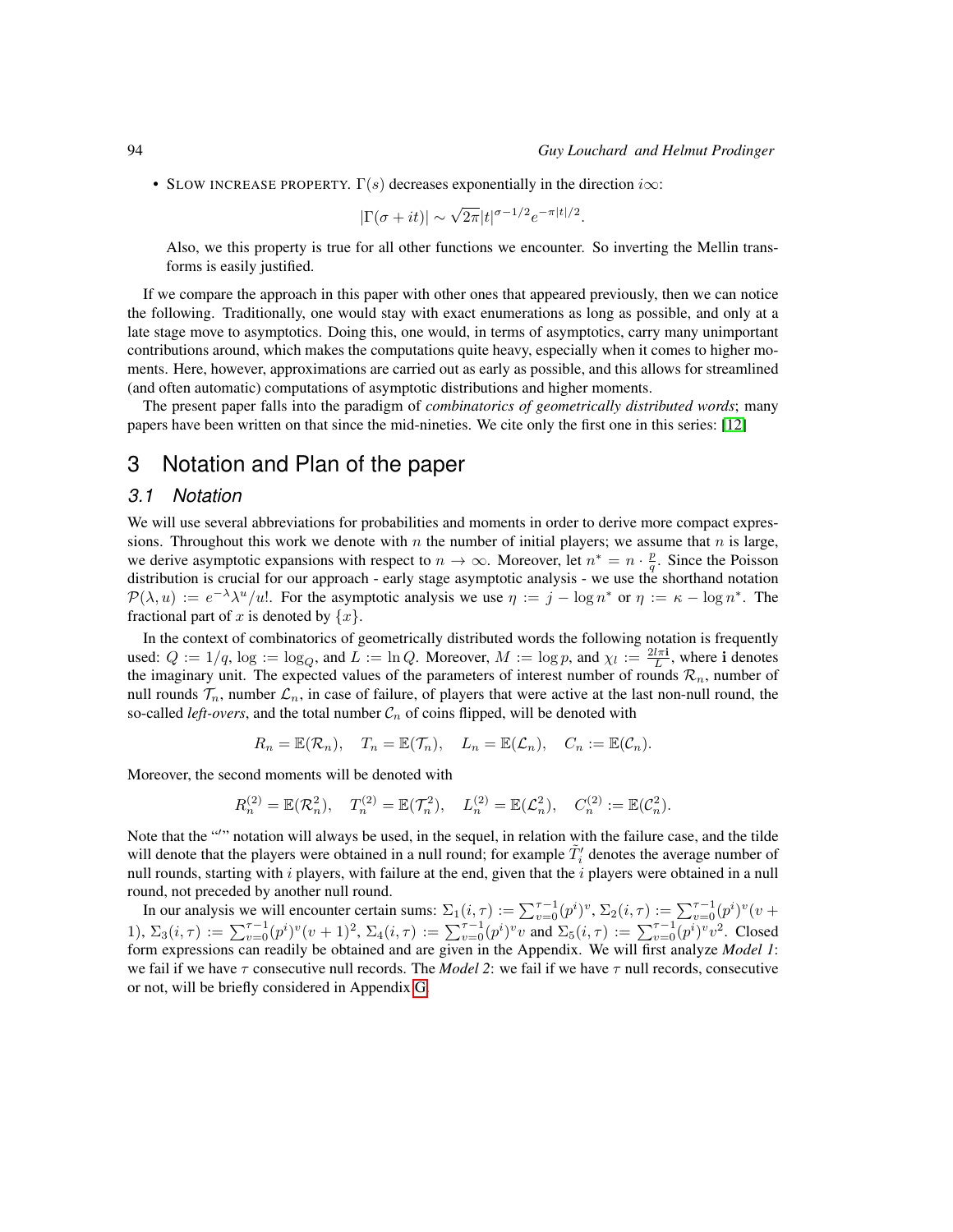#### *3.2 Plan of the paper*

The paper is organized as follows: Section [4](#page-4-0) is devoted to the success probability, Section [5](#page-7-0) to [8](#page-17-0) give the asymptotic distribution and first two moments of the RVs of interest (all moments can be derived by the same technique): we compute the dominant and periodic part, both in the success and failure case. Appendices [A](#page-0-0) summarizes some definitions and identities. In [\[7\]](#page-24-0), was presented an analytic treatment of the Swedish leader election protocol. In particular, the success probability and the dominant part of the mean of the following RV was computed: total number of rounds, total number of null rounds, number of left-overs. We prove, in Appendices [B](#page-1-1) to [E,](#page-7-0) the equivalence with the results given in this paper. Some matrix expressions are presented in Appendix [F](#page-11-0) and Appendix [G](#page-15-0) briefly presents the second model where we fail if we have  $\tau$  null records, consecutive or not. Appendix [H](#page-17-0) gives the proof of Theorem [8.2.](#page-23-1)

## <span id="page-4-0"></span>4 Success probability

In order to analyze the success probability  $S_n$  we proceed in three steps. First, we deduce basic recurrence relations for the success probability based on the leader election algorithm. Second, we reformulate the problem in terms of the urn model. Third, we carry out the asymptotic analysis: we compute the Laplace transform of the asymptotic distributions, and finally derive the asymptotic expressions for them. It is beneficial to distinguish between starting with  $i$  players (used in the recurrences and the asymptotics) and  $n$  which denotes the initial number of players. Moreover, for stating the recurrence relations we use the notation  $P(i) = S_i$ , and  $\tilde{P}(i)$  for the probability that, starting with i players, we succeed given that the i players were obtained in a null round, not preceded by another null round. We will first show how to compute the basic probabilities, which will be used in the sequel. Next, as explained in Section [2,](#page-1-1) we proceed to some asymptotic distributions.

Since we can have up to  $\tau - 1$  or  $\tau - 2$  null rounds (all killed), followed by  $\ell$  survivors, we readily obtain

$$
P(1) = 1, \quad \tilde{P}(1) = 1,
$$
  
\n
$$
P(i) = \sum_{s=0}^{\tau-1} (p^i)^s \sum_{\ell=1}^i {i \choose \ell} q^{\ell} p^{i-\ell} P(\ell) = \sum_1 (i, \tau) \sum_{\ell=1}^i {i \choose \ell} q^{\ell} p^{i-\ell} P(\ell), \quad i \ge 2,
$$
  
\n
$$
\tilde{P}(i) = \sum_{s=0}^{\tau-2} (p^i)^s \sum_{\ell=1}^i {i \choose \ell} q^{\ell} p^{i-\ell} P(\ell) = \sum_1 (i, \tau-1) \sum_{\ell=1}^i {i \choose \ell} q^{\ell} p^{i-\ell} P(\ell) = \frac{\sum_1 (i, \tau-1)}{\sum_1 (i, \tau)} P(i),
$$

 $i \geq 2$ . Note that  $\ell = i$  in the right-hand side leads to  $P(i)$ .

#### *4.1 Urn model correspondance*

Instead of working with the basic recurrence relations, compare with [\[7\]](#page-24-0), we use the fact that the leader election algorithm succeeds if in the corresponding urn model the maximal nonempty urn  $I = 1$  has a single entry, or if it succeeds after a restart (null round)  $(I > 1)$ . We consider the joint distribution of I and J. Recall that we have asymptotic independence of urns, for all events related to urn  $j$  containing  $\mathcal{O}(1)$  balls. Also the number of balls in each such urn is now Poisson-distributed with parameter  $npq^{j-1}$ in urn j. The asymptotic number  $\ell$  of balls in urn j is given by

$$
\exp\left(-npq^{j-1}\right)\frac{\left(npq^{j-1}\right)^{\ell}}{\ell!} = \mathcal{P}\left(e^{-L\eta}, \ell\right),\,
$$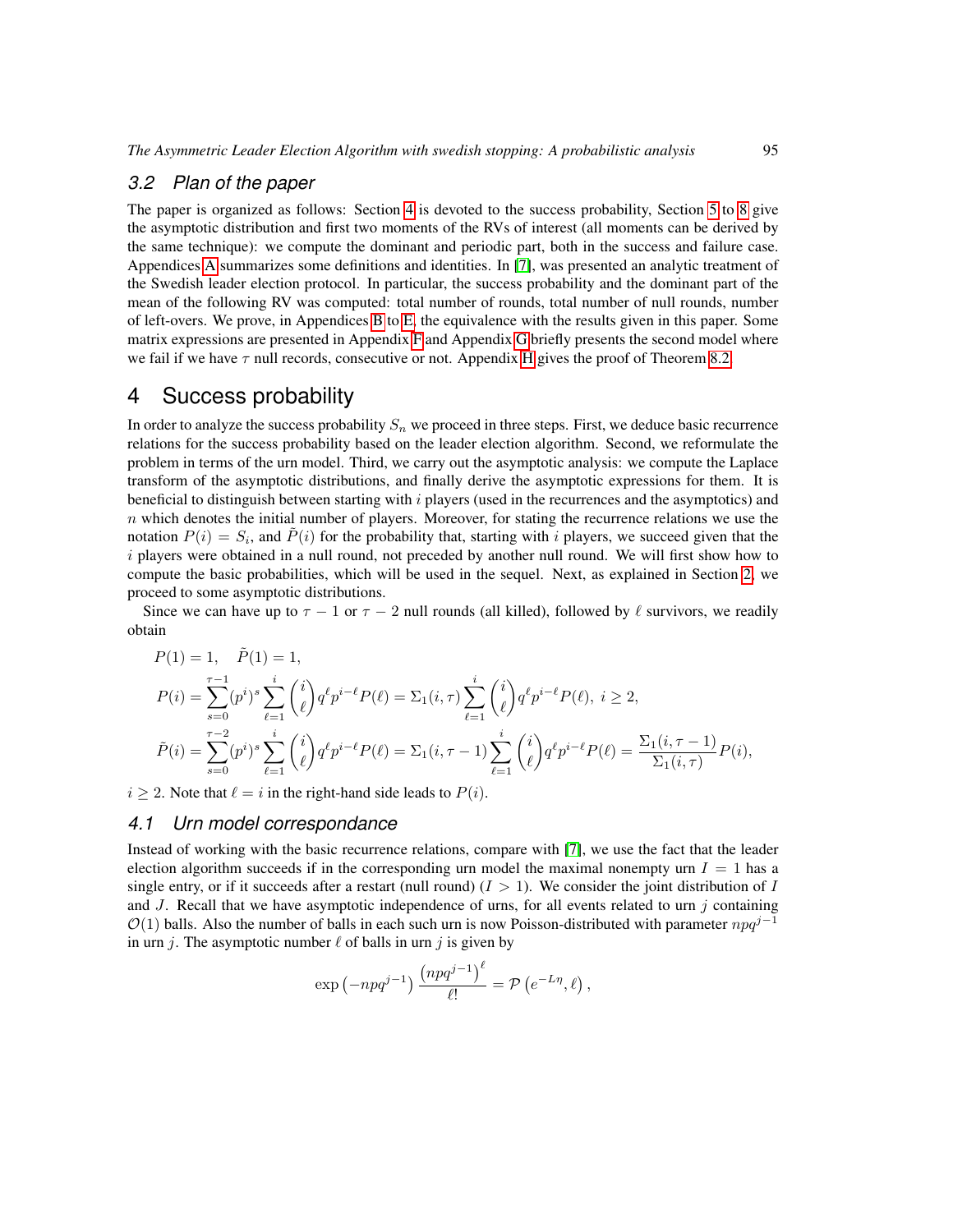with  $\eta = j - \log n^*$ . The asymptotic probability that urns  $j + 1, j + 2, \dots$  are empty is given by

<span id="page-5-1"></span>
$$
\prod_{\ell=j+1}^{\infty} e^{-npq^{\ell-1}} = \mathcal{P}\Big(\frac{q}{p}e^{-L\eta}, 0\Big).
$$

Similar simple calculations lead to

$$
\mathbb{P}(J = j, I = i) \sim \mathcal{P}\left(\frac{q}{p}e^{-L\eta}, 0\right) \mathcal{P}\left(e^{-L\eta}, i\right), i \ge 2,
$$
  

$$
\mathbb{P}(J = j, I = 1) \sim \mathcal{P}\left(\frac{q}{p}e^{-L\eta}, 1\right) \left[1 - \mathcal{P}\left(e^{-L\eta}, 0\right)\right].
$$

Note that the case  $i \geq 2$  does not necessarily lead to a success: urn J corresponds to the first null round, hence the multiplication by the success probability  $\tilde{P}(i)$ . On the other hand, the case  $i = 1$  does lead to a success: urn J corresponds to a round with one single player alive, which is immediately declared as the leader (there are no null rounds before). We have from [\[10\]](#page-24-1), (here and in the sequel ∼ always denotes  $\sim_{n\to\infty}$ ), with  $\eta := j - \log n^*$ ,

$$
\mathbb{P}(J=j, I=i) \sim \exp\left(-\frac{1}{p}e^{-Ln}\right)\frac{e^{-Lni}}{i!}, i \ge 2,
$$
\n
$$
\mathbb{P}(J=j, I \ge 2, S) \sim f_1(\eta),
$$
\n(1)

$$
f_1(\eta) := \sum_{i=2}^{\infty} \exp\left(-\frac{1}{p}e^{-L\eta}\right) \frac{e^{-L\eta i}}{i!} \tilde{P}(i),
$$
  

$$
\mathbb{P}(J = j, I = 1) \sim f_2(\eta),
$$
  

$$
f_2(\eta) := \exp\left(-\frac{q}{p}e^{-L\eta}\right) \frac{q}{p} e^{-L\eta} \left(1 - \exp\left(-e^{-L\eta}\right)\right).
$$
 (2)

## *4.2 Asymptotic analysis*

We now compute the Laplace transform. This gives

$$
\phi_1(\alpha) = \int_{-\infty}^{\infty} e^{\alpha \eta} f_1(\eta) d\eta = \sum_{i=2}^{\infty} \frac{(1/p)^{-i+\tilde{\alpha}}}{Li!} \Gamma(i - \tilde{\alpha}) \tilde{P}(i).
$$

From [\[8\]](#page-24-6) the corresponding dominant part of  $S_n$  is given by

<span id="page-5-0"></span>
$$
\phi_1(0) = \sum_{i=2}^{\infty} \frac{p^i}{Li} \frac{\Sigma_1(i, \tau - 1)}{\Sigma_1(i, \tau)} P(i).
$$

The corresponding periodic part is given by

$$
\omega_{1,1} = \sum_{l \neq 0} \varphi_{1,1}(\chi_l) e^{-2l\pi i {\log n^*}} ,
$$

with

$$
\varphi_{1,1}(\chi_l) = \phi_1(\alpha)\big|_{\alpha=-L\chi_l}.
$$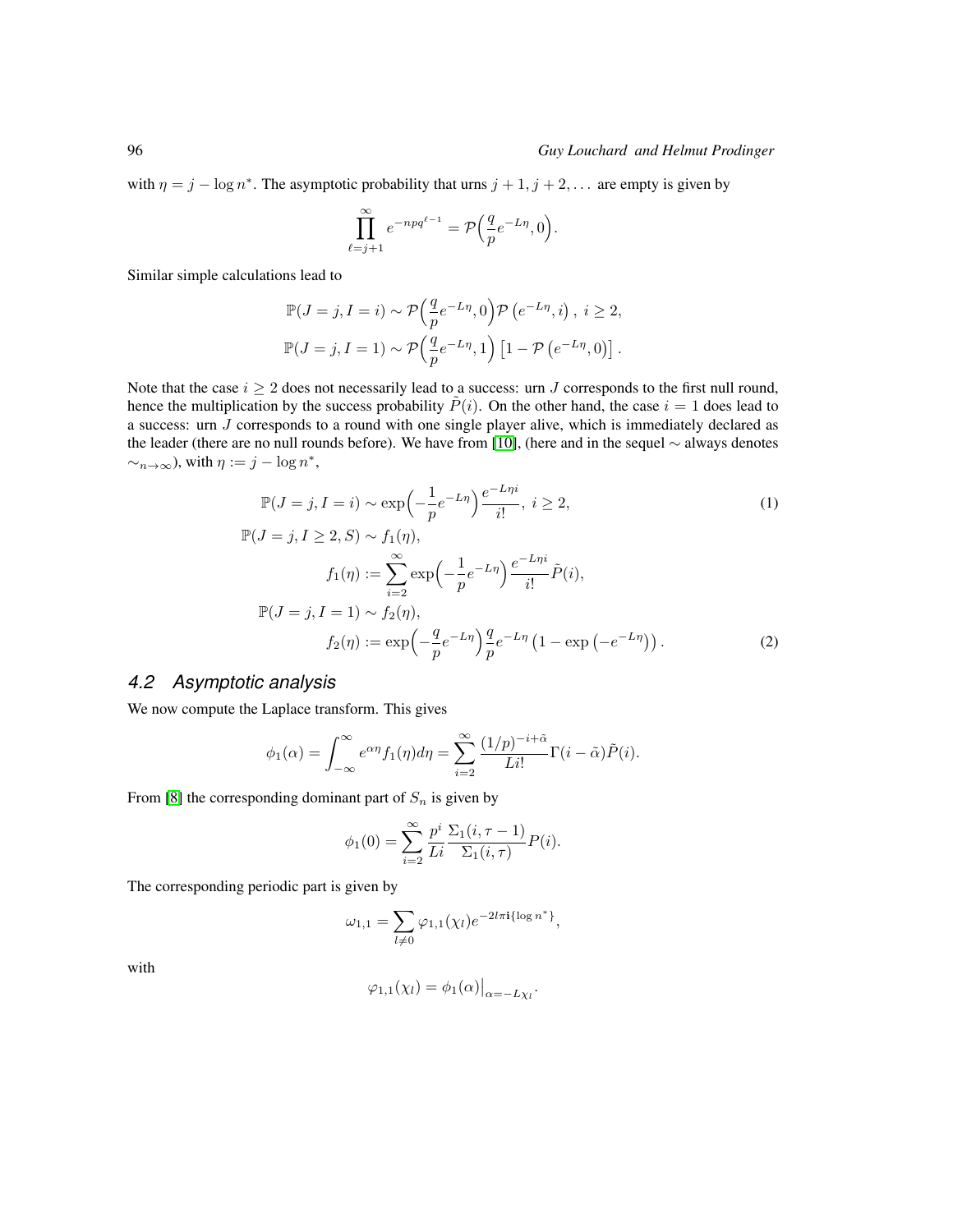We obtain

$$
\varphi_{1,1}(\chi_l) = \sum_{i=2}^{\infty} \frac{p^{i+\chi_l} \Gamma(i+\chi_l)}{Li!} \frac{\Sigma_1(i,\tau-1)}{\Sigma_1(i,\tau)} P(i).
$$

Also,

$$
\phi_2(\alpha) = \int_{-\infty}^{\infty} e^{\alpha \eta} f_2(\eta) d\eta = \frac{1}{L} \left[ \left( \frac{q}{p} \right)^{\tilde{\alpha}} - q \left( \frac{1}{p} \right)^{\tilde{\alpha}} \right] \Gamma(1 - \tilde{\alpha}).
$$

Hence

$$
\phi_2(0) = \frac{p}{L} = \text{Probability that the maximal non-empty urn contains one ball,}
$$
\n
$$
\omega_{2,1} = \sum_{l \neq 0} \varphi_{2,1}(\chi_l) e^{-2l\pi i \{\log n^*\}},
$$
\n
$$
\varphi_{2,1}(\chi_l) = \frac{1}{L} \left[ \left( \frac{q}{p} \right)^{-\chi_l} - q \left( \frac{1}{p} \right)^{-\chi_l} \right] \Gamma(1 + \chi_l) = \frac{p^{1 + \chi_l}}{L} \Gamma(1 + \chi_l).
$$
\n(3)

And finally, with notations provided in the Appendix [A,](#page-0-0) we have the following result.

**Theorem 4.1** The success probability  $S_n$  of the asymmetric leader election algorithm with swedish stop*ping satisfies the asymptotic expansion*

$$
S_n \sim \sum_{i=2}^{\infty} \frac{p^i}{Li} \frac{\Sigma_1(i,\tau-1)}{\Sigma_1(i,\tau)} P(i) + \frac{p}{L} + \sum_{l \neq 0} \varphi_{1,1}(\chi_l) e^{-2l\pi i \{\log n^*\}} + \sum_{l \neq 0} \varphi_{2,1}(\chi_l) e^{-2l\pi i \{\log n^*\}} =: V_1 + \frac{p}{L} + \sum_{l \neq 0} \varphi_{1,1}(\chi_l) e^{-2l\pi i \{\log n^*\}} + \sum_{l \neq 0} \varphi_{2,1}(\chi_l) e^{-2l\pi i \{\log n^*\}}.
$$

It might look paradoxical at first sight, that the asymptotic formula involves the quantities  $P(i)$  on the right site. However, that happens often, and convergence is quite good, so that with only a few terms (obtained directly from the recursion) a good approximation of the numerical values can be obtained. This phenomenon will appear in all our subsequent analyses.

Of course, the failure probability  $F_n = 1 - S_n$ . Note also that as  $\tau \to \infty$ , the dominant part gives

$$
\sum_{i=2}^{\infty}\frac{p^i}{Li}+\frac{p}{L}=1
$$

as expected. For further use, we denote

$$
\Pi_1 := \frac{p}{L}
$$
 (one ball in the maximal non-empty urn),  
\n
$$
\Pi_2(i) := \frac{p^i}{Li},
$$
  
\n
$$
Pd(S) = V_1 + \frac{p}{L}
$$
 (dominant part of  $S_n$ ).

<span id="page-6-0"></span>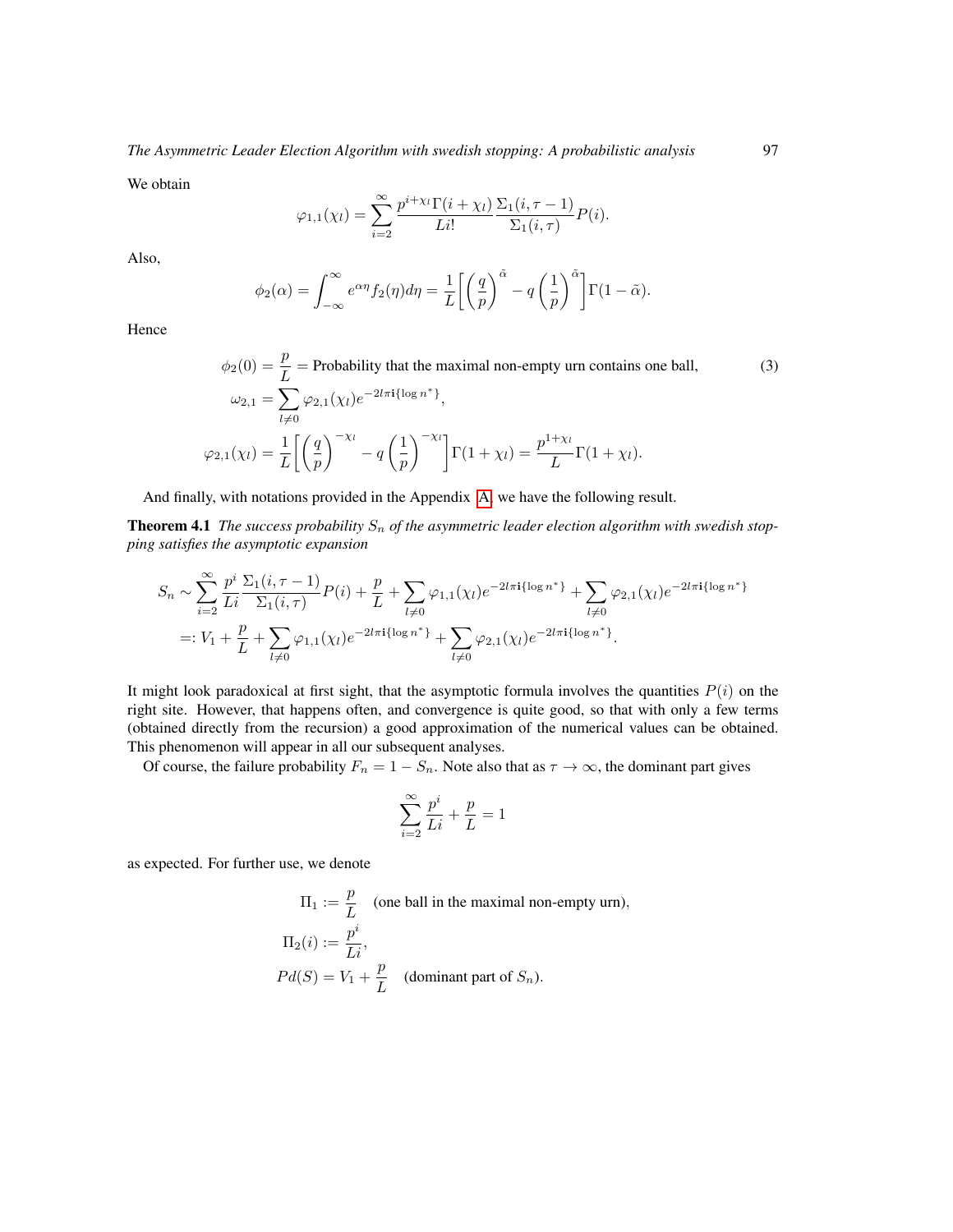# <span id="page-7-0"></span>5 Asymptotic distribution and moments of  $\mathcal{R}_n - \log n^*$

# *5.1* Asymptotic distribution and moments of  $\mathcal{R}_n - \log n^*$  success case

We denote with  $P_R(i, k)$  the probability that, starting with i players, we succeed after k rounds, and with  $P_R(i, k)$  the probability that, starting with i players, we succeed after k rounds, given that the i players were obtained in a null round. Furthermore, let  $R_i$  denote the average number of rounds, starting with i players, with success at the end, and  $R_i$  the average number of rounds, starting with i players, with success at the end, given that the  $i$  players were obtained in a null round, not preceded by another null round. We will first compute some asymptotic distributions, then the recurrences for the moments and finally the asymptotics for distributions and moments. In case of success, the moments of  $\mathcal{R}_n - \log n^*$ are computed as in [\[10\]](#page-24-1), and expressed with some  $\tilde{R}_i$ ,  $\tilde{R}_i^{(2)}$ , instead of  $x_{i,S}$ ,  $x_{i,S}^{(2)}$  used in [10]. They are computed as described in the sequel. Here and in the sequel, we give the first two moments. All moments could be computed, only with more (algebraic and Maple) efforts.

We use  $f_1(\eta)$  as given by (4) of [\[10\]](#page-24-1), with  $\tilde{P}_R(i,k)$  instead of  $P(i,k)$  and  $\eta := \kappa - \log n^*$ , i.e.,

$$
f_1(\eta) = \sum_{k=1}^{\infty} \sum_{i=2}^{\infty} \exp\left(-\frac{1}{p} e^{Lk} e^{-L\eta}\right) \frac{e^{-L\eta i} e^{Lki}}{i!} \tilde{P}_R(i,k).
$$

Above we deal here with the case  $I \geq 2$ . The probability that  $\mathcal{R} = \kappa$  is given by the probability that, at some time  $\kappa - k$ , all i players are dead multiplied by the probability that, starting with i players, we succeed after k rounds.

The quantity  $f_2(\eta)$  is given by [\(2\)](#page-5-0). Indeed, in the case  $I = 1, \mathcal{R}$  is identical to J.

The first few exact values of the probabilities will be needed in the asymptotic formulæ. We can have up to  $\tau - 1$  or  $\tau - 2$  null rounds (all killed), followed by  $\ell$  survivors. This takes  $s + 1$  rounds already. This leads to the following recurrences.

$$
P_R(1,0) = 1, \quad \tilde{P}_R(1,0) = 1,
$$
  
\n
$$
P_R(1, \ge 1) = 0, \quad \tilde{P}_R(1, \ge 1) = 0,
$$
  
\n
$$
P_R(i,k) = \sum_{s=0}^{\tau-1} (p^i)^s \sum_{\ell=1}^i \binom{i}{\ell} q^{\ell} p^{i-\ell} P_R(\ell, k-1-s), \quad i \ge 2,
$$
  
\n
$$
\tilde{P}_R(i,k) = \sum_{s=0}^{\tau-2} (p^i)^s \sum_{\ell=1}^i \binom{i}{\ell} q^{\ell} p^{i-\ell} P_R(\ell, k-1-s), \quad i \ge 2.
$$

Concerning the first two moments we obtain the following results.

$$
R_i = \sum_{k} P_R(i,k)k = \sum_{k} \sum_{s=0}^{\tau-1} (p^i)^s \sum_{\ell=1}^i {i \choose \ell} q^{\ell} p^{i-\ell} P_R(\ell, k-1-s) [k-1-s+s+1],
$$
  
\n
$$
= \sum_{s=0}^{\tau-1} (p^i)^s \sum_{\ell=1}^i {i \choose \ell} q^{\ell} p^{i-\ell} R_{\ell} + \sum_{k} \sum_{s=0}^{\tau-1} (p^i)^s (s+1) \sum_{\ell=1}^i {i \choose \ell} q^{\ell} p^{i-\ell} P_R(\ell, k-1-s)
$$
  
\n
$$
= \sum_{1}^i (i, \tau) \sum_{\ell=1}^i {i \choose \ell} q^{\ell} p^{i-\ell} R_{\ell} + \sum_{2}^i (i, \tau) P(i) / \sum_{1}^i (i, \tau), R_1 = 0,
$$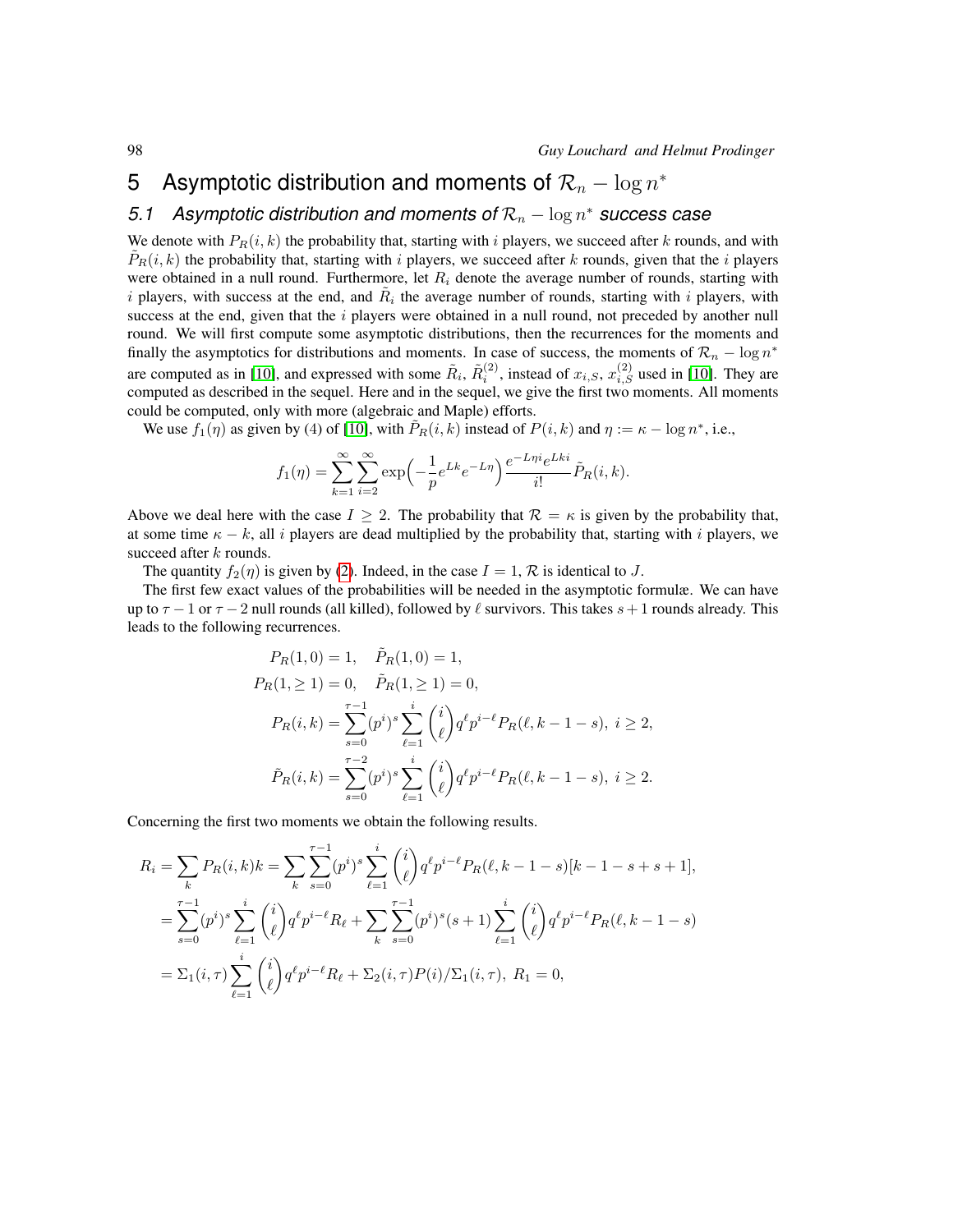*The Asymmetric Leader Election Algorithm with swedish stopping: A probabilistic analysis* 99

$$
\begin{split} \hat{R}_i&=\sum_k \hat{P}_R(i,k)k=\sum_k \sum_{s=0}^{\tau-2} (p^i)^s \sum_{\ell=1}^i \binom{i}{\ell} q^\ell p^{i-\ell} P_R(\ell,k-1-s)[k-1-s+s+1],\\ &=\sum_{s=0}^{\tau-2} (p^i)^s \sum_{\ell=1}^i \binom{i}{\ell} q^\ell p^{i-\ell} R_\ell+\sum_{k} \sum_{s=0}^{\tau-2} (p^i)^s (s+1) \sum_{\ell=1}^i \binom{i}{\ell} q^\ell p^{i-\ell} P_R(\ell,k-1-s)\\ &=\Sigma_1(i,\tau-1) \sum_{\ell=1}^i \binom{i}{\ell} q^\ell p^{i-\ell} R_\ell+\Sigma_2(i,\tau-1) P(i)/\Sigma_1(i,\tau), \ \hat{R}_1=0,\\ R_i^{(2)}&=\sum_k P_R(i,k)k^2=\sum_k \sum_{s=0}^{\tau-1} (p^i)^s \sum_{\ell=1}^i \binom{i}{\ell} q^\ell p^{i-\ell} P_R(\ell,k-1-s)[k-1-s+s+1]^2,\\ &=\sum_{s=0}^{\tau-1} (p^i)^s \sum_{\ell=1}^i \binom{i}{\ell} q^\ell p^{i-\ell} R_\ell^{(2)}+\sum_k \sum_{s=0}^{\tau-1} (p^i)^s (s+1)^2 \sum_{\ell=1}^i \binom{i}{\ell} q^\ell p^{i-\ell} P_R(\ell,k-1-s)\\ &+2 \sum_{s=0}^{\tau-1} (p^i)^s (s+1) \sum_{\ell=1}^i \binom{i}{\ell} q^\ell p^{i-\ell} R_\ell\\ &=\Sigma_1(i,\tau) \sum_{\ell=1}^i \binom{i}{\ell} q^\ell p^{i-\ell} R_\ell^{(2)}+\Sigma_3(i,\tau) P(i)/\Sigma_1(i,\tau)+2\Sigma_2(i,\tau) \sum_{\ell=1}^i \binom{i}{\ell} q^\ell p^{i-\ell} R_\ell, \ R_1^{(2)}=0,\\ \hat{R}_i^{(2)}&=\sum_k \hat{P}_R(i,k)k^2=\sum_k \sum_{s=0}^{\tau-2} (p^i)^s \sum_{\ell=1}^i \binom{i}{\ell} q^\ell p^{i-\ell} P_R(\ell,k-1-s)[k-1-s+s+1]^2,\\ &=\sum_{s=
$$

Note that, in previous expressions, we could replace

$$
\sum_{\ell=1}^i \binom{i}{\ell} q^{\ell} p^{i-\ell} R_{\ell} \qquad \text{by} \qquad [R_i - \Sigma_2(i,\tau) P(i) / \Sigma_1(i,\tau)] / \Sigma_1(i,\tau).
$$

As the details of the Laplace transforms are given in [\[10\]](#page-24-1), we will not repeat them here. Let us however summarize the general connection between  $\phi(\alpha)$  and the moments of the corresponding RV. From [\[8\]](#page-24-6), we have ∗

$$
\mathbb{E}(\mathcal{R}_n - \log n^*)^k \sim \tilde{m}_k + w_k,
$$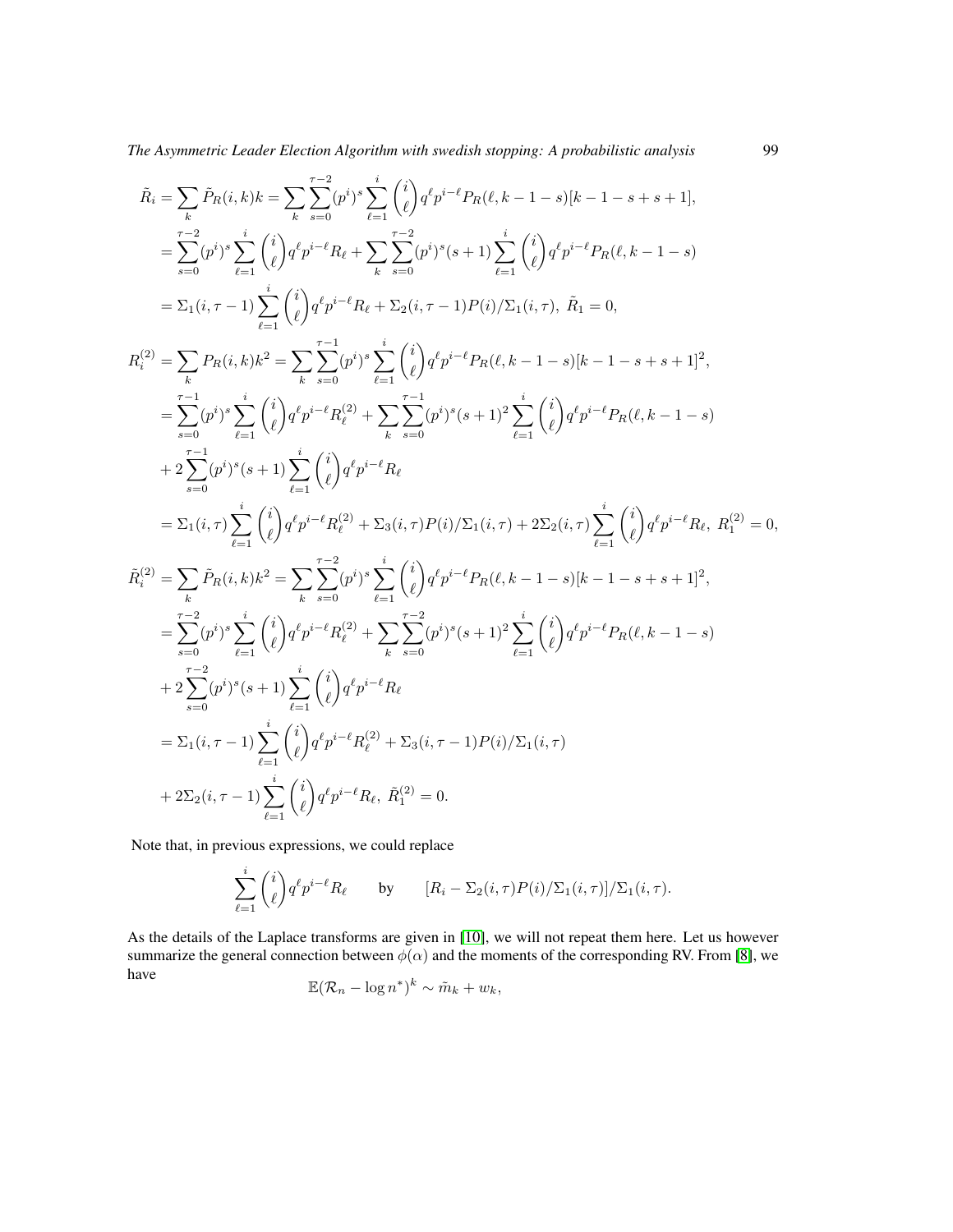$$
\tilde{m}_k = \phi^{(k)}(0),
$$
  
\n
$$
w_k = \sum_{l \neq 0} \Upsilon_k^*(\chi_l) e^{-2l\pi i \{\log n^*\}},
$$
  
\n
$$
\Upsilon_k^*(s) = \phi^{(k)}(\alpha) \Big|_{\alpha = -Ls},
$$

To obtain the moments of  $\mathcal{R}_n - \log n^*$ , we plug, *mutatis mutandis*,  $\tilde{R}_i$ ,  $\tilde{R}_i^{(2)}$  into the moments given in [\[10\]](#page-24-1). Note that to each value  $I = i \geq 2$  corresponds  $\tilde{P}(i)$  as explained in Section [4.](#page-4-0) Also  $A_0(\chi_i)$  is no more null here and  $P(1) = 1$  by convention. This leads, with the quantities defined in the Appendix [A,](#page-0-0) to the next result.

<span id="page-9-0"></span>**Theorem 5.1** *The asymptotic distribution and moments of the number of rounds*  $\mathcal{R}_n - \log n^*$  *in the asymmetric leader election algorithm with swedish stopping, the success case, satisfies*

$$
\mathbb{P}(\mathcal{R}_n = \kappa) \sim f_1(\eta) + f_2(\eta),
$$
\n
$$
R_n - \log n^* = \mathbb{E}(\mathcal{R}_n - \log n^*) \sim U_1 - MV_1 - \frac{V_2}{L} + \frac{p\gamma}{L^2} - \frac{1 + pM}{L}
$$
\n
$$
+ \sum_{l \neq 0} \left[ B_1(\chi_l) - MA_0(\chi_l) - \frac{A_1(\chi_l)}{L} - \frac{\Gamma(1 + \chi_l)}{L} \right] e^{-2l\pi i \{\log n\}},
$$
\n
$$
\mathbb{E}(\mathcal{R}_n - \log n^*)^2 \sim U_2 - 2MU_1 - 2\frac{U_4}{L} + M^2V_1 + 2M\frac{V_2}{L} + \frac{V_3 + V_4}{L^2}
$$
\n
$$
+ \frac{p(\pi^2/6 + \gamma^2)}{L^3} - \frac{2\gamma(pM + 1)}{L^2} + \frac{pM^2 + 2M + 1}{L}
$$
\n
$$
+ \sum_{l \neq 0} \left\{ B_2(\chi_l) - 2MB_1(\chi_l) - 2\frac{B_3(\chi_l)}{L} + M^2A_0(\chi_l) + 2M\frac{A_1(\chi_l)}{L} + \frac{A_2(\chi_l) + A_3(\chi_l)}{L^2} + \Gamma(1 + \chi_l) \left[ 2\frac{\psi(1 + \chi_l)}{L^2} + \frac{1}{L} + 2\frac{M}{L} \right] \right\} e^{-2l\pi i \{\log n\}}.
$$

*Note that the periodic component contains* {log n} *in the exponent (and not* {log n <sup>∗</sup>}*). Note also that, again, the asymptotics depend on*  $R_i$  *on the right-side.* 

To obtain the moments of  $\mathcal{R}_n$  –  $\log n^*$ , *given success*, we simply divide the moments given in the theorem by  $S_n$ .

# *5.2* Asymptotic distribution and moments of  $\mathcal{R}_n$  – log n<sup>\*</sup>, failure case

The analysis of this RV (as well as the next ones, with the exception of the number of flipped coins) follows the same pattern as the previous ones. We will only present the necessary expressions. In the following we denote with  $P'_R(i, k)$  the probability that, starting with i players, we fail after k rounds, and with  $\tilde{P}'_R(i,k)$  the probability that, starting with i players, we fail after k rounds, given that the i players were obtained in a null round. Moreover, let  $P'(i)$  denote the probability that, starting with i players, we fail, such that  $P'(i) = 1 - P(i)$ , and let  $\tilde{P}'(i)$  denote the probability that, starting with i players, we fail, given that the i players were obtained in a null round, such that  $\tilde{P}'(i) = 1 - \tilde{P}(i)$ . Finally, the mean number of rounds, starting with i players, with failure at the end is denoted by  $R_i'$  and the mean number of rounds, starting with  $i$  players, with failure at the end, given that the  $i$  players were obtained in a null round, is denoted by  $\tilde{R}'_i$ . Note that the "" notation will always be used, in the sequel, in relation with the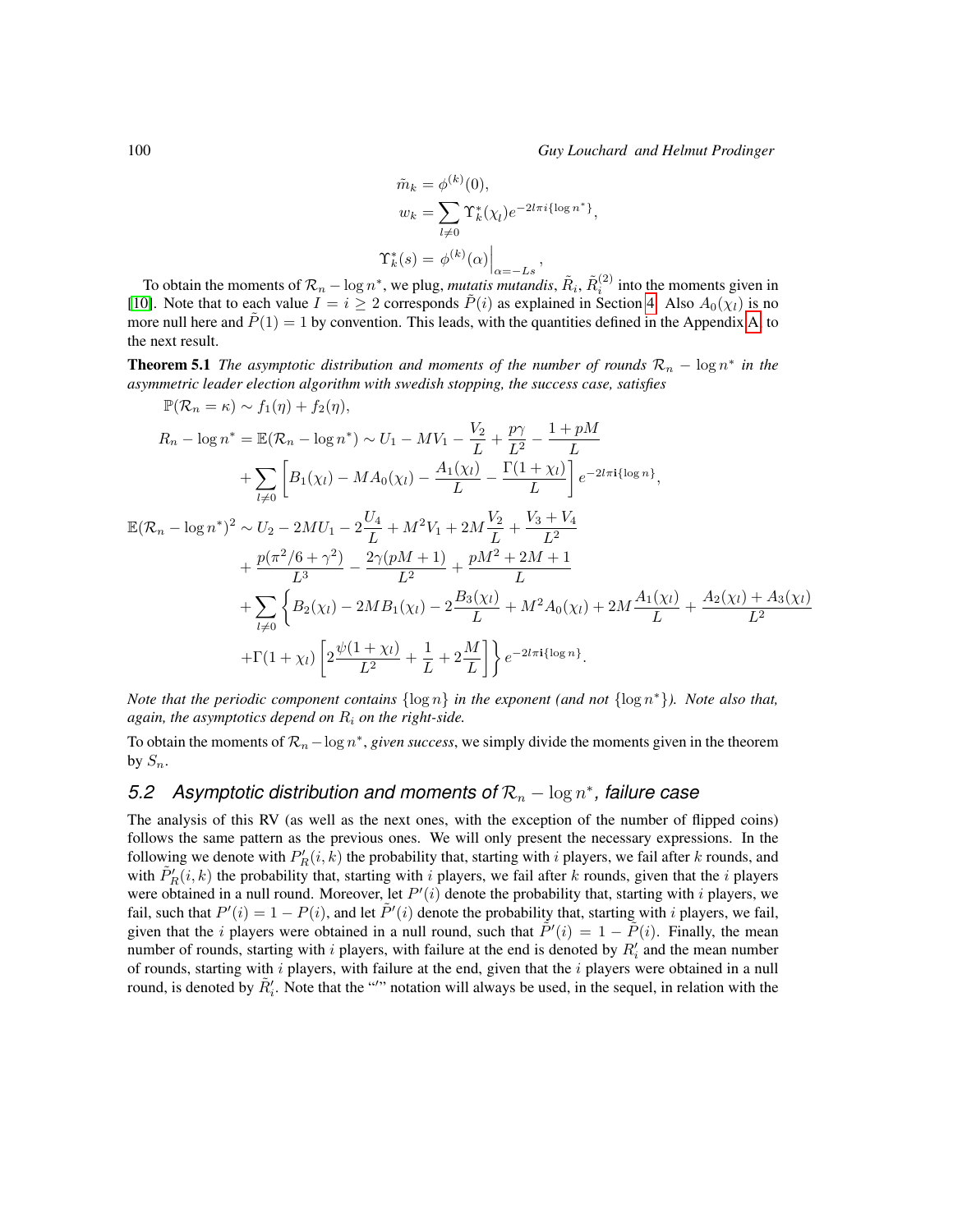failure case. In case of failure, the moments of  $\mathcal{R}_n - \log n^*$  are computed as in [\[10\]](#page-24-1), with some  $\tilde{R}'_i$ ,  $\tilde{R}^{(2)'}_i$ , computed as follows. First we have

$$
P'(i) = 1 - P(i) = (p^i)^{\tau} + \sum_{s=0}^{\tau-1} (p^i)^s \sum_{\ell=1}^i \binom{i}{\ell} q^{\ell} p^{i-\ell} P'(\ell)
$$
  
=  $(p^i)^{\tau} + \sum_1 (i, \tau) \sum_{\ell=1}^i \binom{i}{\ell} q^{\ell} p^{i-\ell} P'(\ell), i \ge 2, P'(1) = 0.$ 

Next the recurrences: we can have  $\tau$  or  $\tau$  - 1 null rounds (all killed) at start, leading to failure. We readily obtain.

$$
P'_R(1,0) = 0, \quad \tilde{P}'_R(1,0) = 0,
$$
  
\n
$$
P'_R(1, \ge 1) = 0, \quad \tilde{P}'_R(1, \ge 1) = 0,
$$
  
\n
$$
P'_R(i,k) = (p^i)^\tau [k = \tau] + \sum_{s=0}^{\tau-1} (p^i)^s \sum_{\ell=1}^i \binom{i}{\ell} q^\ell p^{i-\ell} P'_R(\ell, k-1-s), \ i \ge 2,
$$
  
\n
$$
\tilde{P}'_R(i,k) = (p^i)^{\tau-1} [k = \tau - 1] + \sum_{s=0}^{\tau-2} (p^i)^s \sum_{\ell=1}^i \binom{i}{\ell} q^\ell p^{i-\ell} P'_R(\ell, k-1-s), \ i \ge 2.
$$

$$
R'_{i} = (p^{i})^{\tau} \tau + \Sigma_{1}(i, \tau) \sum_{\ell=1}^{i} {i \choose \ell} q^{\ell} p^{i-\ell} R'_{\ell} + \Sigma_{2}(i, \tau) [P'(i) - (p^{i})^{\tau}] / \Sigma_{1}(i, \tau), R'_{1} = 0,
$$
  

$$
\tilde{R}'_{i} = (p^{i})^{\tau-1} (\tau - 1) + \Sigma_{1}(i, \tau - 1) \sum_{\ell=1}^{i} {i \choose \ell} q^{\ell} p^{i-\ell} R'_{\ell}
$$
  

$$
+ \Sigma_{2}(i, \tau - 1) [P'(i) - (p^{i})^{\tau}] / \Sigma_{1}(i, \tau), \tilde{R}'_{1} = 0,
$$

and similar equations for  $R_i^{(2)'}$ ,  $\tilde{R}_i^{(2)'}$ . To obtain the moments of  $\mathcal{R}_n - \log n^*$ , we plug  $\tilde{R}_i'$ ,  $\tilde{R}_i^{(2)'}$  into the moments given in [\[10\]](#page-24-1), *based only on*  $f_1(\eta)$  as given by (4) of [10], with  $\tilde{P}'_R(i,k)$  instead of  $P(i,k)$ , and again  $\eta := \kappa - \log n^*$ , i.e.,

<span id="page-10-0"></span>
$$
f_1(\eta) = \sum_{k=1}^{\infty} \sum_{i=2}^{\infty} \exp\left(-\frac{1}{p}e^{Lk}e^{-L\eta}\right) \frac{e^{-L\eta i}e^{Lki}}{i!} \tilde{P}'_R(i,k).
$$

Indeed, a maximal non-empty urn with only 1 ball leads to a success. Note that to each value  $I = i \geq 2$ corresponds  $\tilde{P}'(i)$ . Also  $\tilde{A}_0(\chi_l)$  is no more null here and  $\tilde{P}'(1) = 0$  by convention. This gives

**Theorem 5.2** *The asymptotic distribution and moments of the shifted number of rounds*  $\mathcal{R}_n - \log n^*$  *in the asymmetric leader election algorithm with swedish stopping, failure case, satisfies*

$$
\mathbb{P}'(\mathcal{R}_n = \kappa) \sim f_1(\eta),
$$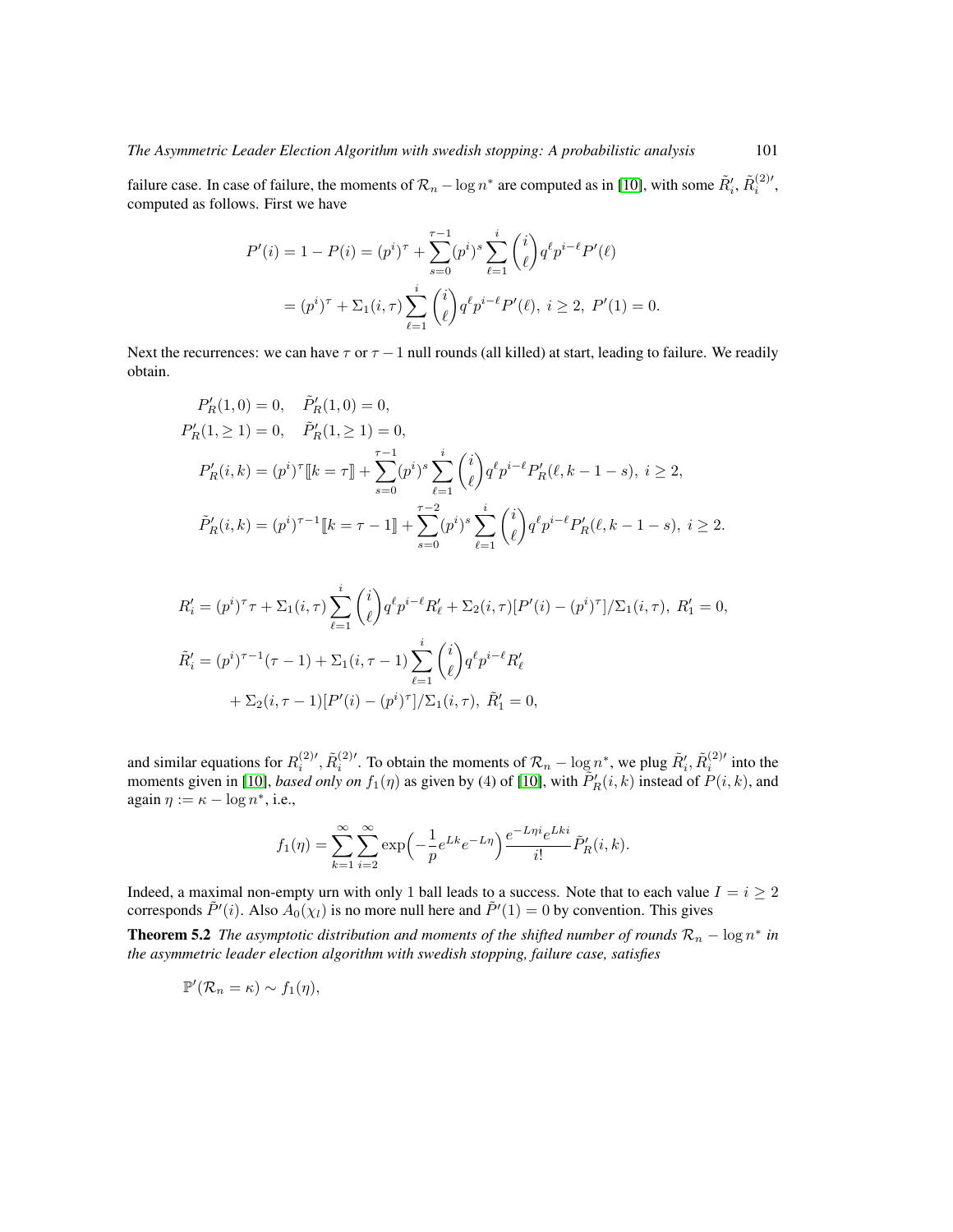$$
R'_{n} - \log n^{*} = \mathbb{E}(\mathcal{R}_{n} - \log n^{*}) \sim U_{1} - MV_{1} - \frac{V_{2}}{L}
$$
  
+  $\sum_{l \neq 0} \left[ B_{1}(\chi_{l}) - MA_{0}(\chi_{l}) - \frac{A_{1}(\chi_{l})}{L} \right] e^{-2l\pi i \{\log n\}},$   

$$
\mathbb{E}(\mathcal{R}_{n} - \log n^{*})^{2} \sim U_{2} - 2MU_{1} - 2\frac{U_{4}}{L} + M^{2}V_{1} + 2M\frac{V_{2}}{L} + \frac{V_{3} + V_{4}}{L^{2}}
$$
  
+  $\sum_{l \neq 0} \left\{ B_{2}(\chi_{l}) - 2MB_{1}(\chi_{l}) - 2\frac{B_{3}(\chi_{l})}{L} + M^{2}A_{0}(\chi_{l}) + 2M\frac{A_{1}(\chi_{l})}{L} + \frac{A_{2}(\chi_{l}) + A_{3}(\chi_{l})}{L^{2}} \right\} e^{-2l\pi i \{\log n\}}.$ 

To obtain the moments of  $\mathcal{R}_n - \log n^*$ , *given failure*, we simply divide the moments given in the theorem by  $F_n$ .

# <span id="page-11-0"></span>6 Asymptotic distribution and moments of  $\mathcal{T}_n$  (null rounds)

## 6.1 Asymptotic distribution and moments of  $\mathcal{T}_n$  (null rounds), with success

Let  $P_T(i,t)$  denote the probability that, starting with  $i$  players, we succeed with  $t$  null rounds, and  $\tilde{P}_T(i,t)$ the probability that, starting with  $i$  players, we succeed with  $t$  null rounds, given that the  $i$  players were obtained in a null round. Furthermore, we denote with  $P_T(t)$  the probability that, starting with n players, we succeed with t null rounds, with  $T_i$  the average number of null rounds, starting with i players, with success at the end, and with  $\tilde{T}_i$  the average number of null rounds, starting with i players, with success at the end, given that the  $i$  players were obtained in a null round.

The analysis is similar to that of  $\mathcal{R}_n$ . Concerning the basic recurrence relations we use the following considerations: we can have up to  $\tau - 1$  or  $\tau - 2$  null rounds (all killed), followed by  $\ell$  survivors. This leads to  $s$  or  $s + 1$  null rounds already. Hence, we obtain:

$$
P_T(1,0) = 1, \quad \tilde{P}_T(1,0) = 1,
$$
  
\n
$$
P_T(1, \ge 1) = 0, \quad \tilde{P}_T(1, \ge 1) = 0,
$$
  
\n
$$
P_T(i,t) = \sum_{s=0}^{\tau-1} (p^i)^s \sum_{\ell=1}^i \binom{i}{\ell} q^{\ell} p^{i-\ell} P_T(\ell, t-s), \quad i \ge 2,
$$
  
\n
$$
\tilde{P}_T(i,t) = \sum_{s=0}^{\tau-2} (p^i)^s \sum_{\ell=1}^i \binom{i}{\ell} q^{\ell} p^{i-\ell} P_T(\ell, t-1-s), \quad i \ge 2.
$$

Moreover, the first two moments satisfy

$$
T_i = \sum_t P_T(i, t) t = \sum_t \sum_{s=0}^{\tau-1} (p^i)^s \sum_{\ell=1}^i {i \choose \ell} q^\ell p^{i-\ell} P_T(\ell, t-s) [t-s+s],
$$
  
= 
$$
\sum_{s=0}^{\tau-1} (p^i)^s \sum_{\ell=1}^i {i \choose \ell} q^\ell p^{i-\ell} T_\ell + \sum_t \sum_{s=0}^{\tau-1} (p^i)^s s \sum_{\ell=1}^i {i \choose \ell} q^\ell p^{i-\ell} P_T(\ell, t-s)
$$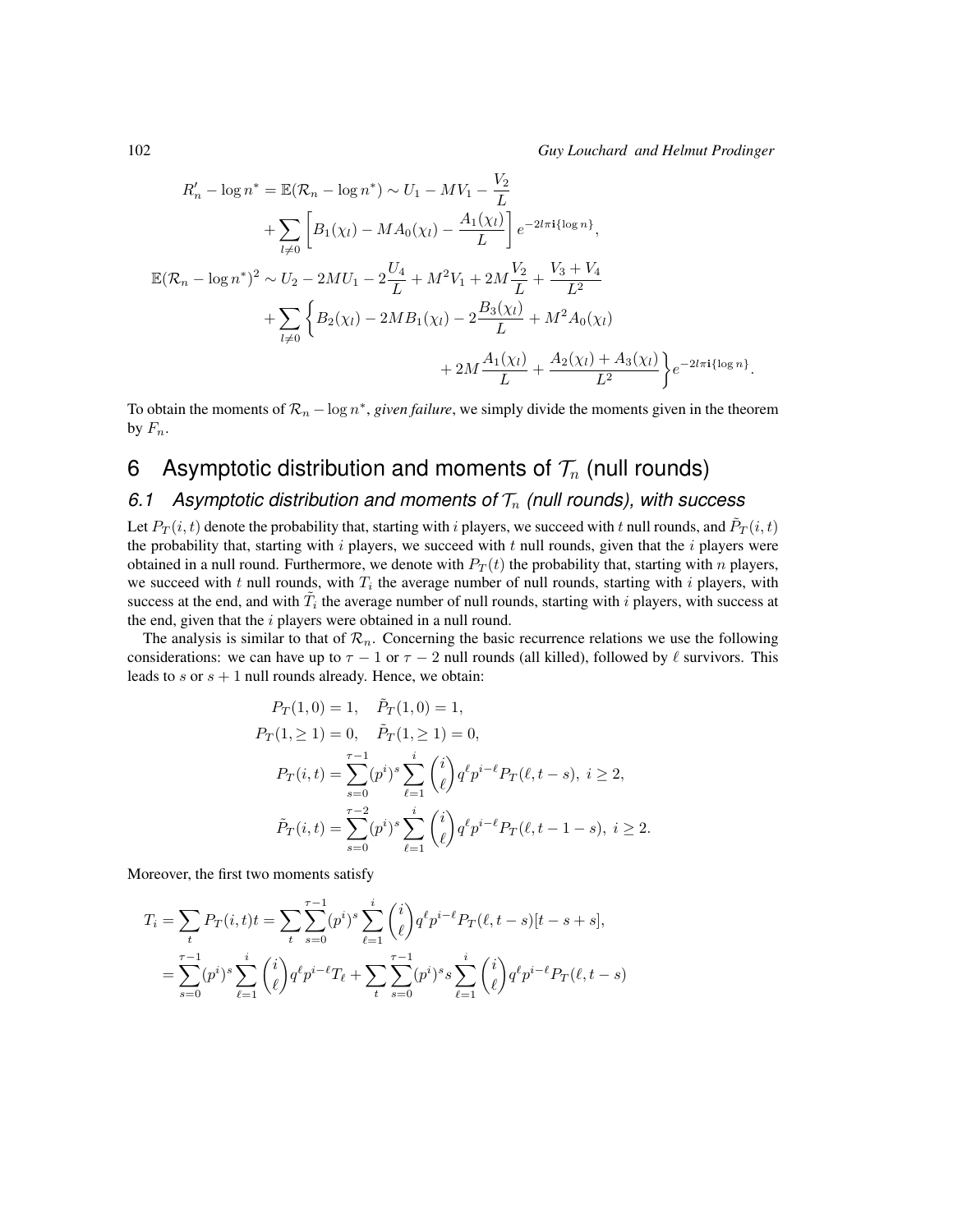*The Asymmetric Leader Election Algorithm with swedish stopping: A probabilistic analysis* 103

$$
\begin{split} & = \Sigma_{1}(i,\tau)\sum_{\ell=1}^{i}\binom{i}{\ell}q^{\ell}p^{i-\ell}T_{\ell}+\Sigma_{4}(i,\tau)P(i)/\Sigma_{1}(i,\tau),\; T_{1}=0,\\ & \tilde{T}_{i}=\sum_{t}\bar{P}_{T}(i,t)t=\sum_{t}\sum_{s=0}^{r-2}(p^{i})^{s}\sum_{\ell=1}^{i}\binom{i}{\ell}q^{\ell}p^{i-\ell}P_{T}(\ell,t-1-s)[t-1-s+s+1],\\ & =\sum_{s=0}^{r-2}(p^{i})^{s}\sum_{\ell=1}^{i}\binom{i}{\ell}q^{\ell}p^{i-\ell}T_{\ell}+\sum_{t}\sum_{s=0}^{r-2}(p^{i})^{s}(s+1)\sum_{\ell=1}^{i}\binom{i}{\ell}q^{\ell}p^{i-\ell}P_{T}(\ell,t-1-s)\\ &=\Sigma_{1}(i,\tau-1)\sum_{\ell=1}^{i}\binom{i}{\ell}q^{\ell}p^{i-\ell}T_{t}+\Sigma_{2}(i,\tau-1)P(i)/\Sigma_{1}(i,\tau),\; \tilde{T}_{1}=1,\\ & T_{i}^{(2)}=\sum_{t}P_{T}(i,t)t^{2}=\sum_{t}\sum_{s=0}^{r-1}(p^{i})^{s}\sum_{\ell=1}^{i}\binom{i}{\ell}q^{\ell}p^{i-\ell}P_{T}(\ell,t-s)[t-s+s]^{2},\\ & =\sum_{s=0}^{r-1}(p^{i})^{s}\sum_{\ell=1}^{i}\binom{i}{\ell}q^{\ell}p^{i-\ell}T_{\ell}^{(2)}+\sum_{t}\sum_{s=0}^{r-1}(p^{i})^{s}s^{2}\sum_{\ell=1}^{i}\binom{i}{\ell}q^{\ell}p^{i-\ell}P_{T}(\ell,t-1-s)\\ & +2\sum_{s=0}^{r-1}(p^{i})^{s}\sum_{\ell=1}^{i}\binom{i}{\ell}q^{\ell}p^{i-\ell}T_{\ell}^{(2)}+\sum_{t}\sum_{s=0}^{r-1}(p^{i})^{s}s^{2}\sum_{\ell=1}^{i}\binom{i}{\ell}q^{\ell}p^{i-\ell}P_{T}(\ell,t-1-s)\\ & +2\sum_{\ell=0}^{r-1}(p^{i})^{s}\sum_{\ell=1}^{i}\binom{i}{\ell}q^{\ell}p^{
$$

Again, as in previous expressions, we could replace

$$
\sum_{\ell=1}^i \binom{i}{\ell} q^{\ell} p^{i-\ell} T_{\ell} \quad \text{by} \quad [T_i - \Sigma_4(i,\tau) P(i) / \Sigma_1(i,\tau)] / \Sigma_1(i,\tau).
$$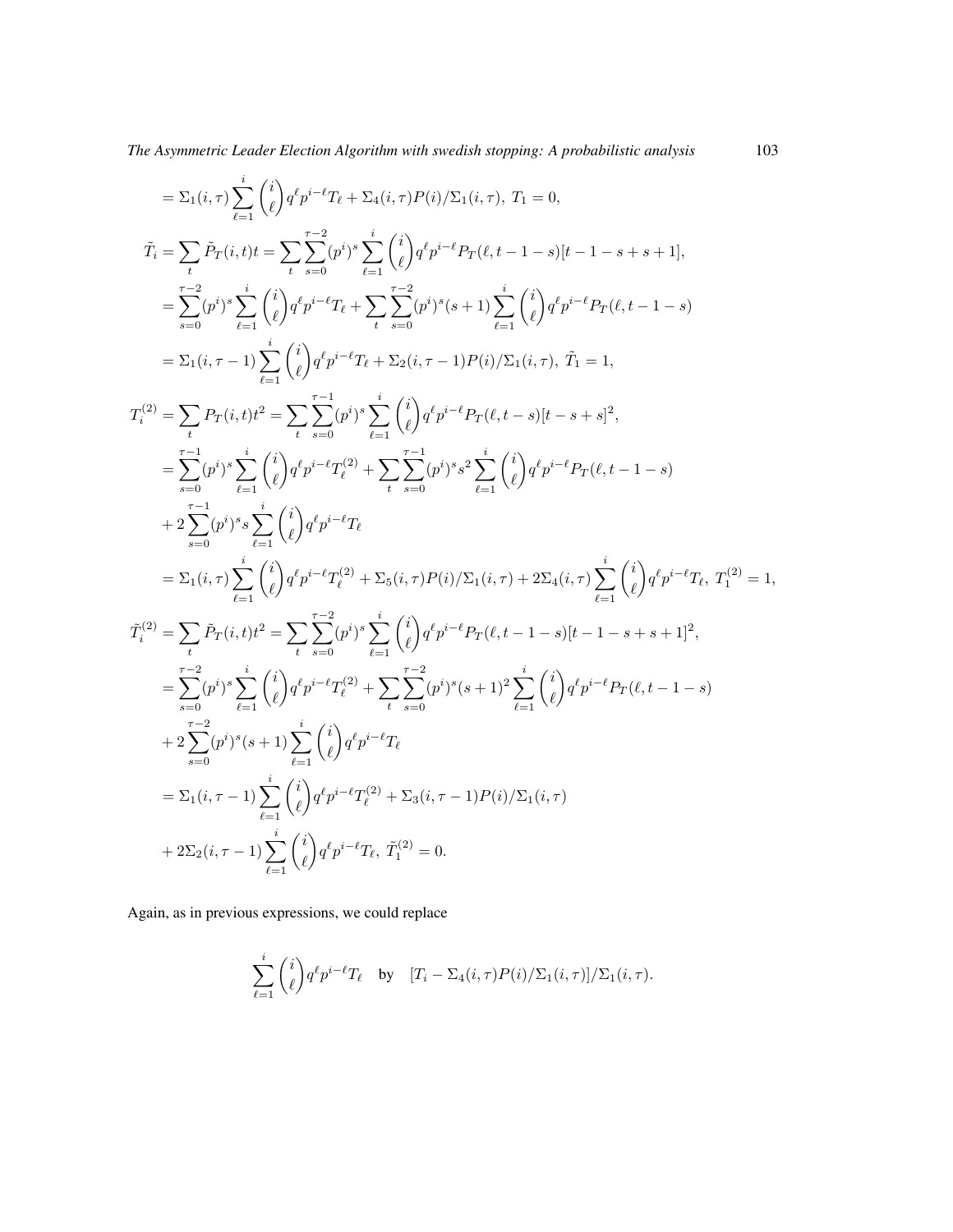Next, with [\(1\)](#page-5-1) and  $\eta := j - \log n^*$ ,

$$
\mathbb{P}(J = j, \mathcal{T}_n = t) \sim f_3(\eta, t),
$$

$$
f_3(\eta, t) = \sum_{i=2}^{\infty} \exp\left(-\frac{1}{p}e^{-L\eta}\right) \frac{e^{-L\eta i}}{i!} \tilde{P}_T(i, t).
$$

Hence

$$
\phi_3(\alpha, t) = \int_{-\infty}^{\infty} e^{\alpha \eta} f_3(\eta, t) d\eta = \sum_{i=2}^{\infty} \frac{(1/p)^{-i+\tilde{\alpha}}}{Li!} \Gamma(i - \tilde{\alpha}) \tilde{P}_T(i, t).
$$

Note that there are no null rounds if the maximal non-empty urn contains only 1 ball.

The dominant component of  $P_T(t)$  is given by

$$
\phi_3(0,t) = \sum_{i=2}^{\infty} \frac{(1/p)^{-i}}{Li!} \Gamma(i) \tilde{P}_T(i,t) = \sum_{i=2}^{\infty} \frac{p^i}{Li} \tilde{P}_T(i,t),
$$

and the periodic component by

$$
\omega_{1,3}(t) = \sum_{l \neq 0} \varphi_3(\chi_l, t) e^{-2l\pi i {\log n}^*},
$$

with

$$
\varphi_3(\chi_l,t) = \phi_3(\alpha,t)|_{\alpha=-L\chi_l}.
$$

We obtain

$$
\varphi_3(\chi_l, t) = \sum_{i=2}^{\infty} \frac{p^{i+\chi_l} \Gamma(i+\chi_l)}{Li!} \tilde{P}_T(i,t).
$$

Hence, we have the following theorem.

**Theorem 6.1** *The asymptotic distribution of the number*  $T_n$  *of null rounds, with success, in the asymmetric leader election algorithm with swedish stopping is given by*

$$
P_T(t) = \mathbb{P}(\mathcal{T}_n = t) \sim \sum_{i=2}^{\infty} \frac{p^i}{Li} \tilde{P}_T(i, t) + \sum_{l \neq 0} \varphi_3(\chi_l, t) e^{-2l\pi i {\log n^*}}.
$$

*The moments are given by*

$$
T_n \sim \sum_{i=2}^{\infty} \frac{p^i}{Li} \tilde{T}_i + \sum_{l \neq 0} \sum_{i=2}^{\infty} \frac{p^{i+\chi_l} \Gamma(i+\chi_l)}{Li!} \tilde{T}_i e^{-2l\pi i {\log n^*}},
$$
  

$$
T_n^{(2)} \sim \sum_{i=2}^{\infty} \frac{p^i}{Li} \tilde{T}_i^{(2)} + \sum_{l \neq 0} \sum_{i=2}^{\infty} \frac{p^{i+\chi_l} \Gamma(i+\chi_l)}{Li!} \tilde{T}_i^{(2)} e^{-2l\pi i {\log n^*}}.
$$

Note that  $\mathcal{T}_n = \mathcal{O}(1)$ .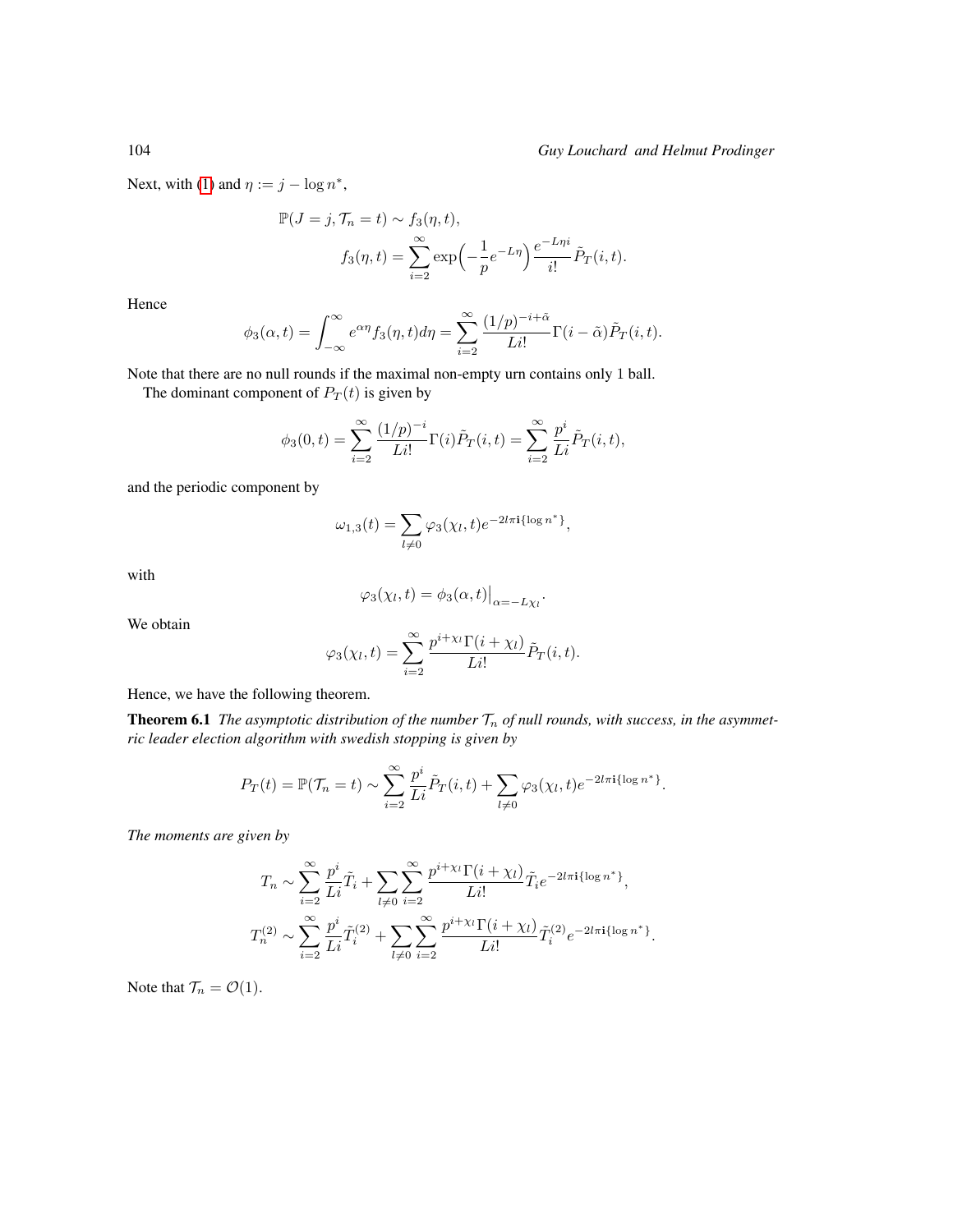# 6.2 Asymptotic distribution and moments of  $\mathcal{T}_n$  (null rounds), with failure

Let  $P'_T(i,t)$  denote the probability that, starting with i players, we fail with t null rounds, and  $\tilde{P}'_T(i,t)$  the probability that, starting with  $i$  players, we fail with  $t$  null rounds, given that the  $i$  players were obtained in a null round. We denote with  $P'_T(t)$  the probability that, starting with n players, we fail with t null rounds, with  $T_i'$  the average number of null rounds, starting with i players, with failure at the end, and with  $\tilde{T}'_i$  the average number of null rounds, starting with i players, with failure at the end, given that the i players were obtained in a null round.

Since we can have  $\tau$  or  $\tau-1$  null rounds (all killed) at start, leading to failure, we obtain the recurrences:

$$
P'_T(1,0) = 0, \quad \tilde{P}'_T(1,0) = 0,
$$
  
\n
$$
P'_T(1, \ge 1) = 0, \quad \tilde{P}'_T(1, \ge 1) = 0,
$$
  
\n
$$
P'_T(i,t) = (p^i)^\top [t = \tau] + \sum_{s=0}^{\tau-1} (p^i)^s \sum_{\ell=1}^i {i \choose \ell} q^\ell p^{i-\ell} P'_T(\ell, t-s),
$$
  
\n
$$
\tilde{P}'_T(i,t) = (p^i)^{\tau-1} [t = \tau] + \sum_{s=0}^{\tau-2} (p^i)^s \sum_{\ell=1}^i {i \choose \ell} q^\ell p^{i-\ell} P'_T(\ell, t-1-s).
$$

Furthermore, the average numbers satisfy

$$
T'_{i} = \sum_{t} P'_{T}(i, t)t = (p^{i})^{\tau} \tau + \sum_{t} \sum_{s=0}^{\tau-1} (p^{i})^{s} \sum_{\ell=1}^{i} {i \choose \ell} q^{\ell} p^{i-\ell} P'_{T}(\ell, t-s) [t-s+s]
$$
  
\n
$$
= (p^{i})^{\tau} \tau + \sum_{s=0}^{\tau-1} (p^{i})^{s} \sum_{\ell=1}^{i} {i \choose \ell} q^{\ell} p^{i-\ell} T'_{\ell} + \sum_{t} \sum_{s=0}^{\tau-1} (p^{i})^{s} s \sum_{\ell=1}^{i} {i \choose \ell} q^{\ell} p^{i-\ell} P'_{T}(\ell, t-s)
$$
  
\n
$$
= (p^{i})^{\tau} \tau + \sum_{1} (i, \tau) \sum_{\ell=1}^{i} {i \choose \ell} q^{\ell} p^{i-\ell} T'_{\ell} + \sum_{4} (i, \tau) [P'(i) - (p^{i})^{\tau}] / \sum_{1} (i, \tau), T'_{1} = 0,
$$
  
\n
$$
\tilde{T}'_{i} = \sum_{t} \tilde{P}'_{T}(i, t)t = (p^{i})^{\tau-1} \tau + \sum_{t} \sum_{s=0}^{\tau-2} (p^{i})^{s} \sum_{\ell=1}^{i} {i \choose \ell} q^{\ell} p^{i-\ell} P'_{T}(\ell, t-1-s) [t-1-s+s+1]
$$
  
\n
$$
= (p^{i})^{\tau-1} \tau + \sum_{s=0}^{\tau-2} (p^{i})^{s} \sum_{\ell=1}^{i} {i \choose \ell} q^{\ell} p^{i-\ell} T'_{\ell} + \sum_{t} \sum_{s=0}^{\tau-2} (p^{i})^{s} (s+1) \sum_{\ell=1}^{i} {i \choose \ell} q^{\ell} p^{i-\ell} P'_{T}(\ell, t-1-s)
$$
  
\n
$$
= (p^{i})^{\tau-1} \tau + \sum_{1} (i, \tau-1) \sum_{\ell=1}^{i} {i \choose \ell} q^{\ell} p^{i-\ell} T'_{\ell} + \sum_{2} (i, \tau-1) [P'(i) - (p^{i})^{\tau}] /
$$

Next, with [\(1\)](#page-5-1), again with  $\eta := j - \log n^*$ ,

$$
\mathbb{P}'(J=j, \mathcal{T}_n = t) \sim f_4(\eta, t),
$$

$$
f_4(\eta, t) = \sum_{i=2}^{\infty} \exp\left(-\frac{1}{p}e^{-L\eta}\right) \frac{e^{-L\eta i}}{i!} \tilde{P}'_T(i, t).
$$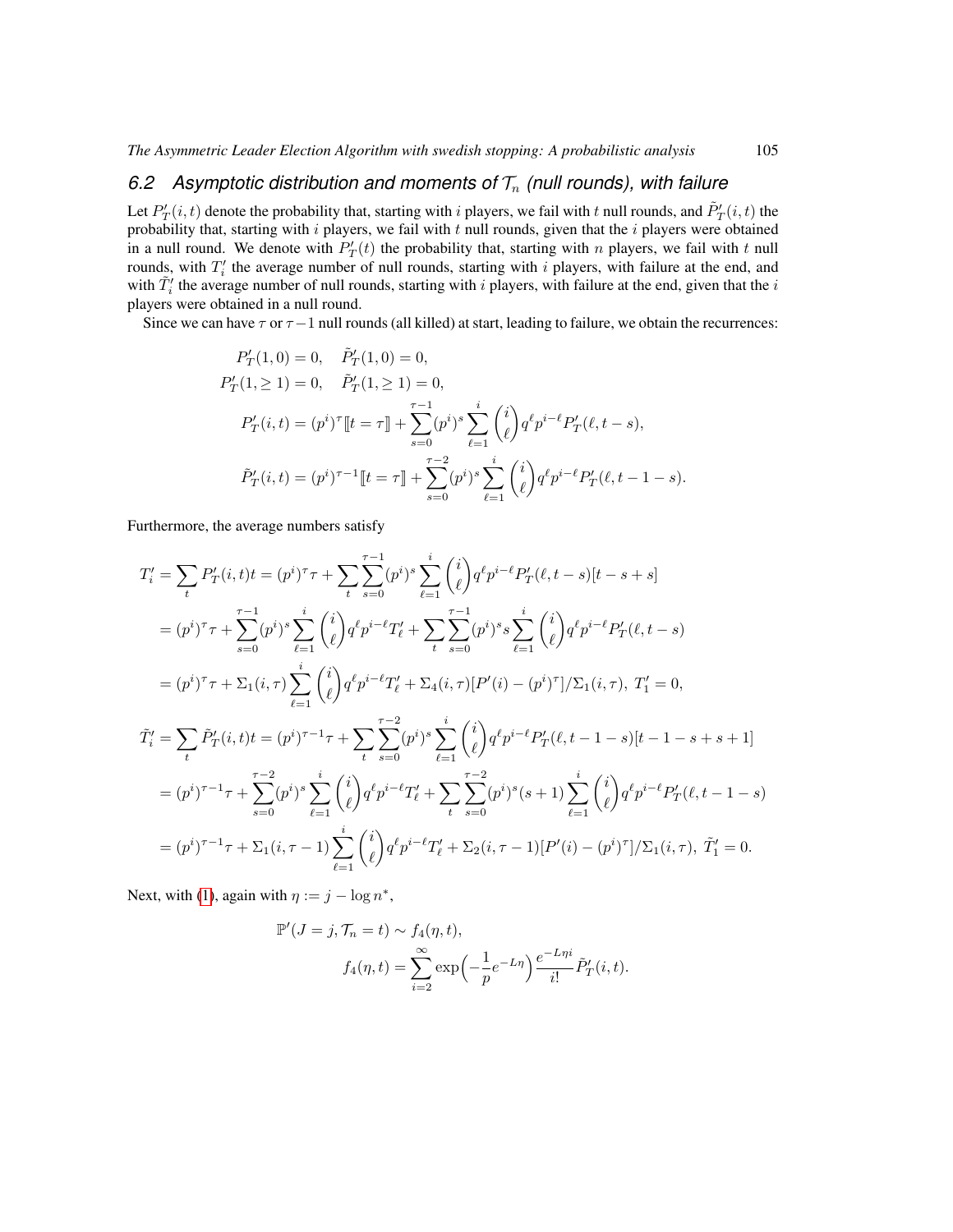Hence

$$
\phi_4(\alpha, t) = \int_{-\infty}^{\infty} e^{\alpha \eta} f_4(\eta, t) d\eta = \sum_{i=2}^{\infty} \frac{(1/p)^{-i+\tilde{\alpha}}}{Li!} \Gamma(i - \tilde{\alpha}) \tilde{P}_T'(i, t).
$$

Note that there are no null rounds if the maximal non-empty urn contains only 1 ball.

The dominant component of  $P'_T(t)$  is given by

$$
\phi_4(0,t) = \sum_{i=2}^{\infty} \frac{p^i}{Li!} \Gamma(i) \tilde{P}_T'(i,t),
$$

and the periodic component by

$$
\omega_{1,4}(t) = \sum_{l \neq 0} \varphi_4(\chi_l, t) e^{-2l\pi i {\log n}^*},
$$

with

$$
\varphi_4(\chi_l,t) = \phi_4(\alpha,t)|_{\alpha=-L\chi_l}.
$$

We obtain

$$
\varphi_4(\chi_l,t)=\sum_{i=2}^\infty \frac{p^{i+\chi_l}\Gamma(i+\chi_l)}{Li!}\tilde{P}_T'(i,t).
$$

Hence

**Theorem 6.2** *The asymptotic distribution of the number*  $\mathcal{T}_n$  *of null rounds, with failure, is given by* 

$$
P'_T(t) = \mathbb{P}'(\mathcal{T}_n = t) \sim \sum_{i=2}^{\infty} \frac{p^i}{Li} \tilde{P}'_T(i,t) + \sum_{l \neq 0} \varphi_4(\chi_l, t) e^{-2l\pi i {\log n^*}}.
$$

*The moments are given by*

$$
T'_{n} \sim \sum_{i=2}^{\infty} \frac{p^{i}}{Li} \tilde{T}'_{i} + \sum_{l \neq 0} \sum_{i=2}^{\infty} \frac{p^{i+\chi_{l}} \Gamma(i+\chi_{l})}{Li!} \tilde{T}'_{i} e^{-2l\pi i \{\log n^{*}\}},
$$
  

$$
T_{n}^{(2)\prime} \sim \sum_{i=2}^{\infty} \frac{p^{i}}{Li} \tilde{T}'_{i}^{(2)\prime} + \sum_{l \neq 0} \sum_{i=2}^{\infty} \frac{p^{i+\chi_{l}} \Gamma(i+\chi_{l})}{Li!} \tilde{T}'_{i}^{(2)\prime} e^{-2l\pi i \{\log n^{*}\}}.
$$

Note that  $\mathcal{T}_n = \mathcal{O}(1)$ .

# <span id="page-15-0"></span>7 Asymptotic distribution and moments of  $\mathcal{L}_n$  (leftovers), with failure

Let  $P'_{L}(i, r)$  denote the probability that, starting with i players, we fail, with r players remaining at the end (leftovers), and  $\tilde{P}'_L(i, r)$  the probability that, starting with i players, we fail, with r players remaining at the end (leftovers), given that the *i* players were obtained in a null round. Moreover, let  $P'_L(r)$  denote the probability that, starting with  $n$  players, we fail, with  $r$  players remaining at the end (leftovers). Concern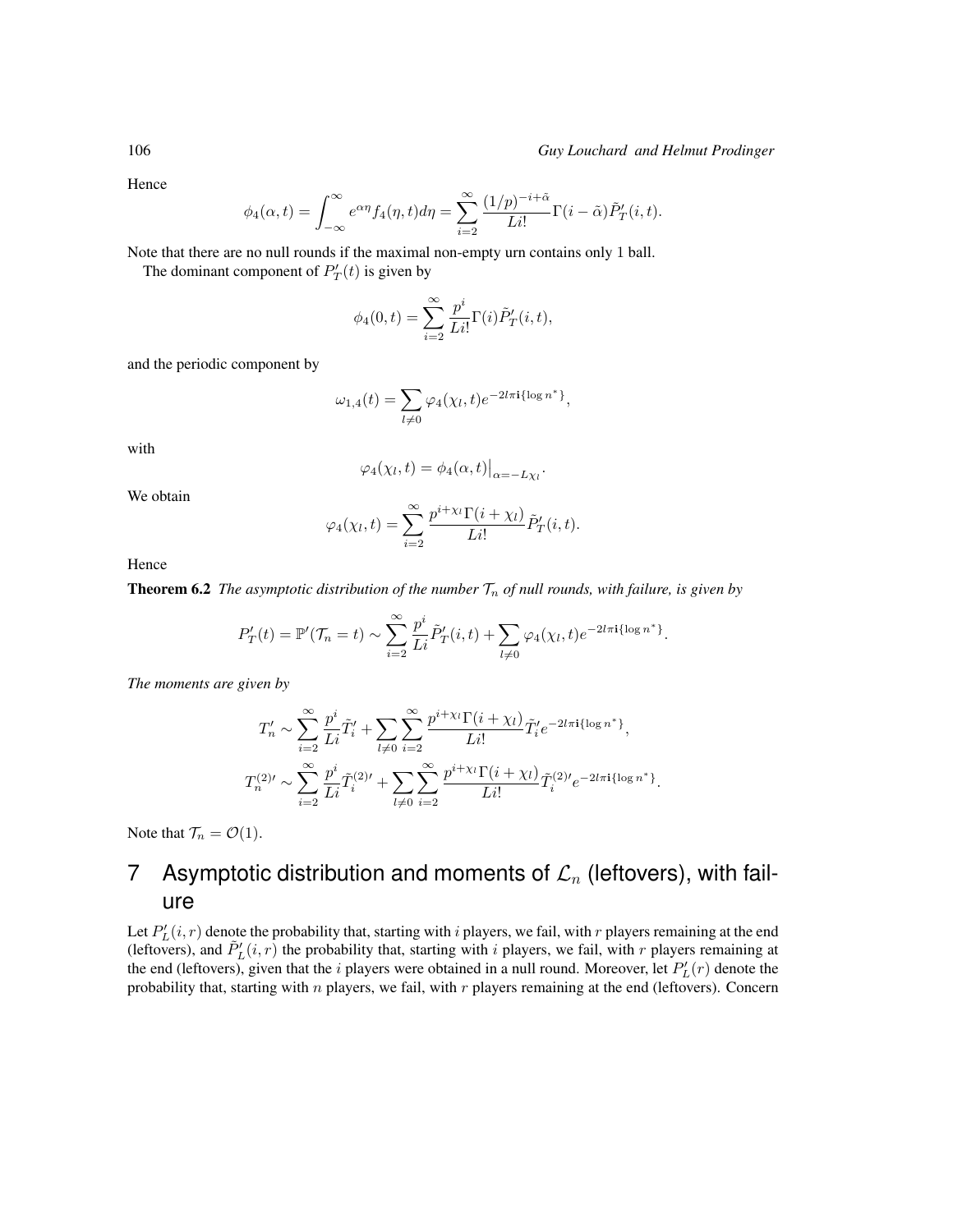the average numbers we use the notation,  $L_i$  for the average number of leftovers, starting with i players, with failure at the end, and  $\tilde{L}'_i$  for the average number of leftovers, starting with i players, with failure at the end, given that the  $i$  players were obtained in a null round. Since we have  $r$  players alive at start or  $r$ players alive before the starting null round, we obtain the following recurrences:

$$
P'_L(r,r) = (p^r)^{\tau} + \Sigma_1(r,\tau)q^r P'_L(r,r), \text{ hence}
$$
  
\n
$$
P'_L(r,r) = \frac{p^{r\tau}(1-p^r)}{1-p^r - q^r + q^r p^{r\tau}},
$$
  
\n
$$
\tilde{P}'_L(r,r) = (p^r)^{\tau-1} + \Sigma_1(r,\tau-1)q^r P'_L(r,r).
$$

We can have up to  $\tau - 1$  or  $\tau - 2$  null rounds (all killed), followed by  $\ell$  survivors.

$$
P'_L(i,r) = \sum_{s=0}^{\tau-1} (p^i)^s \sum_{\ell=r}^i {i \choose \ell} q^\ell p^{i-\ell} P'_L(\ell,r) = \Sigma_1(i,\tau) \sum_{\ell=r}^i {i \choose \ell} q^\ell p^{i-\ell} P'_L(\ell,r), \ i > r, \ i \ge 2,
$$
  

$$
\tilde{P}'_L(i,r) = \sum_{s=0}^{\tau-2} (p^i)^s \sum_{\ell=r}^i {i \choose \ell} q^\ell p^{i-\ell} P'_L(\ell,r) = \Sigma_1(i,\tau-1) \sum_{\ell=r}^i {i \choose \ell} q^\ell p^{i-\ell} P'_L(\ell,r), \ i > r, \ i \ge 2,
$$
  

$$
= \Sigma_1(i,\tau-1) / \Sigma_1(i,\tau) P'_L(i,r), \ i > r, \ i \ge 2.
$$

Moreover, we get

$$
L'_{i} = \frac{p^{i\tau}(1-p^{i})}{1-p^{i}-q^{i}+q^{i}p^{i\tau}}i + \sum_{r=0}^{i-1} P'_{L}(i,r)r
$$
  
\n
$$
= \frac{p^{i\tau}(1-p^{i})}{1-p^{i}-q^{i}+q^{i}p^{i\tau}}i + \sum_{r=0}^{i-1} (i,\tau) \sum_{r=0}^{i-1} \sum_{\ell=r}^{i} {i \choose \ell} q^{\ell} p^{i-\ell} P'_{L}(\ell,r)r,
$$
  
\n
$$
= \frac{p^{i\tau}(1-p^{i})}{1-p^{i}-q^{i}+q^{i}p^{i\tau}}i + \sum_{1}(i,\tau) \left[ \sum_{\ell=0}^{i-1} {i \choose \ell} q^{\ell} p^{i-\ell} \sum_{r=0}^{\ell} P'_{L}(\ell,r)r + \sum_{r=0}^{i-1} q^{i} P'_{L}(i,r)r \right]
$$
  
\n
$$
= \frac{p^{i\tau}(1-p^{i})}{1-p^{i}-q^{i}+q^{i}p^{i\tau}}i + \sum_{1}(i,\tau) \left[ \sum_{\ell=0}^{i-1} {i \choose \ell} q^{\ell} p^{i-\ell} L'_{\ell} + q^{i} \left[ L'_{i} - \frac{p^{i\tau}(1-p^{i})}{1-p^{i}-q^{i}+q^{i}p^{i\tau}}i \right] \right],
$$
  
\n
$$
\tilde{L}'_{i} = \frac{\sum_{1}(i,\tau-1)}{\sum_{1}(i,\tau)} \sum_{r=0}^{i-1} P'_{L}(i,r)r + [(p^{i})^{\tau-1} + \sum_{1}(i,\tau-1)q^{i} P'_{L}(i,i)]i,
$$

and similar equations for  $L_i^{(2)'}$ ,  $\tilde{L}_i^{(2)'}$ . Next, with [\(1\)](#page-5-1) and  $\eta := j - \log n^*$ ,

$$
\mathbb{P}'(J=j,\mathcal{L}_n=r) \sim f_5(\eta,r),
$$

$$
f_5(\eta,r) = \sum_{i=2}^{\infty} \exp\left(-\frac{1}{p}e^{-L\eta}\right) \frac{e^{-L\eta i}}{i!} \tilde{P}'_L(i,r).
$$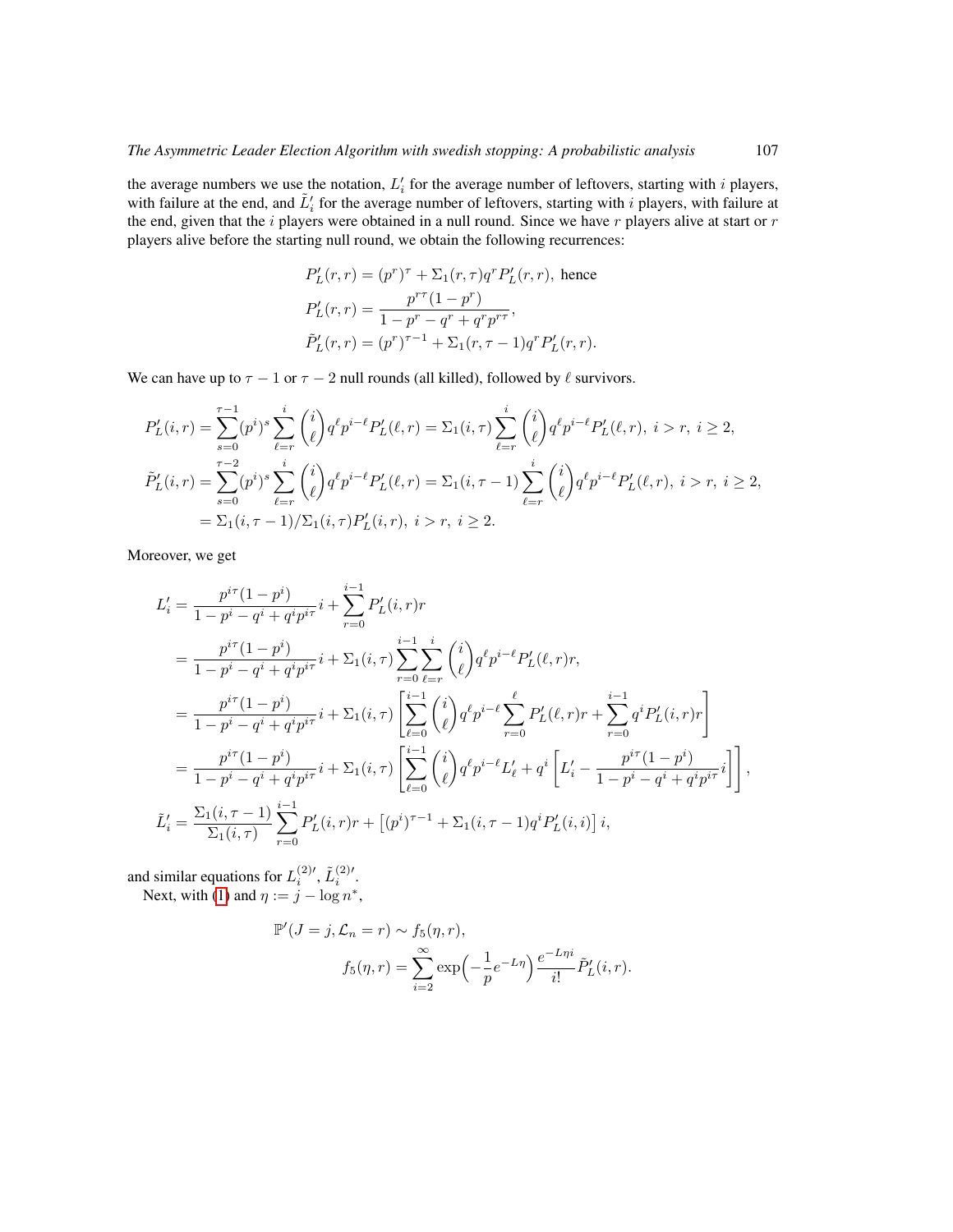Hence

$$
\phi_5(\alpha, r) = \int_{-\infty}^{\infty} e^{\alpha \eta} f_5(\eta, r) d\eta = \sum_{i=2}^{\infty} \frac{(1/p)^{-i+\tilde{\alpha}}}{Li!} \Gamma(i - \tilde{\alpha}) \tilde{P}_L'(i, r).
$$

Note that there are no leftovers if the maximal non-empty urn contains only 1 ball.

The dominant component of  $P'_{L}(r)$  is given by

$$
\phi_5(0,r) = \sum_{i=2}^{\infty} \frac{(1/p)^{-i}}{Li!} \Gamma(i) \tilde{P}_L'(i,r) = \sum_{i=2}^{\infty} \frac{p^i}{Li} \Gamma(i) \tilde{P}_L'(i,r),
$$

and the periodic component by

$$
\omega_{1,5}(r) = \sum_{l \neq 0} \varphi_5(\chi_l, r) e^{-2l\pi i {\log n}^*},
$$

with

$$
\varphi_5(\chi_l, r) = \phi_5(\alpha)|_{\alpha = -L\chi_l}.
$$

We obtain

$$
\varphi_5(\chi_l, r) = \sum_{i=2}^{\infty} \frac{p^{i+\chi_l} \Gamma(i+\chi_l)}{Li!} \tilde{P}'_L(i,r).
$$

Hence

**Theorem 7.1** *The asymptotic distribution of the number*  $\mathcal{L}_n$  *of leftovers, with failure, is given by* 

$$
P'_L(r) = \mathbb{P}'(\mathcal{L}_n = r) \sim \sum_{i=2}^{\infty} \frac{p^i}{Li} \frac{\Sigma_1(i, \tau - 1)}{\Sigma_1(i, \tau)} P'_L(i, r) + \sum_{l \neq 0} \varphi_5(\chi_l, r) e^{-2l\pi i {\log n^*}}.
$$

*The moments are given by*

$$
L'_n \sim \sum_{i=2}^{\infty} \frac{p^i}{Li} \tilde{L}'_i + \sum_{l \neq 0} \sum_{i=2}^{\infty} \frac{p^{i+\chi_l} \Gamma(i+\chi_l)}{Li!} \tilde{L}'_i e^{-2l\pi i {\log n^*}} ,
$$
  

$$
L_n^{(2)\prime} \sim \sum_{i=2}^{\infty} \frac{p^i}{Li} \tilde{L}'_i^{(2)\prime} + \sum_{l \neq 0} \sum_{i=2}^{\infty} \frac{p^{i+\chi_l} \Gamma(i+\chi_l)}{Li!} \tilde{L}'_i^{(2)\prime} e^{-2l\pi i {\log n^*}} .
$$

Note that  $\mathcal{L}_n = \mathcal{O}(1)$ .

# <span id="page-17-0"></span>8 Asymptotic distribution and moments of  $C_n$  (coins flipped)

## 8.1 Asymptotic distribution and moments of  $C_n$  (coins flipped), with success

This RV is more delicate to analyze. In previous cases, all interesting RV were related to urns (at high level) containing  $\mathcal{O}(1)$  balls. Here *all* urns contribute to  $\mathcal{C}_n$ , so we must include the contribution of urns before J, which actually lead to the dominant part of  $C_n$ . Also some correlations must be taken into account. We obtain the dominant and corrected terms of the moments as well as a central limit theorem.

Let  $C_i$  denote the Average number of coins flipped, starting with i players, with success at the end, and  $C_i$  the average number of coins flipped, starting with i players, with success at the end, given that the i players were obtained in a null round.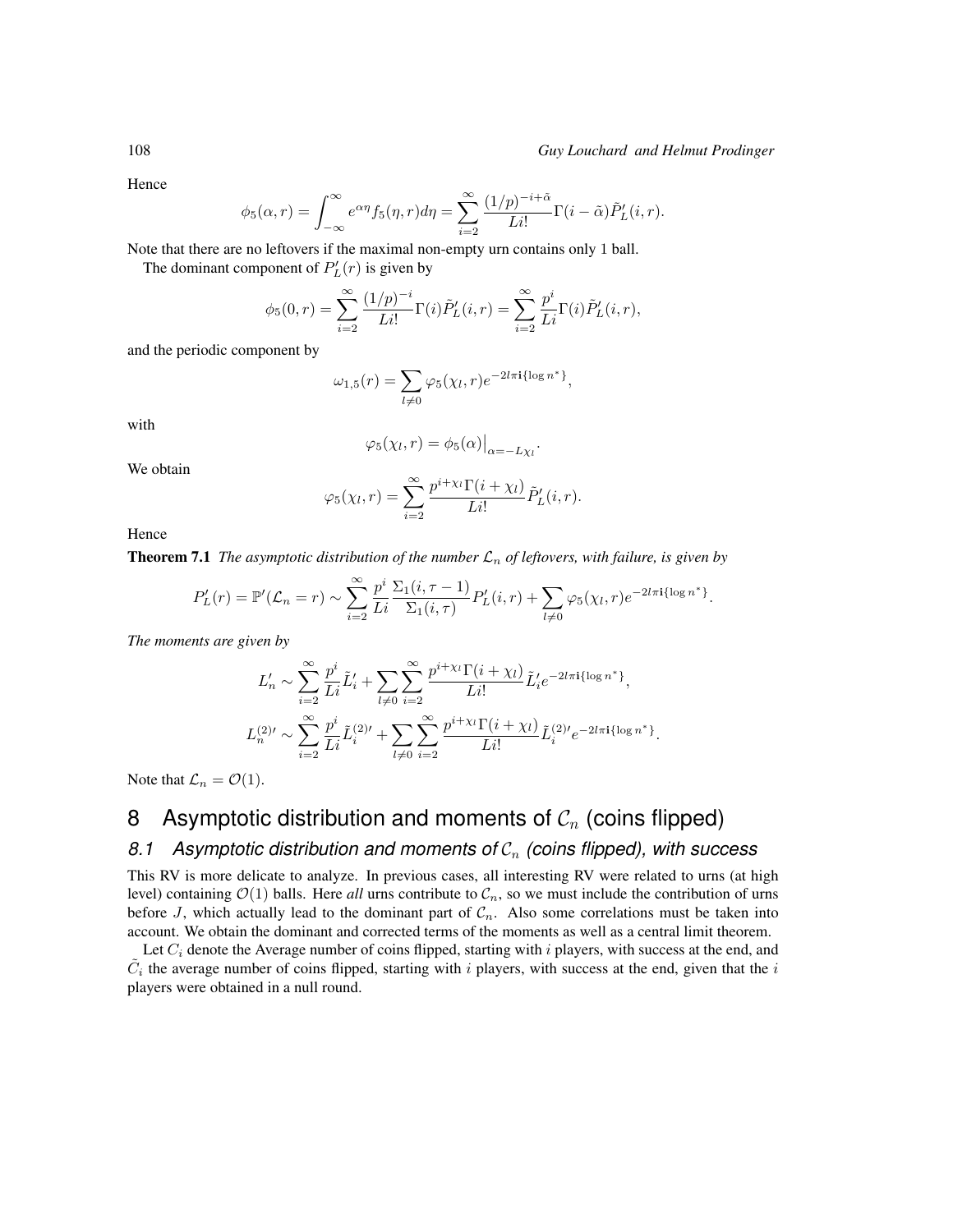#### *8.1.1 Case* I = 1

Note that, as explained in Section [4,](#page-4-0) this case *entails a success*. We will only deal here with the nonperiodic part of our expressions. The maximal non-empty urn contains 1 ball and the position of the last non-empty urn *before* this maximal non-empty urn is denoted by J. Let us also denote by K the number of balls in urn J.

$$
\mathbb{P}(J = j, K = k) \sim f_6(\eta, k), k \ge 1,
$$
  

$$
f_6(\eta, k) := \exp\left(-\frac{q}{p}e^{-L\eta}\right)\frac{q}{p}e^{-L\eta}\exp\left(-e^{-L\eta}\right)\frac{e^{-L\eta k}}{k!},
$$
  

$$
= \exp\left(-\frac{1}{p}e^{-L\eta}\right)\frac{q}{p}\frac{e^{-L\eta(k+1)}}{k!},
$$

because

$$
\mathbb{P}(J = j, K = k) \sim \mathcal{P}\left(\frac{q}{p}e^{-L\eta}, 1\right)\mathcal{P}\left(e^{-L\eta}, k\right).
$$

We have

$$
\phi_6(\alpha, k) = \int_{-\infty}^{\infty} e^{\alpha \eta} f_6(\eta, k) d\eta = \frac{q}{Lk!} \left(\frac{1}{p}\right)^{\tilde{\alpha} - k} \Gamma(1 - \tilde{\alpha} + k),
$$
  

$$
\Pi_4(k) := \phi_6(0, k) = \frac{q}{L} p^k.
$$

Note that

$$
Z_1 := \sum_{k=1}^{\infty} \Pi_4(k) = \frac{p}{L} \equiv \Pi_1 \quad \text{(one ball in the maximal non-empty urn)}
$$

which conforms to [\(3\)](#page-6-0).

Let us denote by ∆ the *difference* between the maximal non-empty urn (containing 1 ball) and J. We have

$$
\mathbb{P}(J = j, I = 1, \Delta = \delta) \sim f_7(\eta, \delta),
$$
  
\n
$$
f_7(\eta, \delta) := \exp\left(-\frac{q}{p}e^{-L\eta}\right)e^{-L(\eta + \delta)}\left(1 - \exp\left(-e^{-L\eta}\right)\right),
$$
  
\n
$$
= \exp(-L\delta)\exp\left(-\frac{q}{p}e^{-L\eta}\right)e^{-L\eta}\left(1 - \exp\left(-e^{-L\eta}\right)\right),
$$

which shows that  $\Delta$  is asymptotically independent of  $J$ .

This can readily be seen as follows:

$$
\mathbb{P}(J = j, I = 1, \Delta = \delta) \sim \mathcal{P}\left(e^{-L(\eta+1)}, 0\right) \mathcal{P}\left(e^{-L(\eta+2)}, 0\right) \dots
$$

$$
\dots \mathcal{P}\left(e^{-L(\eta+\delta)}, 1\right) \mathcal{P}\left(e^{-L(\eta+\delta+1)}, 0\right) \dots \left[1 - \mathcal{P}\left(e^{-L\eta}, 0\right)\right].
$$

We have

$$
\phi_7(\alpha, \delta) = \int_{-\infty}^{\infty} e^{\alpha \eta} f_7(\eta, \delta) d\eta
$$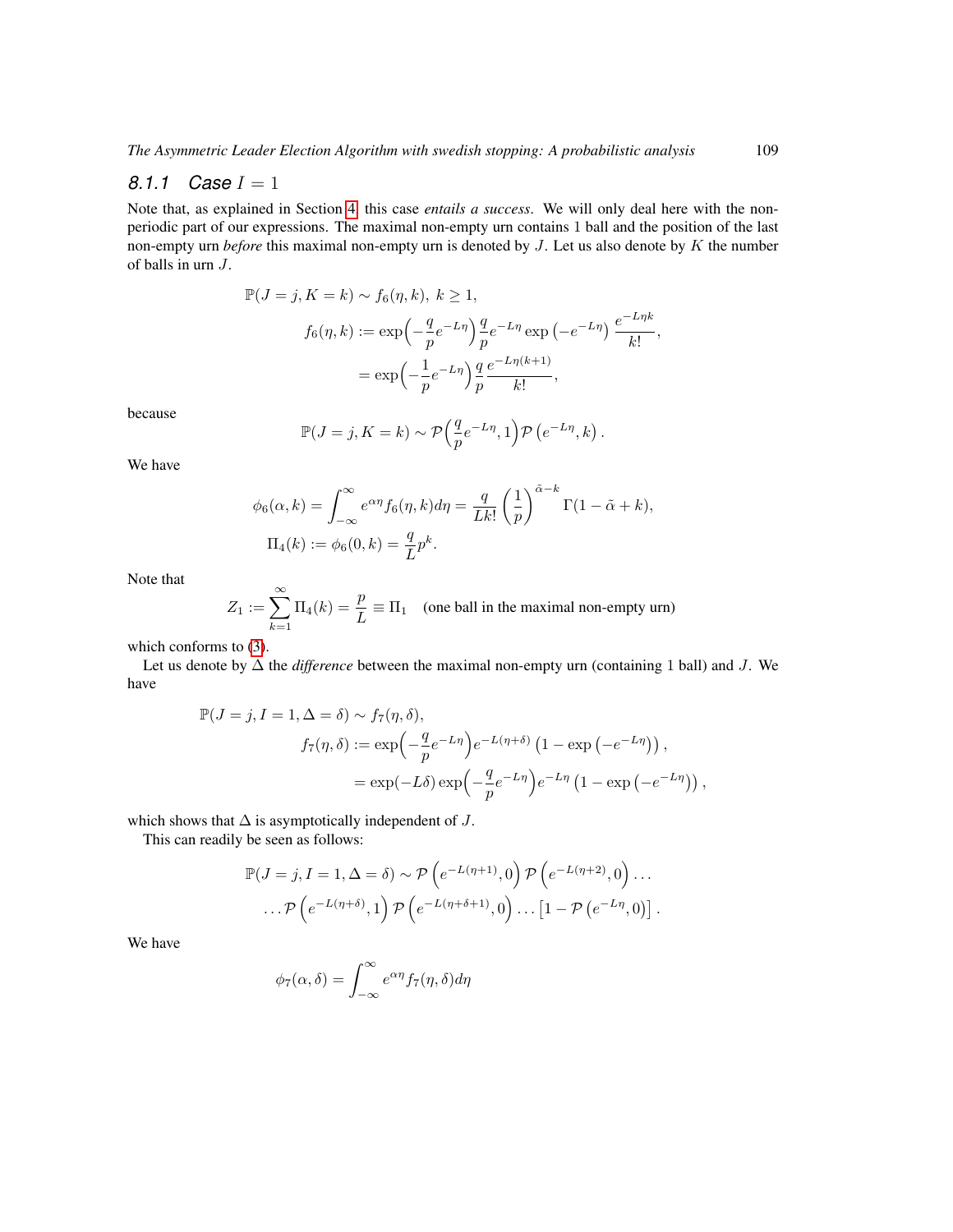$$
= \exp(-L\delta) \frac{p}{Lq} \left[ \left( \frac{q}{p} \right)^{\tilde{\alpha}} - q \left( \frac{1}{p} \right)^{\tilde{\alpha}} \right] \Gamma(1 - \tilde{\alpha}),
$$
  

$$
\Pi_5(\delta) := \phi_7(0, \delta) = e^{-L\delta} \frac{p^2}{Lq} = q^{\delta} \frac{p^2}{Lq}.
$$

Note that

$$
\sum_{\delta=1}^{\infty} \Pi_5(\delta) = \frac{p}{L} \equiv \Pi_1
$$

which again conforms to [\(3\)](#page-6-0). We have

$$
\mathbb{E}(\Delta) = \frac{1}{L} \quad \text{and} \quad \mathbb{E}(\Delta^2) = \frac{1+q}{Lp}.
$$

However, note carefully that the player corresponding to I = 1 is actually related to a *flipped coin in urn* J. So we must use a new RV G, denoting the number of flipped coins at step J:  $G = K + 1, G \geq 2$ , with distribution

$$
\Pi_6(g)=\frac{q}{L}p^{g-1},\;g\geq 2
$$

and

$$
f_8(\eta, g) = \exp\left(-\frac{1}{p}e^{-L\eta}\right)\frac{q}{p}\frac{e^{-L\eta g}}{(g-1)!}.
$$

We will also need

$$
Z_5 = \mathbb{E}(G) := \sum_{g=2}^{\infty} \Pi_6(g)g = \frac{p(1+q)}{Lq}.
$$

Later on, we will use the following variants:

$$
e^{-L\eta}f_8(\eta,g), \quad e^{-2L\eta}f_8(\eta,g), \quad \eta f_8(\eta,g), \quad e^{-L\eta}\eta f_8(\eta,g), \quad e^{-2L\eta}\eta f_8(\eta,g).
$$

These variants lead respectively to  $\phi$  (0, g):

$$
\label{eq:11} \begin{split} &\frac{p^g q g}{L},\\ &\frac{qp^{g+1}g(g+1)}{L},\\ &-\frac{p^{g-1}q[(g-1)\ln(p)+(g-1)\psi(g-1)+1]}{L^2(g-1)},\\ &-\left[qp^g[2(g-1)+(g-1)^2\ln(p)+(g-1)^2\psi(g-1)+(g-1)\ln(p)\right.\\ &\left.+(g-1)\psi((g-1))+1]\right]/[L^2(g-1)],\\ &\Omega_{15}(g)\quad\text{is too long to be displayed here}. \end{split}
$$

This leads to  $Z_7, Z_8, Z_{11}, Z_{12}, Z_{10}, Z_{13}, Z_{15}$  as given in Appendix [A:](#page-0-0) we *simply sum on*  $g \geq 2$ . Indeed, the case  $I = 1$  immediately leads to a success.

Now we will separate the contribution of urn  $J$  (containing  $G$  balls) from that of urns  $J$ .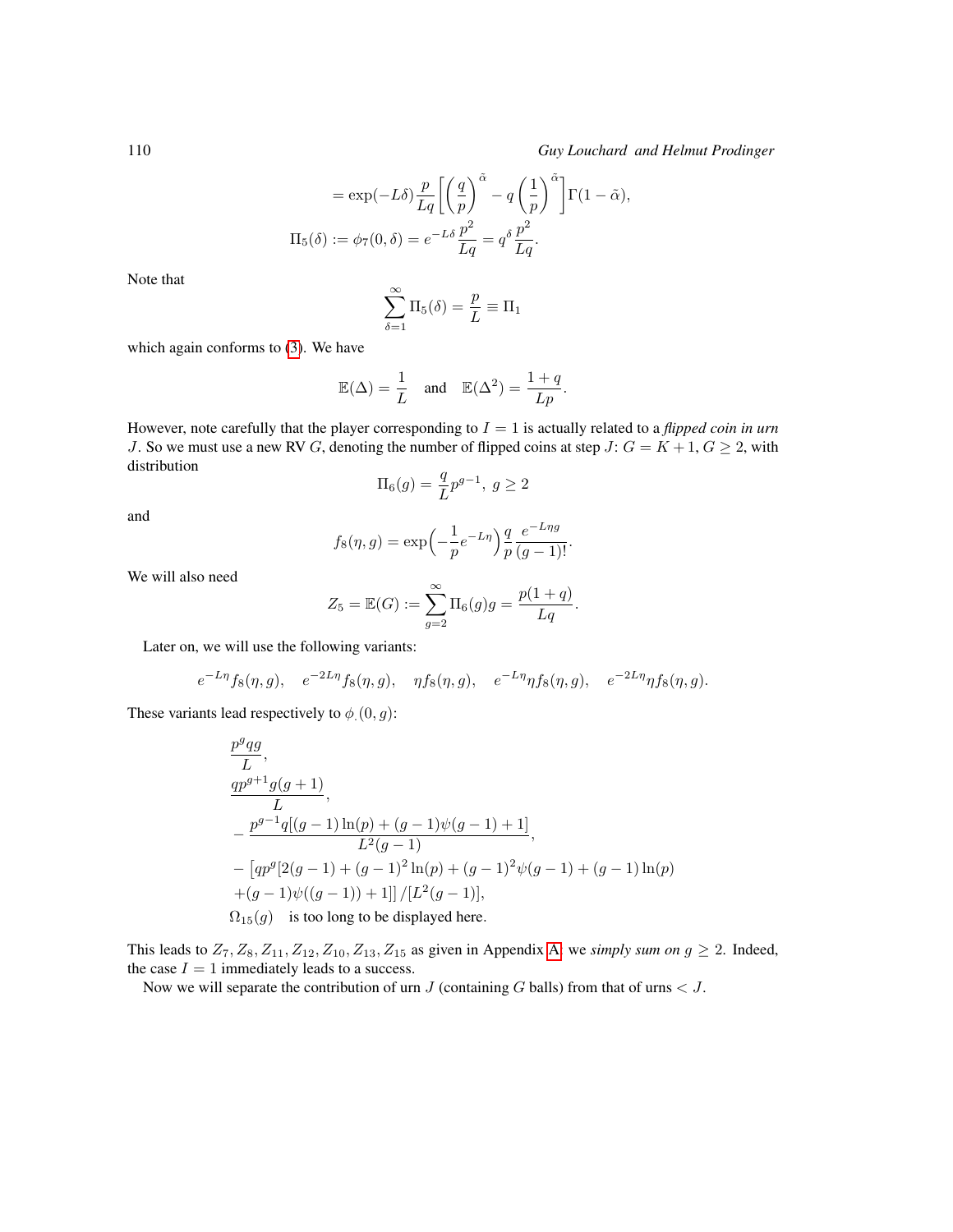Let us denote by  $S_{\Gamma}(j, i)$  the sum of  $(n - i)$  iid RV  $\Gamma(j)$ , and  $\Gamma(j)$  is a truncated geometric RV < j. As  $\Sigma_0 := \sum_{l=1}^{j-1} pq^{l-1} = 1 - q^{j-1}$ , we have (we give only the terms needed in the sequel)

$$
E(j) := \mathbb{E}(\Gamma(j)) = \sum_{l=1}^{j-1} pq^{l-1} l/\Sigma_0 \sim \frac{1}{p} + q^{j-1} - jq^{j-1} - jq^{2(j-1)} + \mathcal{O}(q^{2(j-1)}),
$$
  
\n
$$
E^{(2)}(j) := \mathbb{E}(\Gamma(j)^2) = \sum_{l=1}^{j-1} pq^{l-1} l^2/\Sigma_0 \sim \frac{1+q}{p^2} + q^{j-1} \frac{1+q}{p} - j \frac{2q}{p} q^{j-1}
$$
  
\n
$$
- j^2 q^{j-1} + \mathcal{O}(j^2 q^{2(j-1)}).
$$

Note that, with  $j = \eta + \log n^*$ ,

<span id="page-20-0"></span>
$$
q^j = e^{-L\eta} \frac{1}{n^*}.
$$

This leads, by carefully taking into account the *correlation* between J and G (we expand the mean up to the  $\log n^*/n^*$  term and the square mean up to the  $\log n^*$  term) to (there are  $n-G$  dead players before attaining step  $J$ )

$$
\mathcal{C}_{n,1} \sim S_{\Gamma}(J, G) + JG,
$$
\n
$$
\mathbb{E}(\mathcal{C}_{n,1}) \sim \mathbb{E}(S_{\Gamma}(J, G) + JG),
$$
\n
$$
\sim \mathbb{E}\Big[(n - G)\frac{1}{p} + \frac{n}{q}\frac{e^{-L\eta}}{n^*} - \frac{n - G}{q}\frac{e^{-L\eta}}{n^*}(\log n^* + \eta))
$$
\n
$$
-\frac{n}{q^2}\frac{e^{-2L\eta}}{n^{*2}}\log n^* + (\log n^* + \eta)G\Big]
$$
\n
$$
\sim \frac{n}{p}Z_1 - \frac{1}{p}Z_5 + \frac{n}{q}\frac{Z_7}{n^*} - \frac{n}{q}\frac{Z_7}{n^*}\log n^* + \frac{1}{q}\frac{Z_8}{n^*}\log n^*
$$
\n
$$
-\frac{n}{q}\frac{Z_{10}}{n^*} - \frac{n}{q^2}\frac{Z_{11}}{n^{*2}}\log n^* + Z_5\log n^* + Z_{13},
$$
\n(5)

$$
\mathbb{E}(\mathcal{C}_{n,1}^2) \sim \mathbb{E}((S_{\Gamma}(J,G) + JG)^2) \sim \mathbb{E}[n\mathbb{E}^{(2)}(J) + (n - G)(n - G - 1)(\mathbb{E}(J))^2 \n+ 2\mathbb{E}[(n - G)E(J)JG] + \mathbb{E}[(\log n^* + \eta)^2 G^2].
$$
\n(6)

## *8.1.2 Case* I > 1

First of all, we must compute the moments of  $C_i$  and  $\tilde{C}_i$ . This gives

$$
C_i = \sum_{s=0}^{\tau-1} (p^i)^s \sum_{\ell=1}^i \binom{i}{\ell} q^{\ell} p^{i-\ell} [si + i + C_{\ell}], \ C_1 = 0,
$$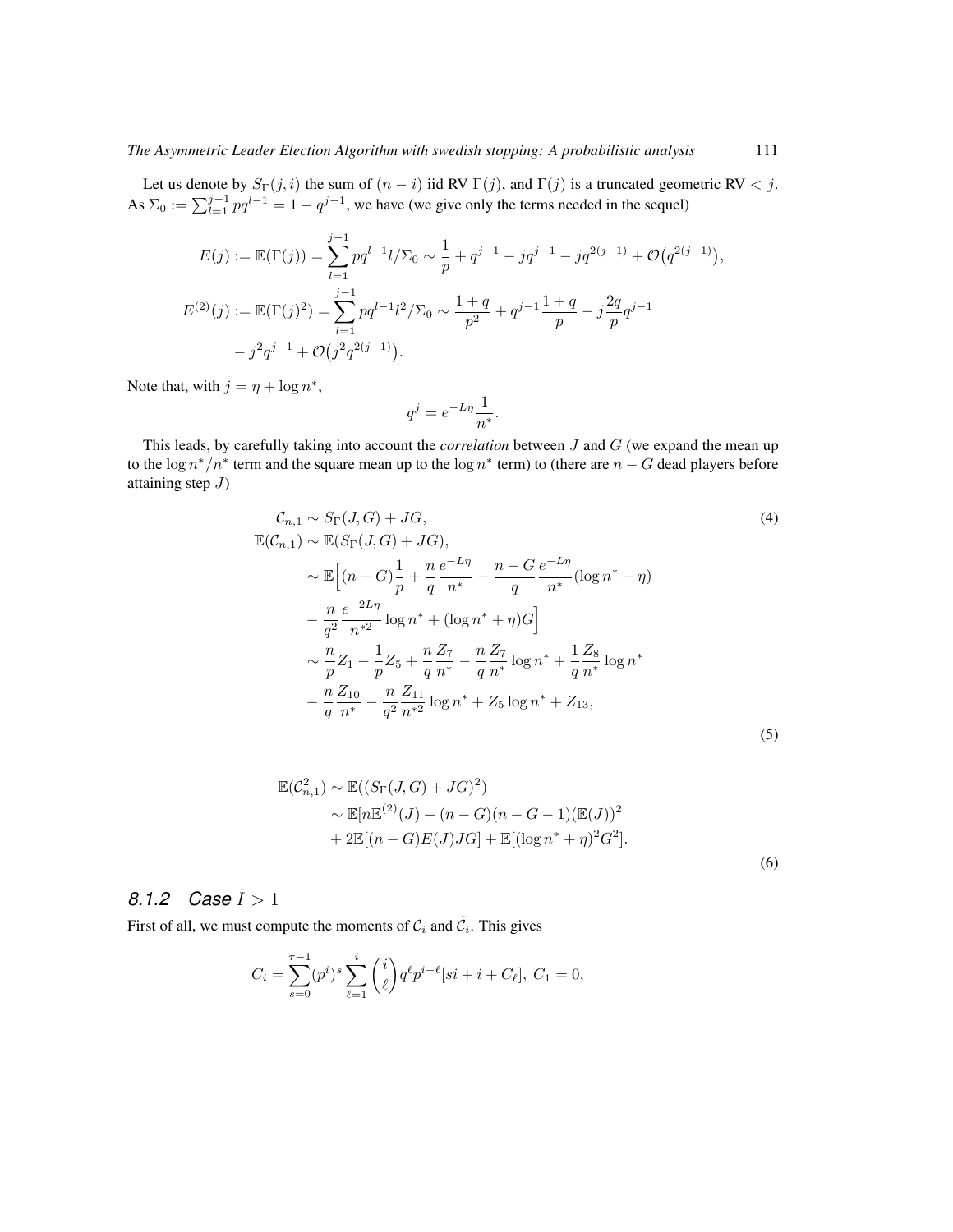$$
C_i^{(2)} = \sum_{s=0}^{\tau-1} (p^i)^s \sum_{\ell=1}^i \binom{i}{\ell} q^{\ell} p^{i-\ell} \mathbb{E}[((s+1)i + C_{\ell})^2]
$$
  
= 
$$
\sum_{s=0}^{\tau-1} (p^i)^s \sum_{\ell=1}^i \binom{i}{\ell} q^{\ell} p^{i-\ell} [((s+1)i)^2 + 2(s+1)iC_{\ell} + C_{\ell}^{(2)}],
$$

and similar expressions for  $\tilde{C}_i$ ,  $\tilde{C}_i^{(2)}$ .

Next, with [\(1\)](#page-5-1),

$$
\mathbb{P}(J = j, I = i) \sim f_9(\eta, i),
$$
  
\n
$$
f_9(\eta, i) := \exp\left(-\frac{1}{p}e^{-L\eta}\right)\frac{e^{-L\eta i}}{i!},
$$
  
\n
$$
\mathbb{P}(J = j) \sim f_{10}(\eta),
$$
  
\n
$$
f_{10}(\eta) = \sum_{i=2}^{\infty} \exp\left(-\frac{1}{p}e^{-L\eta}\right)\frac{e^{-L\eta i}}{i!} = \exp\left(-\frac{1}{p}e^{-L\eta}\right)\left(\exp\left(-e^{-L\eta}\right) - 1 - e^{-L\eta}\right),
$$
  
\n
$$
\phi_9(\alpha, i) = \int_{-\infty}^{\infty} e^{\alpha \eta} f_9(\eta, i) d\eta = \frac{(1/p)^{-i+\tilde{\alpha}}}{Li!} \Gamma(i - \tilde{\alpha}),
$$
  
\n
$$
\Pi_2(i) := \phi_9(0, i) = \frac{p^i}{Li},
$$
  
\n
$$
P_0 := \sum_{i=2}^{\infty} \Pi_2(i) = 1 - p/L.
$$

Later on, we will use the following variants:

$$
e^{-L\eta} f_9(\eta, i), \quad e^{-2L\eta} f_9(\eta, i), \quad \eta f_9(\eta, i), \quad e^{-L\eta} \eta f_9(\eta, i), \quad e^{-2L\eta} \eta f_9(\eta, i).
$$

These variants lead respectively to  $\phi$  (0, *i*):

$$
\frac{p^{i}p}{L},
$$
\n
$$
p^{i}p^{2}(i + 1)
$$
\n
$$
-\frac{p^{i}[\ln(p) + \psi(i)]}{L^{2}i},
$$
\n
$$
-\frac{p^{i}p[i\ln(p) + i\psi(i) + 1]}{L^{2}i},
$$
\n
$$
-\frac{p^{i}p^{2}[i^{2}\ln(p) + i^{2}\psi(i) + 2i + i\ln(p) + i\psi(i) + 1]}{L^{2}i}.
$$

Multiplying by  $\tilde{P}(i)$  and summing on  $i \geq 2$ , this leads to  $V_7$ ,  $V_5$ ,  $V_8$ ,  $V_{11}$ ,  $V_{12}$ ,  $V_{10}$ ,  $V_{13}$ ,  $V_{15}$ . Indeed, the case  $I > 1$  does *not* immediately lead to a success. Again we expand the mean up to the  $\log n^*/n^*$  term and the square mean up to the  $\log n^*$  term. We have (there are  $n - I$  dead players before attaining step J)

<span id="page-21-0"></span>
$$
\mathcal{C}_{n,2} \sim S_{\Gamma}(J,I) + JI + \tilde{\mathcal{C}}_I,\tag{7}
$$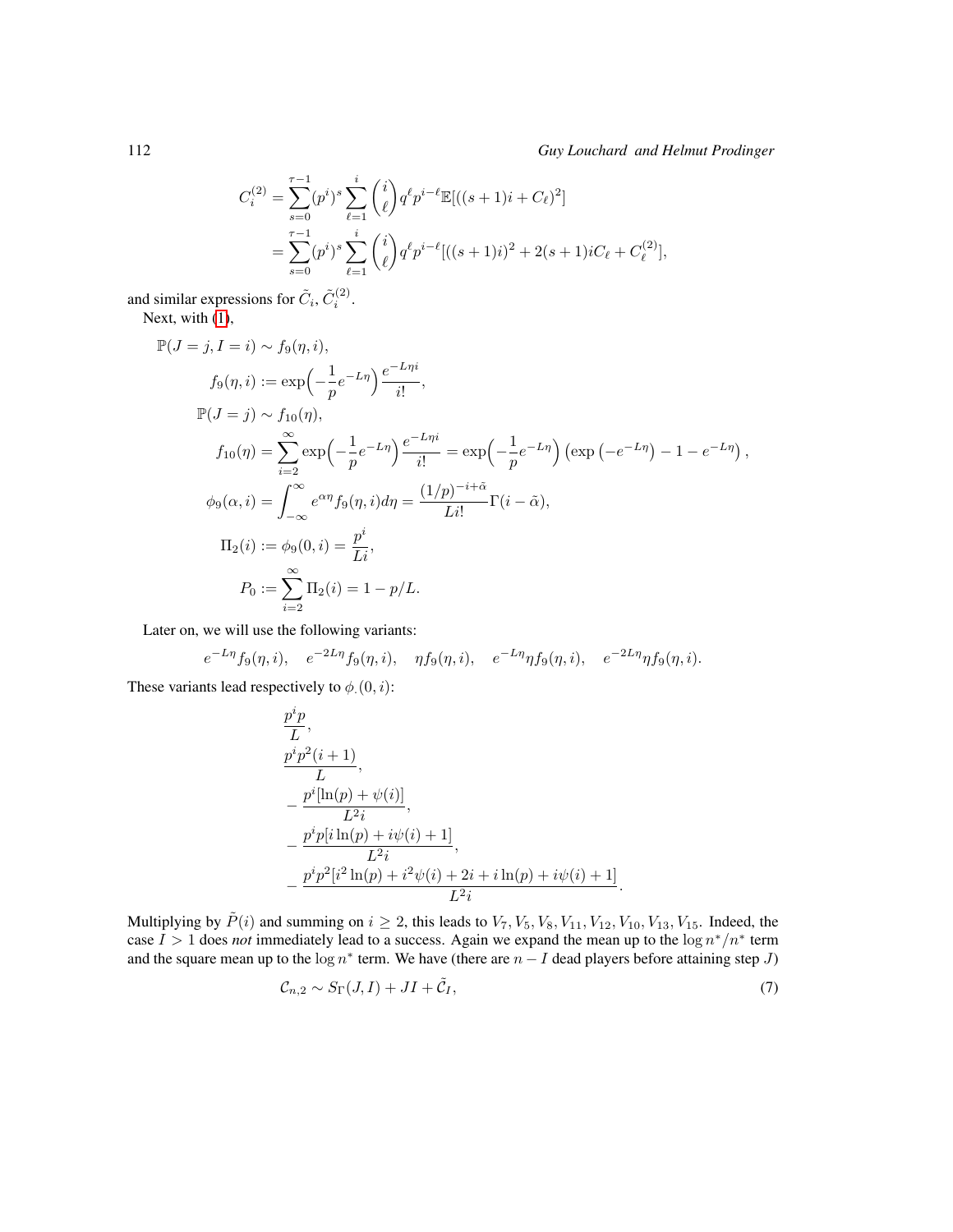$$
\mathbb{E}(\mathcal{C}_{n,2}) \sim \mathbb{E}(S_{\Gamma}(J,I) + JI + \tilde{C}_{I})
$$
\n
$$
\sim \mathbb{E}(S_{\Gamma}(J,I) + JI) + U_{1}
$$
\n
$$
\sim \mathbb{E}\Big[(n - I)\frac{1}{p} + \frac{n}{q}\frac{e^{-L\eta}}{n^{*}} - \frac{n - I}{q}\frac{e^{-L\eta}}{n^{*}}(\log n^{*} + \eta)
$$
\n
$$
-\frac{n}{q^{2}}\frac{e^{-2L\eta}}{n^{*2}}\log n^{*} + (\log n^{*} + \eta)I\Big] + U_{1}
$$
\n
$$
\sim \frac{n}{p}V_{1} - \frac{1}{p}V_{5} + \frac{n}{q}\frac{V_{7}}{n^{*}} - \frac{n}{q}\frac{V_{7}}{n^{*}}\log n^{*} + \frac{1}{q}\frac{V_{8}}{n^{*}}\log n^{*}
$$
\n
$$
-\frac{n}{q}\frac{V_{10}}{n^{*}} - \frac{n}{q^{2}}\frac{V_{11}}{n^{*2}}\log n^{*} + V_{5}\log n^{*} + V_{13} + U_{1},
$$
\n(8)

$$
\mathbb{E}(\mathcal{C}_{n,2}^{2}) \sim \mathbb{E}((S_{\Gamma}(J,I) + J I)^{2}) + 2\mathbb{E}[(S_{\Gamma}(J,I) + J I)\tilde{\mathcal{C}}_{I}]
$$
\n
$$
\sim \mathbb{E}((S_{\Gamma}(J,I) + J I)^{2}) + 2\mathbb{E}\left[\left[\frac{n}{p} - \frac{n}{q}\frac{e^{-L\eta}}{n^{*}}\log n^{*} + I\log n^{*}\right]\tilde{\mathcal{C}}_{I}\right]
$$
\n
$$
\sim \mathbb{E}((S_{\Gamma}(J,I) + J I)^{2}) + 2\left[\frac{n}{p}U_{1} - \frac{n}{q}\frac{U_{3}}{n^{*}}\log n^{*} + U_{5}\log n^{*}\right]
$$
\n
$$
\sim \mathbb{E}[n\mathbb{E}^{(2)}(J) + (n - I)(n - I - 1)(\mathbb{E}(J))^{2} + 2\mathbb{E}[(n - I)E(J)J I]
$$
\n
$$
+ \mathbb{E}[(\log n^{*} + \eta)^{2}I^{2}] + 2\left[\frac{n}{p}U_{1} - \frac{n}{q}\frac{U_{3}}{n^{*}}\log n^{*} + U_{5}\log n^{*}\right].
$$

#### *8.1.3 General case.*

The *total mean* is given by (we provide here only two terms)

$$
C_n = \mathbb{E}(\mathcal{C}_n) \sim \mathbb{E}(\mathcal{C}_{n,1}) + \mathbb{E}(\mathcal{C}_{n,2})
$$
  
 
$$
\sim n\left(\frac{p}{L} + V_1\right)\frac{1}{p} + \left(-\frac{Z_7}{p} + Z_5 - \frac{V_7}{p} + V_5\right)\log n^*.
$$

Recall that  $\frac{p}{L} + V_1$  is equal to  $P_d(S)$  as defined before. But the first term amounts to the mean of a sum of n GEOM  $pq^{l-1}$  RVs. (Indeed, the GEOM  $pq^{l-1}$  RV has mean  $\frac{1}{p}$ , second moment  $\frac{1+q}{p^2}$  and variance  $\frac{q}{p^2}$ ). This is easy to explain: from [\(4\)](#page-20-0) and [\(7\)](#page-21-0), the correction  $\tilde{C}_{I,S}$  is asymptotically  $\mathcal{O}(1)$  and the correction  $-\Delta$  is also asymptotically  $\mathcal{O}(1)$ . Similarly

$$
\mathbb{E}(\mathcal{C}_n^2) \sim \mathbb{E}(\mathcal{C}_{n,1}^2) + \mathbb{E}(\mathcal{C}_{n,2}^2)
$$
  
 
$$
\sim n^2 \left(\frac{p}{L} + V_1\right) \frac{1}{p^2} + n \left(-\frac{2(Z_7 - pZ_5)}{p^2} - \frac{2(V_7 - pV_5)}{p^2}\right) \log n^*
$$

and the *variance* is finally given by (we must adequately condition on the dominant success probability  $Pd(S) := \frac{p}{L} + V_1$ 

$$
\mathbb{V}(\mathcal{C}_n) \sim Pd(S)\bigg[\frac{\mathbb{E}(\mathcal{C}_n^2)}{Pd(S)} - \bigg(\frac{\mathbb{E}(\mathcal{C}_n)}{Pd(S)}\bigg)^2\bigg] \sim Pd(S)n\frac{q}{p^2}.
$$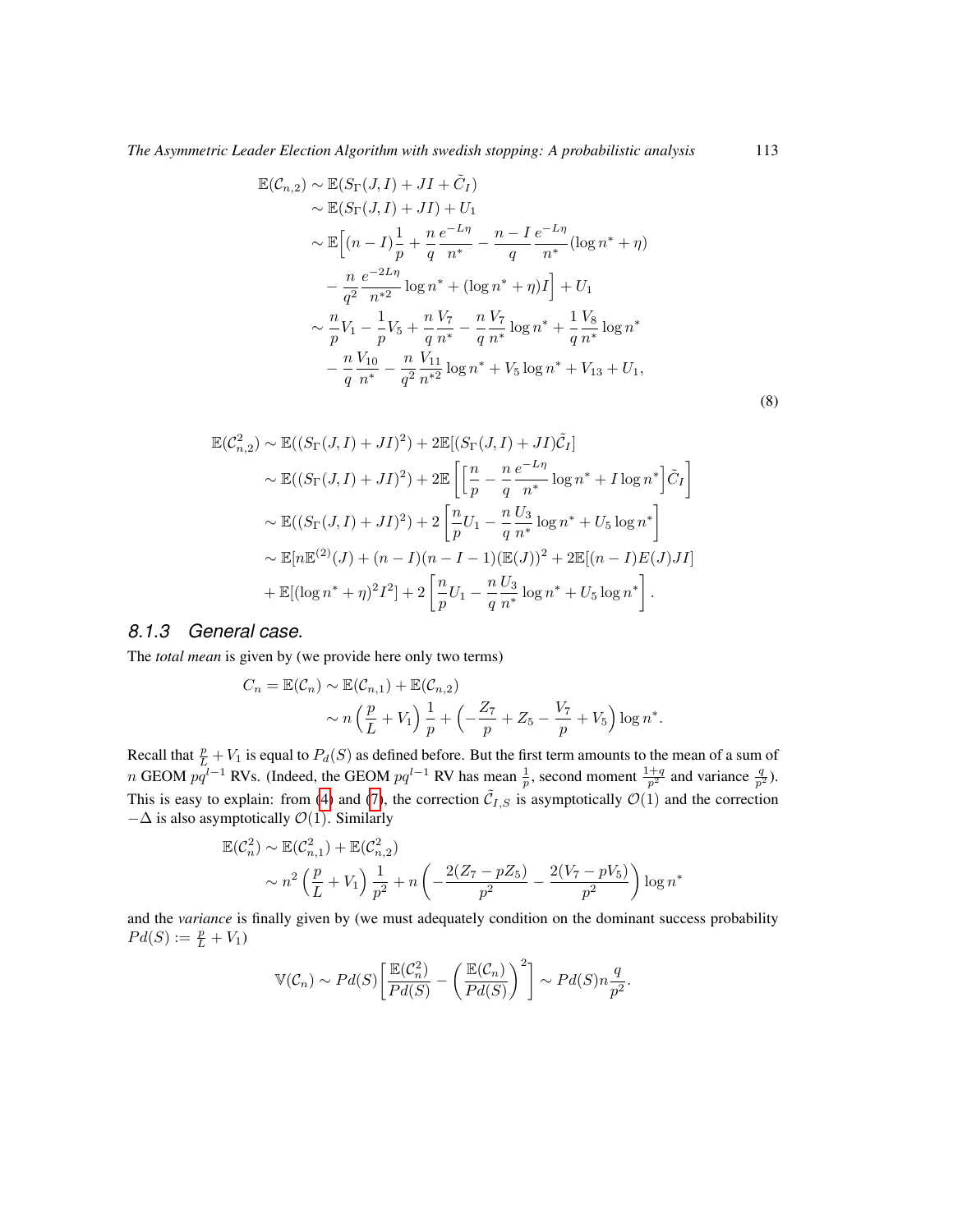So we obtain

**Theorem 8.1** *The moments of*  $C_n$  *in case of success, are given by (with Maple, more terms could be provided, in particular the*  $\log^2 n^*$  *and*  $\log n^*$  *terms of the variance*)

$$
C_n = \mathbb{E}(\mathcal{C}_n) \sim n\left(\frac{p}{L} + V_1\right)\frac{1}{p} + \left(-\frac{Z_7}{p} + Z_5 - \frac{V_7}{p} + V_5\right)\log n^*,
$$
  

$$
\mathbb{V}(\mathcal{C}_n) \sim Pd(S)n\frac{q}{p^2}.
$$

Note again that the dominant term of the variance corresponds to a *sum of* n *iid GEOM* pq<sup>l-1</sup> RVs. Intuitively, the asymptotic distribution should be Gaussian: again from [\(4\)](#page-20-0) and [\(7\)](#page-21-0), the correction  $\tilde{C}_{I,S}$  is asymptotically O(1), but *not independent* of the dominant term and the correction −∆ is also asymptotically  $\mathcal{O}(1)$ , but *independent* of the dominant term. Actually we have the following theorem.

Theorem 8.2 *Conditioned on a success,*

<span id="page-23-1"></span>
$$
\mathbb{P}\bigg[\frac{\mathcal{C}_n - \mathbb{E}(\mathcal{C}_n)}{\sqrt{\mathbb{V}(\mathcal{C}_n)}} \leq x\bigg] \underset{n \to \infty}{\longrightarrow} \phi(x),
$$

*where*  $\phi(x)$  *denotes the Gaussian distribution function.* 

The proof is given in Appendix [H.](#page-17-0)

See also Kalpathy et al. [\[5\]](#page-24-8), for a leader election scheme which stops if  $I > 1$ . In this model,  $C_n$  is shown to be asymptotically Gaussian.

## *8.2 Distribution of* C<sup>n</sup> *(number coins flipped), with failure*

Only the case  $I > 1$  matters here. Proceeding as before (we omit the details), we finally derive

**Theorem 8.3** *The moments of*  $C_n$  *in case of failure, are given by* 

$$
\mathbb{E}(\mathcal{C}_n) \sim nV_1 \frac{1}{p} + \left(-\frac{V_7}{p} + V_5\right) \log n^*,
$$
  

$$
\mathbb{V}(\mathcal{C}_n) \sim V_1 n \frac{q}{p^2}.
$$

Again, the distribution should be asymptotically Gaussian, but we did not check the details.

# Acknowledgments

The insightful comments of two referees are gratefully acknowledged. Moreover, we would like to thank M. Kuba for many useful suggestions and editorial assistance that greatly improved the quality of this paper.

# **References**

<span id="page-23-0"></span>[1] L. Bondesson, T. Nilsson, and G. Wikstrand. Probability calculus for silent elimination : A method for medium access control. Technical report, Technical Report 3-2007, Umea University, Mathematics and Mathematical Statistics. Available at http://www8.cs.umu.se/∼nilsson/, 2007.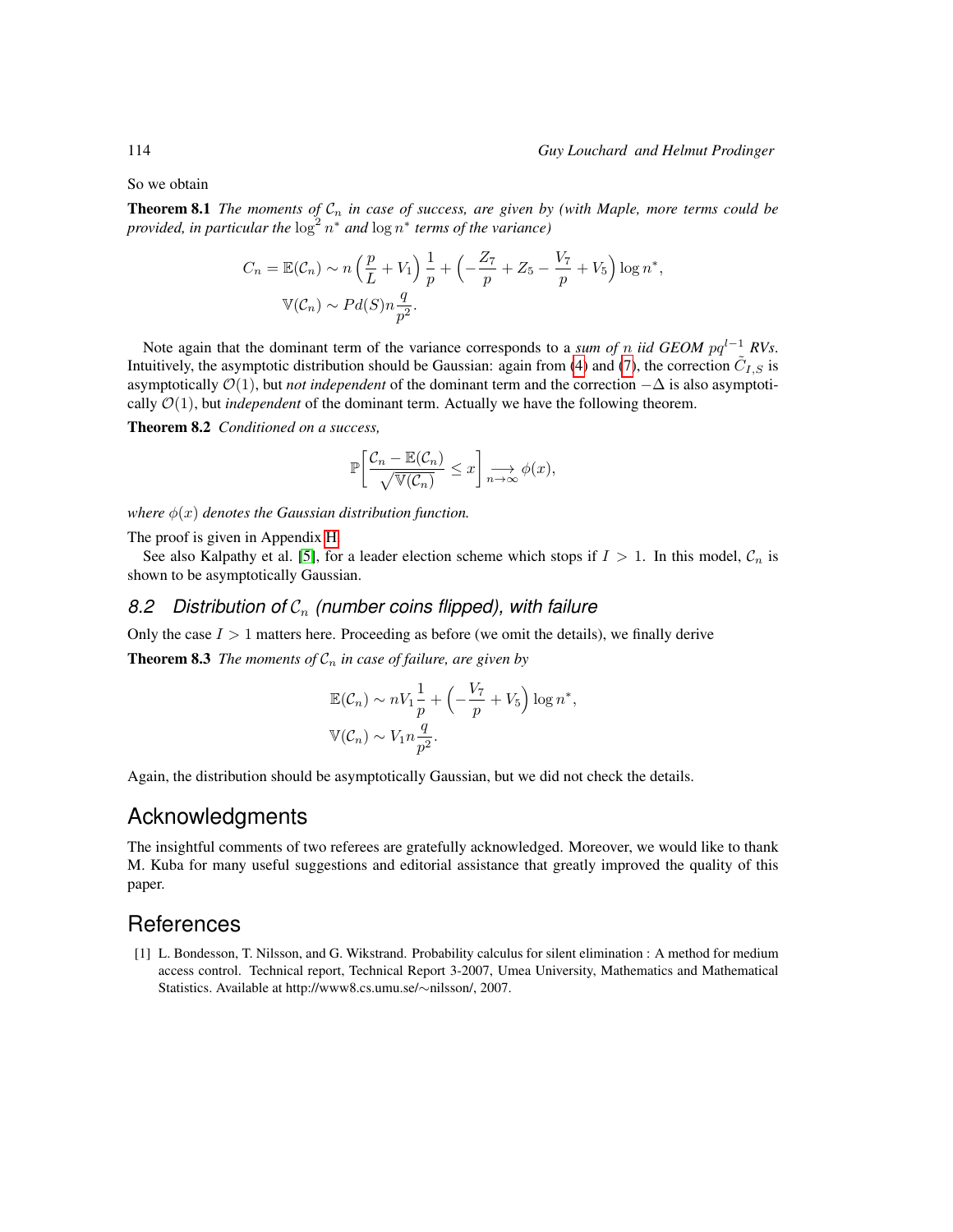- <span id="page-24-9"></span>[2] W. Feller. *Introduction to Probability Theory and its Applications. Vol II.* Wiley, 1971.
- <span id="page-24-10"></span>[3] P. Flajolet and R. Sedgewick. *Analytic combinatorics*. Cambridge University press, 2009.
- <span id="page-24-4"></span>[4] P. Hitczenko and G. Louchard. Distinctness of compositions of an integer: a probabilistic analysis. *Random Structures and Algorithms*, 19(3,4):407–437, 2001.
- <span id="page-24-8"></span>[5] R. Kalpathy, H.M. Mahmoud, and M.D. Ward. Asymptotic properties of a leader election algorithm. *Journal of Applied Probability*, 48:569–575, 2011.
- <span id="page-24-5"></span>[6] M. Loève. *Probability Theory, 3rd ed.* D. Van Nostrand, 1963.
- <span id="page-24-0"></span>[7] G. Louchard, C. Martinez, and H. Prodinger. The swedish leader election protocol: Analysis and variations. In *Proceedings ANALCO 2011*, pages 127–134, 2011.
- <span id="page-24-6"></span>[8] G. Louchard and H. Prodinger. Asymptotics of the moments of extreme-value related distribution functions. *Algorithmica*, 46:431–467, 2006. Long version: http://www.ulb.ac.be/di/mcs/louchard/moml.ps.
- <span id="page-24-2"></span>[9] G. Louchard and H. Prodinger. On gaps and unoccupied urns in sequences of geometrically distributed random variables. *Discrete Mathematics*, 308,9:1538–1562, 2008. Long version: http://www.ulb.ac.be/di/mcs/louchard/gaps18.ps.
- <span id="page-24-1"></span>[10] G. Louchard and H. Prodinger. The asymmetric leader election algorithm. *Annals of Combinatorics*, 12:449– 478, 2009.
- <span id="page-24-3"></span>[11] G. Louchard, H. Prodinger, and M.D. Ward. The number of distinct values of some multiplicity in sequences of geometrically distributed random variables. *Discrete Mathematics and Theoretical Computer Science*, AD:231– 256, 2005. 2005 International Conference on Analysis of Algorithms.
- <span id="page-24-7"></span>[12] H. Prodinger. Combinatorics of geometrically distributed random variables: Left-to-right maxima. *Discrete Mathematics*, 153:253–270, 1996.

## Appendix

#### A Some definitions and identities

Here,  $\xi \in \{R, T, L, C\}$ .  $\xi_i$  must be replaced by  $\xi_i$  or  $\xi'_i$  depending on the case we consider. Also  $\tilde{P}(i)$  must be replaced by  $\tilde{P}(i)$  or  $\tilde{P}'(i)$ , respectively. Note that, compared with [\[10\]](#page-24-1), we use here  $\Pi_2(i) = \frac{p^i}{Li}$  instead of  $\frac{p^i}{i}$  $\frac{\partial^2}{\partial x^i}$ , for  $V_1, \ldots, V_5$ . Also we have  $\tilde{P}(1) = 1, \tilde{P}'(1) = 0$ .

$$
V_{1} := \sum_{i=2}^{\infty} \frac{p^{i}}{Li} \tilde{P}(i), \quad V_{2} := \sum_{i=2}^{\infty} \frac{p^{i} \psi(i)}{Li} \tilde{P}(i), \quad V_{3} := \sum_{i=2}^{\infty} \frac{p^{i} \psi(i)^{2}}{Li} \tilde{P}(i), \quad V_{4} := \sum_{i=2}^{\infty} \frac{p^{i} \psi(1,i)}{Li} \tilde{P}(i), \quad V_{5} := \sum_{i=2}^{\infty} \frac{p^{i} i}{Li} \tilde{P}(i),
$$
  
\n
$$
V_{7} := \sum_{i=2}^{\infty} \frac{p^{i} p}{L} \tilde{P}(i) = pV_{1}, \quad V_{8} := \sum_{i=2}^{\infty} \frac{p^{i} p i}{L} \tilde{P}(i) = pV_{5}, \quad V_{10} := \sum_{i=2}^{\infty} -\frac{p^{i} p[i \ln(p) + i\psi(i) + 1]}{L^{2} i} \tilde{P}(i),
$$
  
\n
$$
V_{11} := \sum_{i=2}^{\infty} \frac{p^{i} p^{2}(i+1)}{L} \tilde{P}(i) = p^{2} V_{5} + p^{2} V_{1}, \quad V_{12} := \sum_{i=2}^{\infty} -\frac{p^{i} [\ln(p) + \psi(i)]}{L^{2} i} \tilde{P}(i), \quad V_{13} := \sum_{i=2}^{\infty} -\frac{p^{i} [\ln(p) + \psi(i)] i}{L^{2} i} \tilde{P}(i),
$$
  
\n
$$
V_{15} := \sum_{i=2}^{\infty} -\frac{p^{i} p^{2} [-i^{2} \ln(p) - i^{2} \psi(i) - 2i + i \ln(p) - i\psi(i) + 1]}{L^{2} i} \tilde{P}(i), \quad V_{16} := \sum_{i=2}^{\infty} -\frac{p^{i} p[i \ln(p) + i\psi(i) + 1] i}{L^{2} i} \tilde{P}(i),
$$
  
\n
$$
A_{0}(\chi_{l}) := \sum_{i=1}^{\infty} \frac{p^{i}}{Li} \Gamma(i + \chi_{l}) \tilde{P}(i), \quad A_{1
$$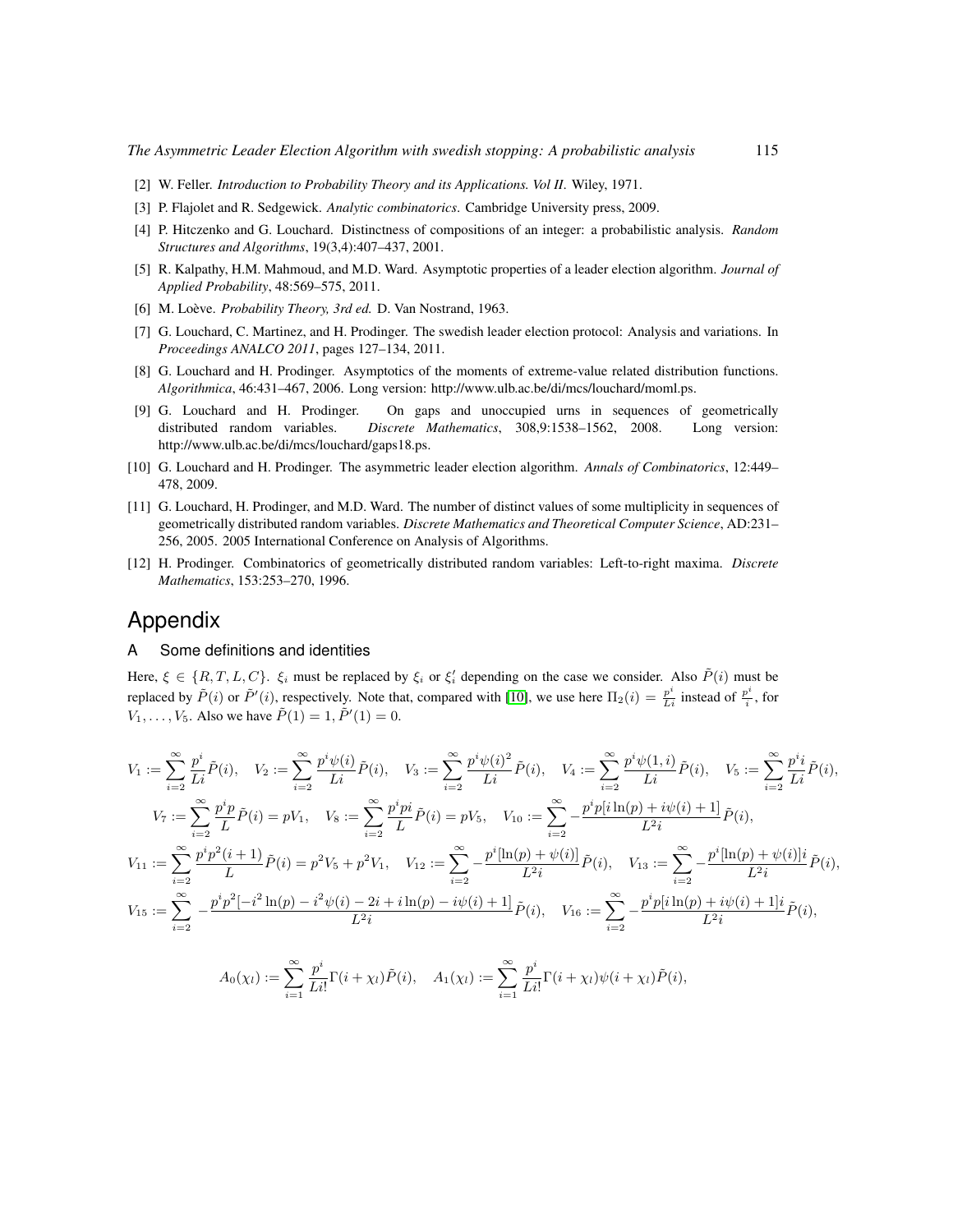116 *Guy Louchard and Helmut Prodinger*

$$
A_2(\chi_l) := \sum_{i=1}^{\infty} \frac{p^i}{Li!} \Gamma(i + \chi_l) \psi(1, i + \chi_l) \tilde{P}(i), \quad A_3(\chi_l) := \sum_{i=1}^{\infty} \frac{p^i}{Li!} \Gamma(i + \chi_l) \psi^2(i + \chi_l) \tilde{P}(i),
$$
  
\n
$$
B_1(\chi_l) := \sum_{i=2}^{\infty} \frac{p^i}{Li!} \tilde{\xi}_i \Gamma(i + \chi_l), \quad B_2(\chi_l) := \sum_{i=2}^{\infty} \frac{p^i}{Li!} \tilde{\xi}_i^{(2)} \Gamma(i + \chi_l), \quad B_3(\chi_l) := \sum_{i=2}^{\infty} \frac{p^i}{Li!} \tilde{\xi}_i \psi(i + \chi_l) \Gamma(i + \chi_l),
$$
  
\n
$$
U_1 := \sum_{i=2}^{\infty} \frac{p^i \tilde{\xi}_i}{Li}, \quad U_2 := \sum_{i=2}^{\infty} \frac{p^i \tilde{\xi}_i^{(2)}}{Li}, \quad U_3 := \sum_{i=2}^{\infty} \frac{pp^i \tilde{\xi}_i}{L}, \quad U_4 := \sum_{i=2}^{\infty} \frac{p^i \tilde{\xi}_i \psi(i)}{i}, \quad U_5 := \sum_{i=2}^{\infty} \frac{p^i i \tilde{\xi}_i}{Li},
$$
  
\n
$$
Z_7 := \frac{p^2[2 - 3p + p^2]}{q^2 L}, \quad Z_8 := \sum_{g=2}^{\infty} \frac{p^g q g^2}{L} = \frac{p^2[4 - 3p + p^2]}{q^2 L}, \quad Z_{11} := \frac{2p^3(p^2 - 3p + 3)}{Lq^2},
$$
  
\n
$$
Z_{12} := \sum_{g=2}^{\infty} -\frac{qp^g[2(g - 1) + (g - 1)^2 \ln(p) + (g - 1)^2 \psi((g - 1)) + (g - 1) \ln(p) + (g - 1) \psi((g - 1)) + 1]}{L^2(g - 1)},
$$
  
\n
$$
Z_{13} := \sum_{g=2}^{\infty} -\frac{p^{g-1}q[(g - 1)\ln(p) + (g -
$$

The quantities  $\Sigma_1(i, \tau)$  can be expressed in the following way:

$$
\Sigma_1(i,\tau) := \sum_{v=0}^{\tau-1} (p^i)^v = \frac{1-p^{i\tau}}{1-p^i},
$$
  
\n
$$
\Sigma_2(i,\tau) := \sum_{v=0}^{\tau-1} (p^i)^v (v+1) = \frac{p^{i\tau}(-1+\tau p^i-\tau)+1}{(1-p^i)^2},
$$
  
\n
$$
\Sigma_3(i,\tau) := \sum_{v=0}^{\tau-1} (p^i)^v (v+1)^2 = \frac{p^{i\tau}(p^i+1-2\tau p^i+2\tau+\tau^2 p^{2i}-2\tau^2 p^i+\tau^2)-p^i+1}{(1-p^i)^3},
$$
  
\n
$$
\Sigma_4(i,\tau) := \sum_{v=0}^{\tau-1} (p^i)^v v = \frac{p^{i\tau}(\tau p^i-\tau-p^i)+p^i}{(1-p^i)^2},
$$
  
\n
$$
\Sigma_5(i,\tau) := \sum_{v=0}^{\tau-1} (p^i)^v v^2 = \frac{p^{i\tau}(p^i+2\tau p^i+\tau^2 p^{2i}-2\tau^2 p^i+\tau^2+p^{2i}-2\tau p^{2i})-p^{2i}+p^i}{(1-p^i)^3}.
$$

#### B Success Probability

We show here that, where the results are given both, here, and in [\[7\]](#page-24-0), they coincide. First, we look at Theorem 4.1. The constant is given by

$$
\frac{1}{L} \sum_{k \geq 2} S_k \frac{p^k}{k} \frac{1 - p^{(\tau - 1)k}}{1 - p^{\tau k}} + \frac{p}{L},
$$

and it should coincide with

$$
\frac{1}{L} \bigg( q p^{\tau} + \sum_{k \geq 1} \frac{S_k}{k} \left( p^k - \frac{q^k p^{\tau k}}{(1 - q^{\tau + 1})^k} \right) \bigg).
$$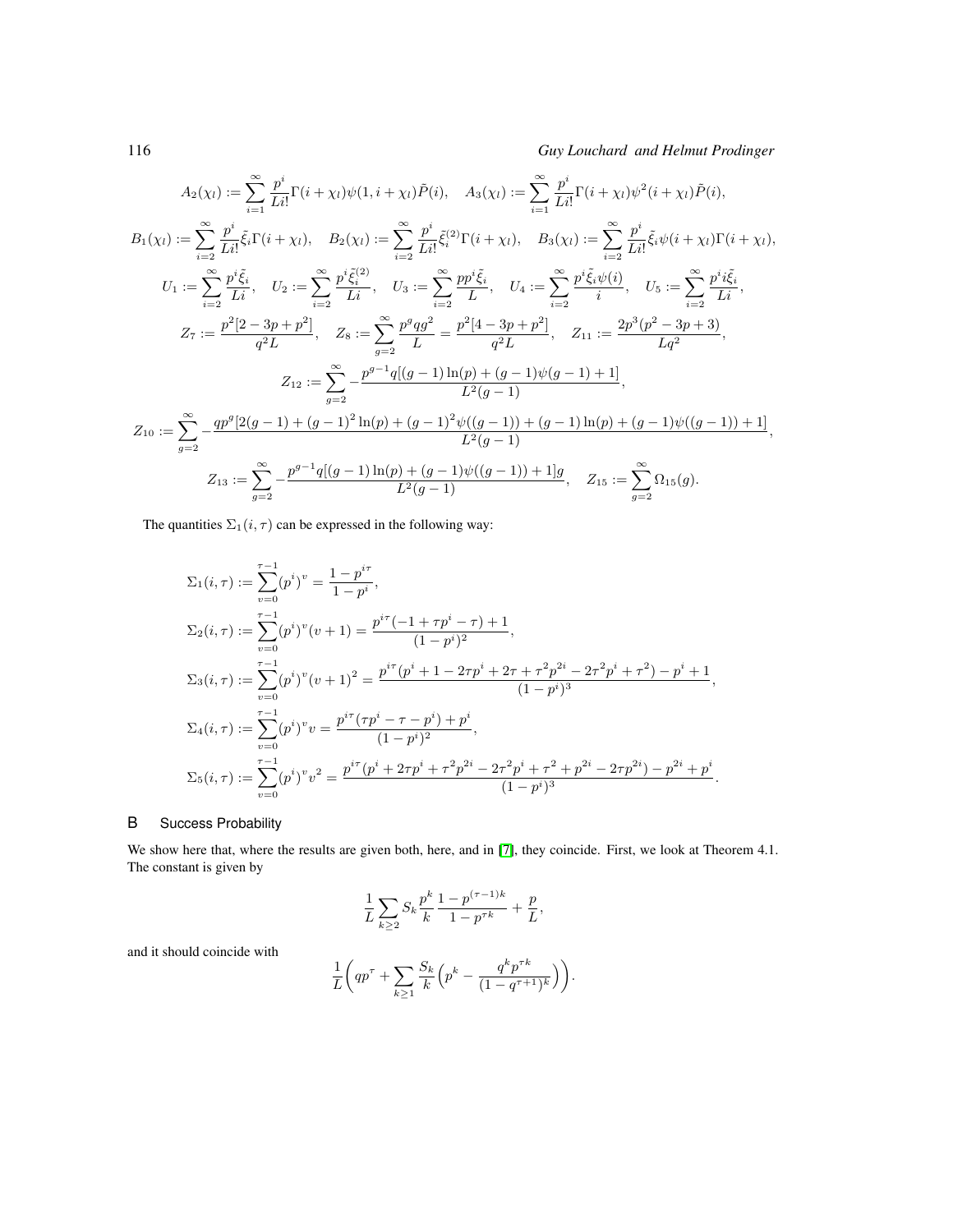We use the notation  $S_n$  from [\[7\]](#page-24-0) as in this paper. We have the recursion

$$
\frac{1-p^k}{1-p^{\tau k}}S_k = \sum_{j=1}^k {k \choose j} p^{k-j} q^j S_j.
$$

Therefore

$$
\sum_{k\geq 2} S_k \frac{p^k}{k} \frac{1 - p^{(\tau - 1)k}}{1 - p^{\tau k}} = \sum_{k\geq 2} S_k \frac{p^k}{k} \frac{1 - p^{\tau k} + p^{\tau k} - p^{(\tau - 1)k}}{1 - p^{\tau k}}
$$
  
\n
$$
= \sum_{k\geq 2} S_k \frac{p^k}{k} - \sum_{k\geq 2} S_k \frac{p^{\tau k}}{k} \frac{1 - p^k}{1 - p^{\tau k}}
$$
  
\n
$$
= \sum_{k\geq 2} S_k \frac{p^k}{k} - \sum_{k\geq 2} \frac{p^{\tau k}}{k} \sum_{j=1}^k {k \choose j} p^{k-j} q^j S_j
$$
  
\n
$$
= \sum_{k\geq 1} S_k \frac{p^k}{k} - p + p^{\tau} q - \sum_{j\geq 1} \frac{q^j S_j}{j} \sum_{k\geq j} p^{\tau k} {k-1 \choose j-1} p^{k-j}
$$
  
\n
$$
= \sum_{k\geq 1} S_k \frac{p^k}{k} - p + p^{\tau} q - \sum_{j\geq 1} \frac{q^j S_j}{j} \frac{p^{\tau j}}{(1 - p^{\tau + 1})^j},
$$

which is the desired formula after trivial modifications.

For the Fourier coefficients, we have to prove that

$$
p\Gamma(\chi_l+1)+\sum_{k\geq 2}S_k\frac{p^k}{k!}\frac{1-p^{(\tau-1)k}}{1-p^{\tau k}}\Gamma(\chi_l+k)=qp^{\tau}\Gamma(\chi_l+1)+\sum_{k\geq 1}\frac{S_k}{k!}\Gamma(\chi_l+k)\Big(p^k-\frac{q^kp^{\tau k}}{(1-q^{\tau+1})^{\chi_l+k}}\Big),
$$

which is done in a similar way:

$$
\sum_{k\geq 2} S_k \frac{p^k}{k!} \frac{1-p^{(\tau-1)k}}{1-p^{\tau k}} \Gamma(\chi_l + k) = \sum_{k\geq 2} S_k \frac{p^k}{k!} \frac{1-p^{\tau k} + p^{\tau k} - p^{(\tau-1)k}}{1-p^{\tau k}} \Gamma(\chi_l + k)
$$
  
\n
$$
= \sum_{k\geq 1} S_k \frac{p^k}{k!} \Gamma(\chi_l + k) - p \Gamma(\chi_l + 1) - \sum_{k\geq 2} \frac{p^{\tau k}}{k!} \Gamma(\chi_l + k) \sum_{j=1}^k {k \choose j} p^{k-j} q^j S_j
$$
  
\n
$$
= \sum_{k\geq 1} S_k \frac{p^k}{k!} \Gamma(\chi_l + k) - p \Gamma(\chi_l + 1) - \sum_{j\geq 1} \frac{q^j S_j}{j!} \sum_{k\geq j} p^{\tau k} \Gamma(\chi_l + k) \frac{1}{(k-j)!} p^{k-j} + qp^{\tau} \Gamma(\chi_l + 1)
$$
  
\n
$$
= \sum_{k\geq 1} S_k \frac{p^k}{k!} \Gamma(\chi_l + k) - p \Gamma(\chi_l + 1) + qp^{\tau} \Gamma(\chi_l + 1) - \sum_{j\geq 1} \frac{q^j S_j}{j!} \frac{\Gamma(\chi_l + j) p^{\tau j}}{(1 - p^{\tau + 1})^{\chi_j + k}},
$$

which is the formula.

C Total number of rounds

Notations:

 $\mathbf{P}_R(i, k) :=$  Probability that, starting with i players, we end after k rounds,  $\tilde{\mathbf{P}}_R(i,k) := \text{Probability that, starting with } i \text{ players, we end after } k \text{ rounds,}$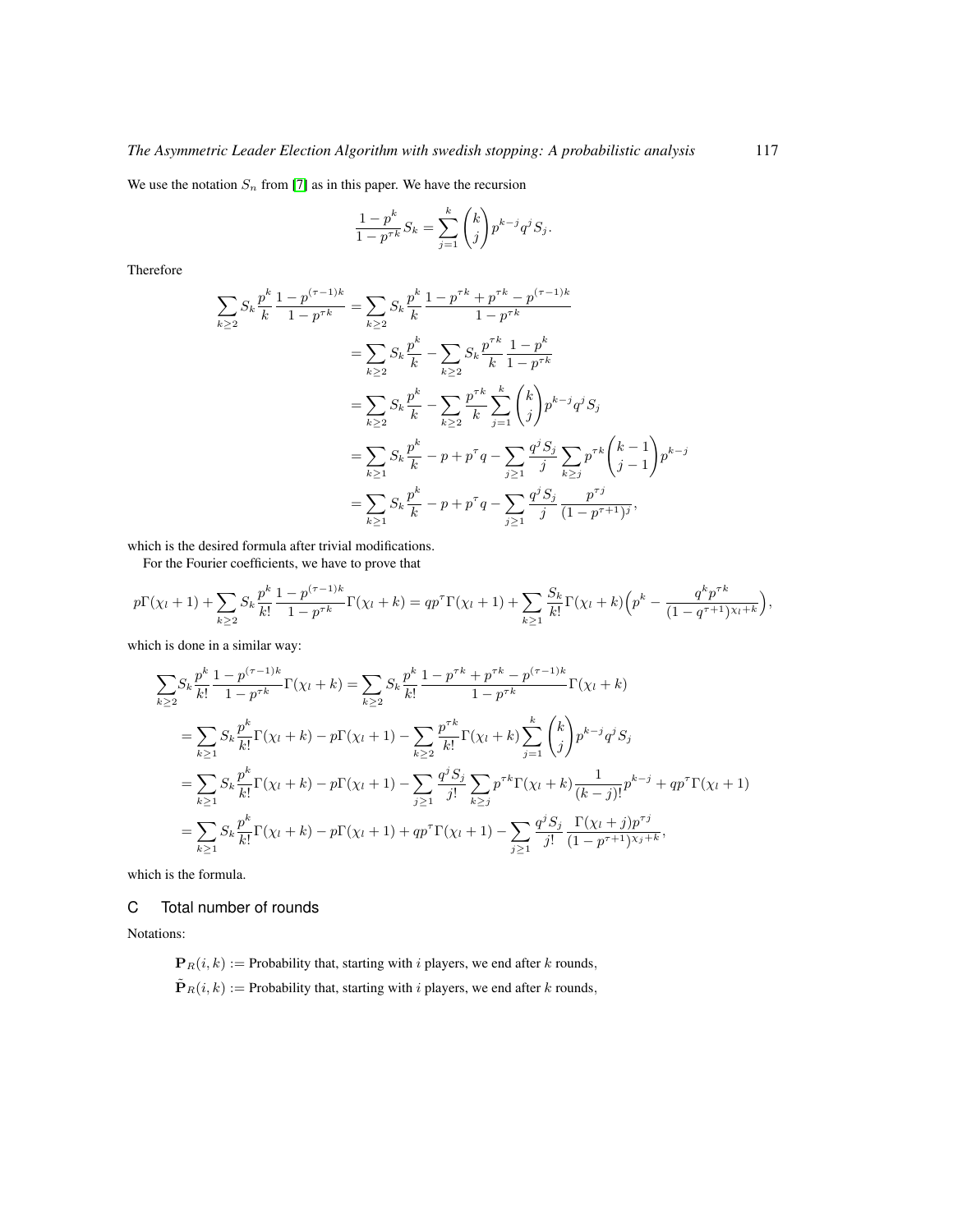given that the  $i$  players were obtained in a null round, not preceded by another null round.

Next we turn to the nonfluctuating part of  $R_n.$  We must use the total number of rounds:  $\tilde{\bf R}_i=\tilde R_i+\tilde R'_i.$  Now from Theorems [5.1](#page-9-0) and [5.2,](#page-10-0) we have

$$
\mathbf{R}_n - \log n^* = \mathbb{E}(\mathcal{R}_n - \log n^*) \sim \bar{U}_1 - M\bar{V}_1 - \frac{\bar{V}_2}{L} + \frac{p\gamma}{L^2} - \frac{1 + pM}{L} + \sum_{l \neq 0} \left[ \bar{B}_1(\chi_l) - M\bar{A}_0(\chi_l) - \frac{\bar{A}_1(\chi_l)}{L} - \frac{\Gamma(1 + \chi_l)}{L} \right] e^{-2l\pi i {\log n}}
$$

where, now,

$$
\bar{B}_1(\chi_l) := \sum_{i=2}^{\infty} \frac{p^i}{Li!} \tilde{\mathbf{R}}_i \Gamma(i + \chi_l),
$$
  
\n
$$
\bar{U}_1 := \sum_{i=2}^{\infty} \frac{p^i \tilde{\mathbf{R}}_i}{Li},
$$
  
\n
$$
\bar{A}_0(\chi_l) := 0,
$$
  
\n
$$
\bar{A}_1(\chi_l) := \Gamma(\chi_l),
$$
  
\n
$$
\bar{V}_1 := \frac{L - p}{L},
$$
  
\n
$$
\bar{V}_2 := \frac{L}{2} - \frac{\gamma(L - p)}{L}.
$$

We have the following recurrences, with  $P_R$  now combining  $S$  and  $F$ ,

$$
\mathbf{P}_{R}(1,0) = 1, \tilde{\mathbf{P}}_{R}(1,0) = 1,
$$
\n
$$
\mathbf{P}_{R}(i,k) = (p^{i})^{\tau} [k = \tau] + \sum_{s=0}^{\tau-1} (p^{i})^{s} \sum_{\ell=1}^{i} {i \choose \ell} q^{\ell} p^{i-\ell} \mathbf{P}_{R}(\ell,k-1-s), i \geq 2,
$$
\n
$$
\tilde{\mathbf{P}}_{R}(i,k) = (p^{i})^{\tau-1} [k = \tau-1] + \sum_{s=0}^{\tau-2} (p^{i})^{s} \sum_{\ell=1}^{i} {i \choose \ell} q^{\ell} p^{i-\ell} \mathbf{P}_{R}(\ell,k-1-s), i \geq 2.
$$
\n
$$
\mathbf{R}_{i} = \sum_{k} \mathbf{P}_{R}(i,k)k = (p^{i})^{\tau} \tau + \sum_{k} \sum_{s=0}^{\tau-1} (p^{i})^{s} \sum_{\ell=1}^{i} {i \choose \ell} q^{\ell} p^{i-\ell} \mathbf{P}_{R}(\ell,k-1-s) [k-1-s+s+1],
$$
\n
$$
= (p^{i})^{\tau} \tau + \sum_{s=0}^{\tau-1} (p^{i})^{s} \sum_{\ell=1}^{i} {i \choose \ell} q^{\ell} p^{i-\ell} \mathbf{R}_{\ell} + \sum_{k} \sum_{s=0}^{\tau-1} (p^{i})^{s} (s+1) \sum_{\ell=1}^{i} {i \choose \ell} q^{\ell} p^{i-\ell} \mathbf{P}_{R}(\ell,k-1-s)
$$
\n
$$
= (p^{i})^{\tau} \tau + \sum_{1} (i, \tau) \sum_{\ell=1}^{i} {i \choose \ell} q^{\ell} p^{i-\ell} \mathbf{R}_{\ell} + \sum_{2} (i, \tau) \left[ 1 - (p^{i})^{\tau} \right] / \sum_{1} (i, \tau),
$$
\n
$$
= \frac{1-p^{i\tau}}{1-p^{i}} \sum_{\ell=1}^{i} {i \choose \ell} q^{\ell} p^{i-\ell} \mathbf{R}_{\ell} + \frac{1-p^{i\tau}}{1-p^{i}}, \quad \mathbf{R}_{1} = 0,
$$
\n<math display="</math>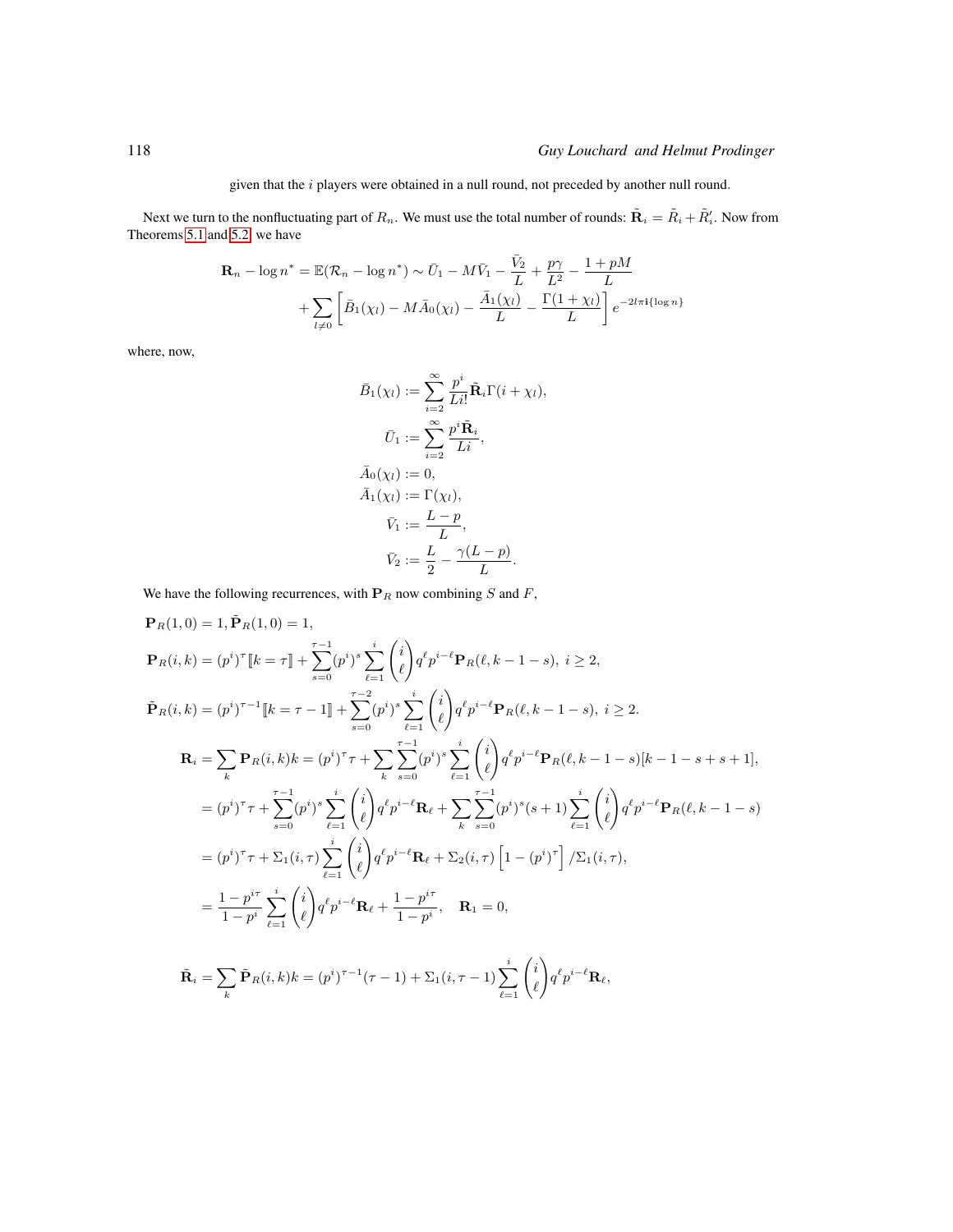*The Asymmetric Leader Election Algorithm with swedish stopping: A probabilistic analysis* 119

+ 
$$
\Sigma_2(i, \tau - 1) \left[ 1 - (p^i)^{\tau} \right] / \Sigma_1(i, \tau)
$$
  
\n=  $(p^i)^{\tau - 1} (\tau - 1) + \Sigma_1(i, \tau - 1) \left[ \mathbf{R}_i - \Sigma_2(i, \tau) \left[ 1 - (p^i)^{\tau} \right] / \Sigma_1(i, \tau) - (p^i)^{\tau} \right] / \Sigma_1(i, \tau)$   
\n+  $\Sigma_2(i, \tau - 1) \left[ 1 - (p^i)^{\tau} \right] / \Sigma_1(i, \tau)$   
\n=  $\mathbf{R}_i \frac{1 - p^i - p^{i(\tau - 1)} + p^{i\tau}}{(1 - p^{i\tau})(1 - p^i)}$   
\n=  $\mathbf{R}_i \frac{1 - p^{i(\tau - 1)}}{1 - p^{i\tau}}, \quad \tilde{\mathbf{R}}_1 = 0.$ 

In [\[7\]](#page-24-0), the following recursion is derived:

$$
\mathbf{R}_n(\tau) = \sum_{j=1}^n \binom{n}{j} p^{n-j} q^j \mathbf{R}_j(\tau) + p^n \mathbf{R}_n(\tau - 1) + 1, \quad \tau > 0, n \ge 2,
$$

and the interest is in  $\mathbf{R}_n = \mathbf{R}_n(\tau)$ . We write

$$
\mathbf{R}_n(\tau) = D_n(\tau) + p^n \mathbf{R}_n(\tau - 1) = D_n(\tau) + p^n (\mathcal{R}_n(\tau) + \mathbf{R}_n(\tau - 2)) = \dots = \frac{1 - p^{\tau n}}{1 - p^n} D_n(\tau).
$$

We find the recursion

$$
\mathbf{R}_n = \frac{1 - p^{\tau n}}{1 - p^n} \sum_{j=1}^n \binom{n}{j} p^{n-j} q^j \mathbf{R}_j + \frac{1 - p^{\tau n}}{1 - p^n}.
$$

This coincides with the recursion given here. Now

$$
\bar{U}_{1} - M\bar{V}_{1} - \frac{\bar{V}_{2}}{L} + \frac{p\gamma}{L^{2}} - \frac{1+pM}{L}\n= \sum_{i=2}^{\infty} \frac{p^{i}\tilde{\mathbf{R}}_{i}}{Li} - \frac{\ln p}{L} - \frac{p}{L} - \frac{1}{L} \left( \frac{L}{2} - \frac{\gamma(L-p)}{L} \right) + \frac{p\gamma}{L^{2}} - \frac{1}{L} - \frac{p\ln p}{L^{2}}\n= \frac{1}{L} \sum_{i=2}^{\infty} \frac{p^{i}(1-p^{i(\tau-1)})}{i} \frac{\mathbf{R}_{i}}{1-p^{i\tau}} - \frac{\ln p}{L} - \frac{1}{2} + \frac{\gamma}{L} - \frac{1}{L}\n= \frac{1}{L} \sum_{i=2}^{\infty} \frac{p^{i}(1-p^{i\tau}+p^{i\tau}-p^{i(\tau-1)})}{i} \frac{\mathbf{R}_{i}}{1-p^{i\tau}} - \frac{\ln p}{L} - \frac{1}{2} + \frac{\gamma}{L} - \frac{1}{L}\n= \frac{1}{L} \sum_{i=2}^{\infty} \frac{p^{i}\mathbf{R}_{i}}{i} - \frac{1}{L} \sum_{i=2}^{\infty} \frac{p^{i\tau}}{i} \frac{\mathbf{R}_{i}(1-p^{i})}{1-p^{i\tau}} - \frac{\ln p}{L} - \frac{1}{2} + \frac{\gamma}{L} - \frac{1}{L}\n= \frac{1}{L} \sum_{i=2}^{\infty} \frac{p^{i}\mathbf{R}_{i}}{i} - \frac{1}{L} \sum_{i=1}^{\infty} \frac{p^{i\tau}}{i} \sum_{j=1}^{\infty} \left( \frac{i}{j} \right) p^{i-j} q^{j} \mathbf{R}_{j} - \frac{1}{L} \sum_{i=1}^{\infty} \frac{p^{i\tau}}{i} + \frac{p^{\tau}}{L} - \frac{\ln p}{L} - \frac{1}{2} + \frac{\gamma}{L} - \frac{1}{L}\n= \frac{1}{L} \sum_{i=2}^{\infty} \frac{p^{i}\mathbf{R}_{i}}{i} - \frac{1}{L} \sum_{j\geq 1} \frac{q^{j}\mathbf{R}_{j}}{j} \sum_{i\geq j}
$$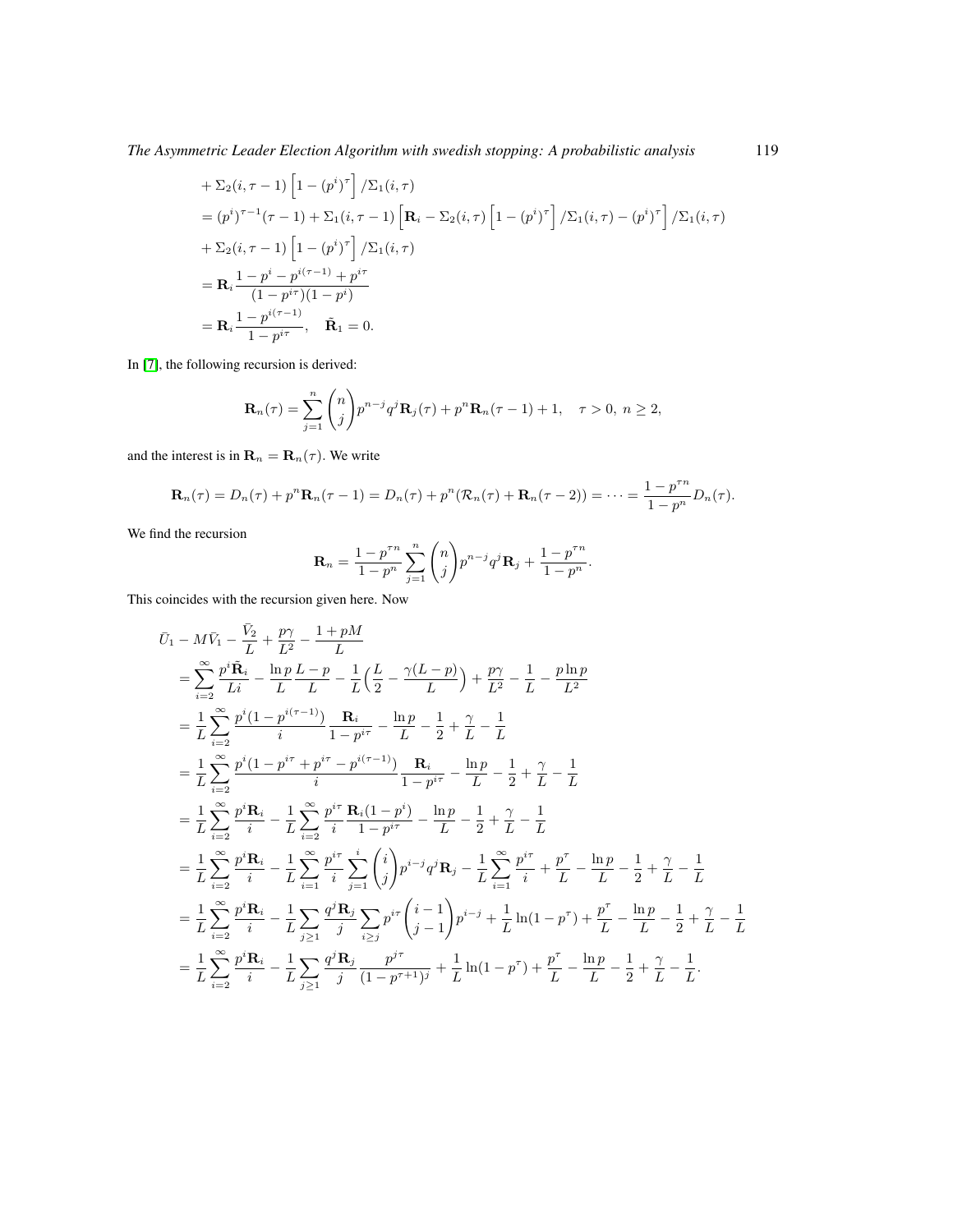Thus the constant term in the asymptotic expansion of  $\mathbf{R}_n - \log n$  is

$$
\frac{\ln p}{L} + 1 + \frac{1}{L} \sum_{i=2}^{\infty} \frac{p^i \mathbf{R}_i}{i} - \frac{1}{L} \sum_{j \ge 1} \frac{q^j \mathbf{R}_j}{j} \frac{p^{j\tau}}{(1 - p^{\tau + 1})^j} + \frac{1}{L} \ln(1 - p^{\tau}) + \frac{p^{\tau}}{L} - \frac{\ln p}{L} - \frac{1}{2} + \frac{\gamma}{L} - \frac{1}{L}
$$
\n
$$
= \frac{1}{L} \sum_{i \ge 2} \frac{p^i \mathbf{R}_i}{i} - \frac{1}{L} \sum_{j \ge 2} \frac{q^j \mathbf{R}_j}{j} \frac{p^{j\tau}}{(1 - p^{\tau + 1})^j} + \frac{1}{L} \ln(1 - p^{\tau}) + \frac{p^{\tau}}{L} + \frac{1}{2} + \frac{\gamma}{L} - \frac{1}{L}.
$$

This is the expansion that was also obtained in [\[7\]](#page-24-0).

#### D Total number of null rounds

Notations:

 $\mathbf{P}_T(i, t) :=$  Probability that, starting with i players, we end with t null rounds,  $\tilde{\mathbf{P}}_T(i, t) :=$  Probability that, starting with i players, we end with t null rounds, given that the  $i$  players were obtained in a null round.

We have the recurrences:

$$
\mathbf{P}_T(1,0) = 1, \quad \tilde{\mathbf{P}}_T(1,1) = 1,
$$
\n
$$
\mathbf{P}_T(i,t) = (p^i)^\tau \llbracket t = \tau \rrbracket + \sum_{s=0}^{\tau-1} (p^i)^s \sum_{\ell=1}^i \binom{i}{\ell} q^\ell p^{i-\ell} \mathbf{P}_T(\ell, t-s),
$$
\n
$$
\tilde{\mathbf{P}}_T(i,t) = (p^i)^{\tau-1} \llbracket t = \tau \rrbracket + \sum_{s=0}^{\tau-2} (p^i)^s \sum_{\ell=1}^i \binom{i}{\ell} q^\ell p^{i-\ell} \mathbf{P}_T(\ell, t-1-s).
$$

$$
\mathbf{T}_{i} = \sum_{t} \mathbf{P}_{T}(i, t) t = (p^{i})^{\tau} \tau + \sum_{t} \sum_{s=0}^{\tau-1} (p^{i})^{s} \sum_{\ell=1}^{i} {i \choose \ell} q^{\ell} p^{i-\ell} \mathbf{P}_{T}(\ell, t-s) [t-s+s]
$$
  
\n
$$
= (p^{i})^{\tau} \tau + \sum_{s=0}^{\tau-1} (p^{i})^{s} \sum_{\ell=1}^{i} {i \choose \ell} q^{\ell} p^{i-\ell} \mathbf{T}_{\ell} + \sum_{t} \sum_{s=0}^{\tau-1} (p^{i})^{s} s \sum_{\ell=1}^{i} {i \choose \ell} q^{\ell} p^{i-\ell} \mathbf{P}_{T}(\ell, t-s),
$$
  
\n
$$
= (p^{i})^{\tau} \tau + \sum_{1} (i, \tau) \sum_{\ell=1}^{i} {i \choose \ell} q^{\ell} p^{i-\ell} \mathbf{T}_{\ell} + \sum_{4} (i, \tau) [1 - (p^{i})^{\tau}] / \sum_{1} (i, \tau)
$$
  
\n
$$
= \frac{1 - p^{i\tau}}{1 - p^{i}} \sum_{\ell=1}^{i} {i \choose \ell} q^{\ell} p^{i-\ell} \mathbf{T}_{\ell} + \frac{p^{i} (1 - p^{i\tau})}{1 - p^{i}}, \quad \mathbf{T}_{1} = 0.
$$

$$
\tilde{\mathbf{T}}_{i} = \sum_{t} \tilde{\mathbf{P}}_{T}(i, t) t = (p^{i})^{\tau - 1} \tau + \sum_{t} \sum_{s=0}^{\tau - 2} (p^{i})^{s} \sum_{\ell=1}^{i} {i \choose \ell} q^{\ell} p^{i-\ell} \mathbf{P}_{T}(\ell, t - 1 - s)[t - 1 - s + s + 1]
$$
\n
$$
= (p^{i})^{\tau - 1} \tau + \sum_{s=0}^{\tau - 2} (p^{i})^{s} \sum_{\ell=1}^{i} {i \choose \ell} q^{\ell} p^{i-\ell} \mathbf{T}_{\ell} + \sum_{t} \sum_{s=0}^{\tau - 2} (p^{i})^{s} (s + 1) \sum_{\ell=1}^{i} {i \choose \ell} q^{\ell} p^{i-\ell} \mathbf{P}_{T}(\ell, t - 1 - s)
$$
\n
$$
= (p^{i})^{\tau - 1} \tau + \Sigma_{1}(i, \tau - 1) \left[ \mathbf{T}_{i} - (p^{i})^{\tau} \tau - \Sigma_{4}(i, \tau)[1 - (p^{i})^{\tau}]/\Sigma_{1}(i, \tau) \right] / \Sigma_{1}(i, \tau)
$$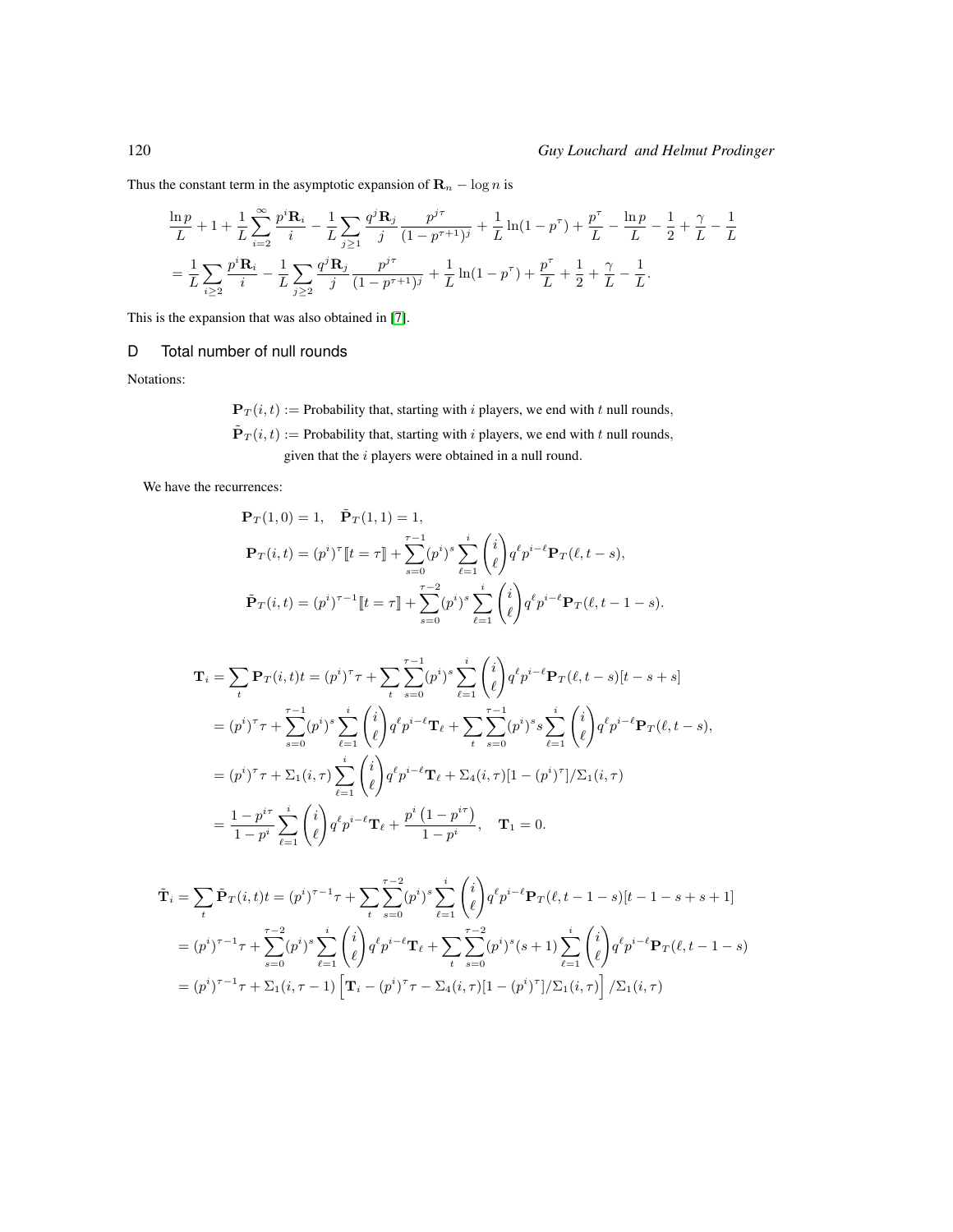*The Asymmetric Leader Election Algorithm with swedish stopping: A probabilistic analysis* 121

+ 
$$
\Sigma_2(i, \tau - 1)[1 - (p^i)^{\tau}]/\Sigma_1(i, \tau)
$$
  
\n=  $\frac{1 - p^i + p^{i(\tau + 1)} - p^{i\tau}}{(1 - p^{i\tau})(1 - p^i)} + \frac{1 - p^i - p^{i(\tau - 1)} + p^{i\tau}}{(1 - p^{i\tau})(1 - p^i)} \mathbf{T}_i$   
\n=  $1 + \frac{1 - p^{i(\tau - 1)}}{1 - p^{i\tau}} \mathbf{T}_i$ ,  $\tilde{\mathbf{T}}_1 = 1$ .

The mean is given by

$$
\mathbf{T}_n \sim \sum_{i=2}^{\infty} \frac{p^i}{Li} \tilde{\mathbf{T}}_i + \sum_{l \neq 0} \sum_{i=2}^{\infty} \frac{p^{i+\chi_l} \Gamma(i+\chi_l)}{Li!} \tilde{\mathbf{T}}_i e^{-2l\pi i {\{\log n^* \}}}.
$$

Indeed,  $I_n$  from the paper [\[7\]](#page-24-0) satisfies the same recursion as here, after unwinding it as shown in the previous example. And now we look at the nonfluctuating part in the asymptotic expansion of the mean:

$$
\sum_{i=2}^{\infty} \frac{p^{i}}{L_{i}} \tilde{\mathbf{T}}_{i} = \frac{1}{L} \sum_{n \geq 2} \frac{p^{n}}{n} \left( 1 + \frac{1 - p^{n(\tau - 1)}}{1 - p^{n\tau}} \mathbf{T}_{n} \right)
$$
  
\n
$$
= \frac{1}{L} (-\ln(1 - p) - p) + \frac{1}{L} \sum_{n \geq 2} \frac{p^{n}}{n} \frac{1 - p^{n\tau} + p^{n\tau} - p^{n(\tau - 1)}}{1 - p^{n\tau}} \mathbf{T}_{n}
$$
  
\n
$$
= 1 - \frac{p}{L} + \frac{1}{L} \sum_{n \geq 2} \frac{p^{n}}{n} \mathbf{T}_{n} - \frac{1}{L} \sum_{n \geq 2} \frac{p^{n\tau}}{n} \frac{1 - p^{n}}{1 - p^{n\tau}} \mathbf{T}_{n}
$$
  
\n
$$
= 1 - \frac{p}{L} + \frac{1}{L} \sum_{n \geq 1} \frac{p^{n}}{n} \mathbf{T}_{n} - \frac{1}{L} \sum_{n \geq 2} \frac{p^{n\tau}}{n} \left( \sum_{1 \leq j \leq n} \binom{n}{j} q^{j} p^{n-j} \mathbf{T}_{j} + p^{n} \right)
$$
  
\n
$$
= 1 - \frac{p}{L} + \frac{1}{L} \sum_{n \geq 1} \frac{p^{n}}{n} \mathbf{T}_{n} - \frac{1}{L} \sum_{n \geq 1} \frac{p^{n(\tau + 1)}}{n} + \frac{p^{\tau + 1}}{L} - \frac{1}{L} \sum_{n \geq 1} \frac{p^{n\tau}}{n} \sum_{1 \leq j \leq n} \binom{n}{j} q^{j} p^{n-j} \mathbf{T}_{j}
$$
  
\n
$$
= 1 - \frac{p}{L} + \frac{1}{L} \ln(1 - p^{\tau + 1}) + \frac{p^{\tau + 1}}{L} + \frac{1}{L} \sum_{n \geq 1} \frac{p^{n}}{n} \mathbf{T}_{n} - \frac{1}{L} \sum_{j \geq 1} \frac{q^{j} \mathbf{T}_{j}}{j} \sum_{n \geq j} \bin
$$

This is the expression given in [\[7\]](#page-24-0).

#### E Total number of leftovers

We have here only the failure case. This gives

$$
L'_{i} = \frac{p^{i\tau}(1-p^{i})}{1-p^{i} - q^{i} + q^{i}p^{i\tau}}i + \Sigma_{1}(i,\tau)\left[\sum_{\ell=0}^{i-1} {i \choose \ell} q^{\ell}p^{i-\ell}L'_{\ell} + q^{i}\left[L'_{i} - \frac{p^{i\tau}(1-p^{i})}{1-p^{i} - q^{i} + q^{i}p^{i\tau}}i\right]\right]
$$
  

$$
\tilde{L}'_{i} = \left[p^{i(\tau-1)} + \frac{1-p^{i(\tau-1)}}{1-p^{i}}q^{i}\frac{p^{i\tau}(1-p^{i})}{1-p^{i} - q^{i} + q^{i}p^{i\tau}}\right]i + \frac{1-p^{i(\tau-1)}}{1-p^{i\tau}}\left[L'_{i} - \frac{p^{i\tau}(1-p^{i})}{1-p^{i} - q^{i} + q^{i}p^{i\tau}}i\right]
$$
  

$$
= \frac{1-p^{i(\tau-1)}}{1-p^{i\tau}}L'_{i} + \frac{p^{i(\tau-1)}(1-p^{i})}{1-p^{i\tau}}i.
$$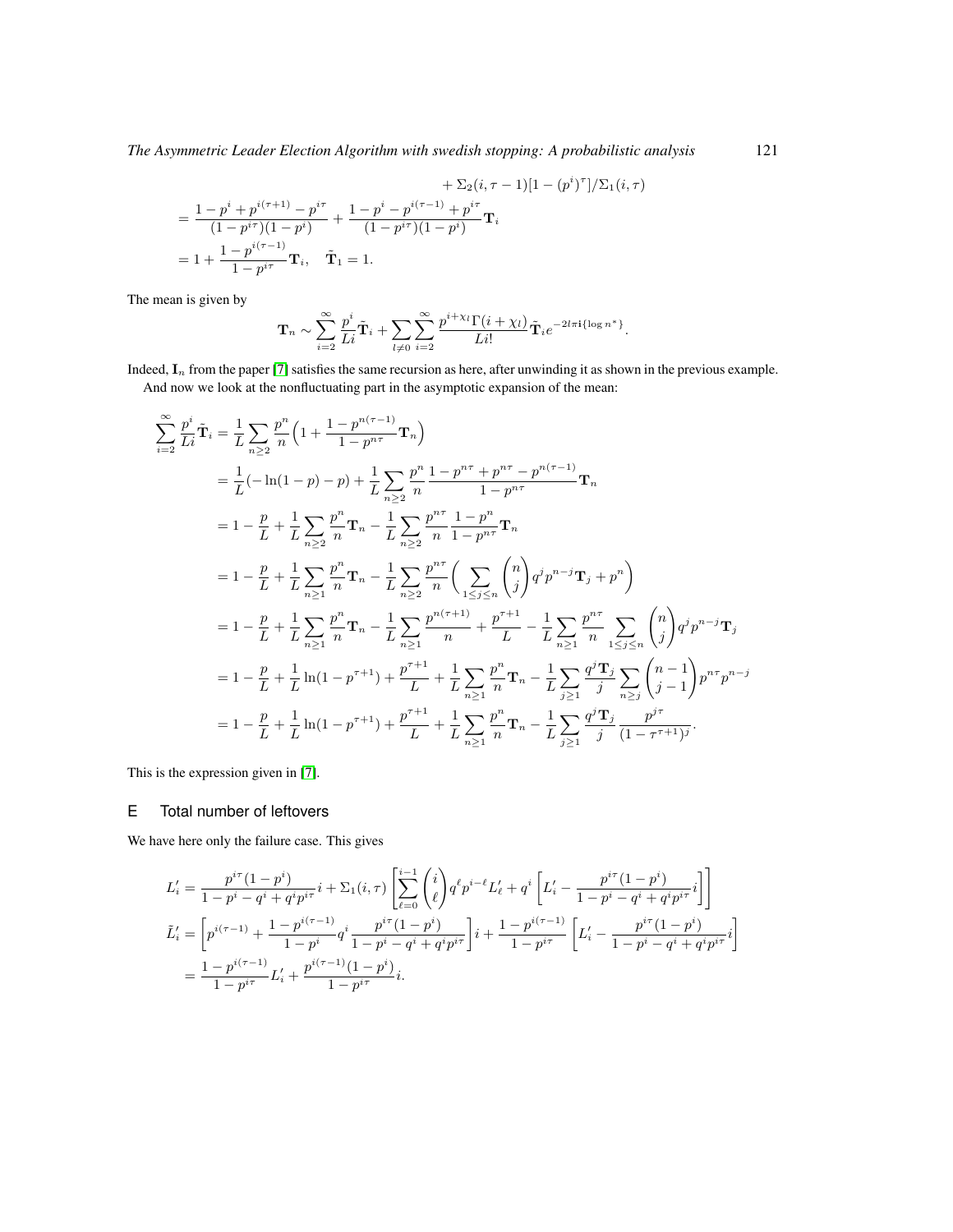The mean is given by

$$
L'_{n} \sim \sum_{i=2}^{\infty} \frac{p^{i}}{Li} \tilde{L}'_{i} + \sum_{l \neq 0} \sum_{i=2}^{\infty} \frac{p^{i+\chi_{l}} \Gamma(i+\chi_{l})}{Li!} \tilde{L}'_{i} e^{-2l\pi i {\{\log n^{*}\}}}.
$$

The recursion derived in [\[7\]](#page-24-0) is

$$
L'_{n} = \frac{1 - p^{n\tau}}{1 - p^{n}} \sum_{j=1}^{n} {n \choose j} p^{n-j} q^{j} L'_{j} + n p^{n\tau}.
$$

Here, we have

$$
L'_{n} = \frac{p^{n\tau}(1-p^{n})}{1-p^{n} - q^{n} + q^{n}p^{n\tau}} n + \frac{1-p^{n\tau}}{1-p^{n}} \left[ \sum_{j=1}^{n-1} {n \choose j} q^{j} p^{n-j} L'_{j} + q^{n} \left( L'_{n} - \frac{p^{n\tau}(1-p^{n})}{1-p^{n} - q^{n} + q^{n}p^{n\tau}} n \right) \right]
$$
  
\n
$$
= \frac{p^{n\tau}(1-p^{n})}{1-p^{n} - q^{n} + q^{n}p^{n\tau}} n + \frac{1-p^{n\tau}}{1-p^{n}} \left[ \sum_{j=1}^{n} {n \choose j} q^{j} p^{n-j} L'_{j} - q^{n} \frac{p^{n\tau}(1-p^{n})}{1-p^{n} - q^{n} + q^{n}p^{n\tau}} n \right]
$$
  
\n
$$
= \frac{p^{n\tau}(1-p^{n})}{1-p^{n} - q^{n} + q^{n}p^{n\tau}} n \left[ 1 - \frac{1-p^{n\tau}}{1-p^{n}} q^{n} \right] + \frac{1-p^{n\tau}}{1-p^{n}} \sum_{j=1}^{n} {n \choose j} q^{j} p^{n-j} L'_{j}
$$
  
\n
$$
= p^{n\tau} n + \frac{1-p^{n\tau}}{1-p^{n}} \sum_{j=1}^{n} {n \choose j} q^{j} p^{n-j} L'_{j},
$$

and hence we do have the same recursion.

Now we turn to the nonfluctuating part of the mean:

$$
\sum_{i=2}^{\infty} \frac{p^i}{Li} \tilde{L}'_i = \sum_{i \geq 2} \frac{p^i}{Li} \left[ \frac{1 - p^{i(\tau - 1)}}{1 - p^{i\tau}} L'_i + \frac{p^{i(\tau - 1)}(1 - p^i)}{1 - p^{i\tau}} i \right]
$$
  
\n
$$
= \frac{1}{L} \sum_{i \geq 2} \frac{p^i}{i} \frac{1 - p^{i\tau} + p^{i\tau} - p^{i(\tau - 1)}}{1 - p^{i\tau}} L'_i + \frac{1}{L} \sum_{i \geq 2} \frac{p^{i\tau} (1 - p^i)}{1 - p^{i\tau}}
$$
  
\n
$$
= \frac{1}{L} \sum_{i \geq 2} \frac{p^i}{i} L'_i - \frac{1}{L} \sum_{i \geq 2} \frac{p^{i\tau}}{i} \left[ \sum_{j=1}^i \binom{i}{j} p^{i-j} q^j L'_j + \frac{1 - p^i}{1 - p^{i\tau}} i p^{i\tau} \right] + \frac{1}{L} \sum_{i \geq 2} \frac{p^{i\tau} (1 - p^i)}{1 - p^{i\tau}}
$$
  
\n
$$
= \frac{1}{L} \sum_{i \geq 2} \frac{p^i}{i} L'_i - \frac{1}{L} \sum_{i \geq 2} \frac{p^{i\tau}}{i} \sum_{j=1}^i \binom{i}{j} p^{i-j} q^j L'_j - \frac{1}{L} \sum_{i \geq 2} \frac{1 - p^i}{1 - p^{i\tau}} p^{2i\tau} + \frac{1}{L} \sum_{i \geq 2} \frac{p^{i\tau} (1 - p^i)}{1 - p^{i\tau}}
$$
  
\n
$$
= \frac{1}{L} \sum_{i \geq 2} \frac{p^i}{i} L'_i - \frac{1}{L} \sum_{j \geq 1} \frac{q^j L'_j}{j} \sum_{i \geq j} p^{i\tau} \binom{i-1}{j-1} p^{i-j} + \frac{1}{L} \sum_{i \geq 2} p^{i\tau} (1 - p^i)
$$
  
\n
$$
= \frac{1}{L} \sum_{i \geq 2} \frac{p^i}{i} L'_
$$

which is the same expression as in [\[7\]](#page-24-0).

#### F Matrix expressions.

We will give a few explicit matrix expressions for several quantities computed before. We will not use these expressions, but we only wanted to show that some compact relations can be written down in some cases, showing an unified view of our different RV.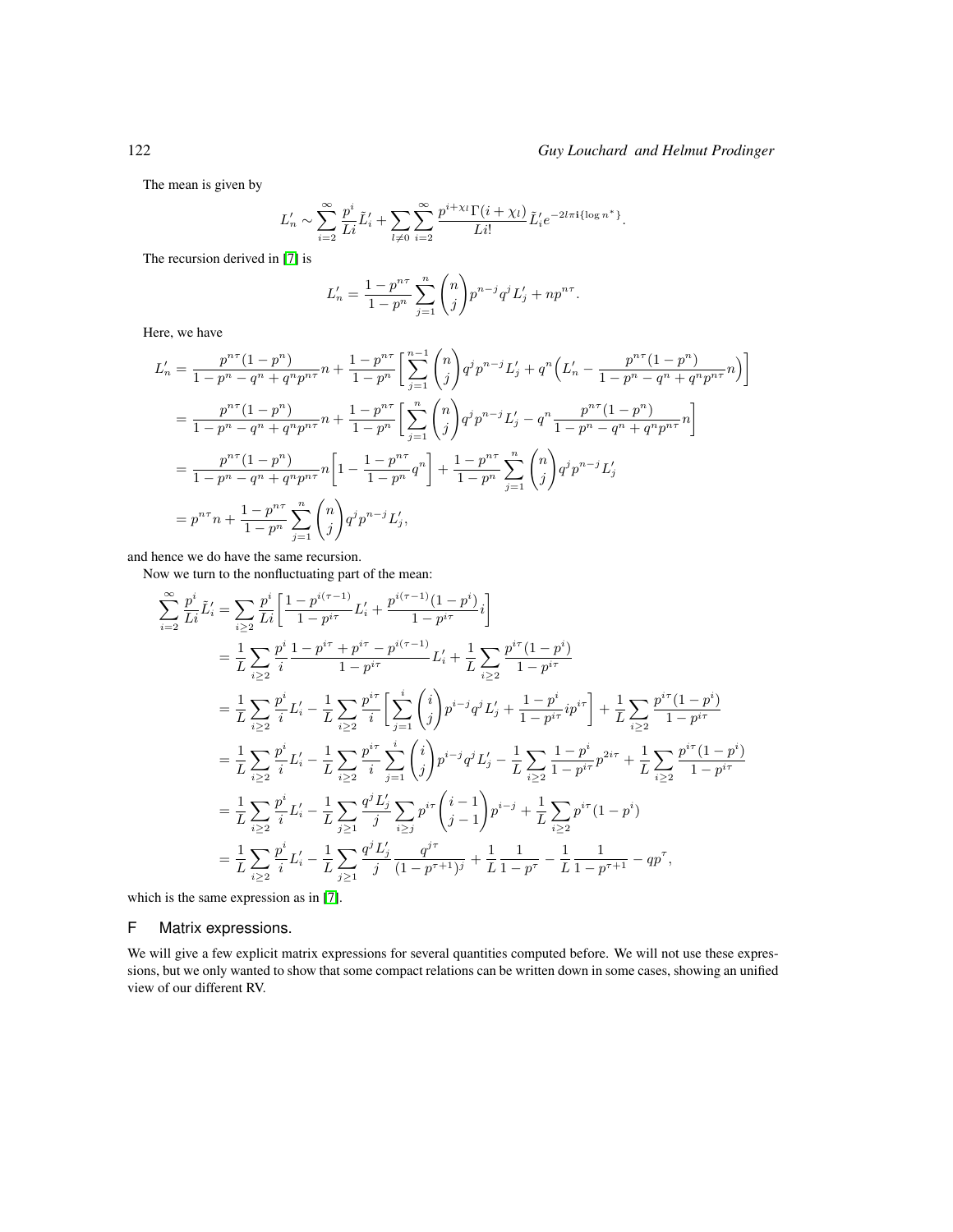### *F.1 Success probability*

Let

$$
\Pi[i, u] := \Sigma_1(i, \tau) \binom{i}{u} q^u p^{i-u}, \ i, u \ge 2,
$$

and

$$
\varphi_1(i) := \Sigma_1(i,\tau) \binom{i}{1} q^1 p^{i-1}, \ i \ge 2.
$$

Then we have the expression

$$
P(.) = \sum_{k=0}^{\infty} \Pi^{k} \varphi_1 = [I - \Pi]^{-1} \varphi_1.
$$

Note that, to get some precision in  $S_n$ , only finite matrices are necessary.

## *F.2 Number of rounds*

Let

$$
\varphi_2(i) := \Sigma_2(i,\tau)P(i)/\Sigma_1(i,\tau), i \ge 2.
$$

Then we have the expression

$$
R_{.} = \Pi R_{.} + \varphi_2 = [I - \Pi]^{-1} \varphi_2.
$$

## *F.3 Number of null rounds*

Let

$$
\varphi_3(i) := \Sigma_4(i,\tau)P(i)/\Sigma_1(i,\tau), i \ge 2.
$$

Then we have the expression

$$
T = [I - \Pi]^{-1} \varphi_3.
$$

# *F.4 Number of leftovers*

Fix r. Let

$$
\Pi_1[i, u] := \Sigma_1(i, \tau) \binom{i}{u} q^u p^{i-u}, \ i, u > r,
$$

and

$$
\varphi_3(i) := \Sigma_1(i,\tau) \binom{i}{r} q^r p^{i-r} P'_L(r,r).
$$

Then we have the expression

$$
P'_{L}(.,r)=[I-\Pi_1]^{-1}\varphi_3.
$$

#### G Model 2

We will only briefly mention the modifications related to the main expressions. A supplementary last index will indicate how many null rounds are allowed before failure. Only the mean in the success case will be given, all other cases can be similarly computed; we leave the details for any research student who is interested.

$$
P(i,\tau) = \sum_{s=0}^{\tau-1} (p^i)^s \sum_{\ell=1}^i \binom{i}{\ell} q^{\ell} p^{i-\ell} P(\ell, \tau - s), \ i \ge 2,
$$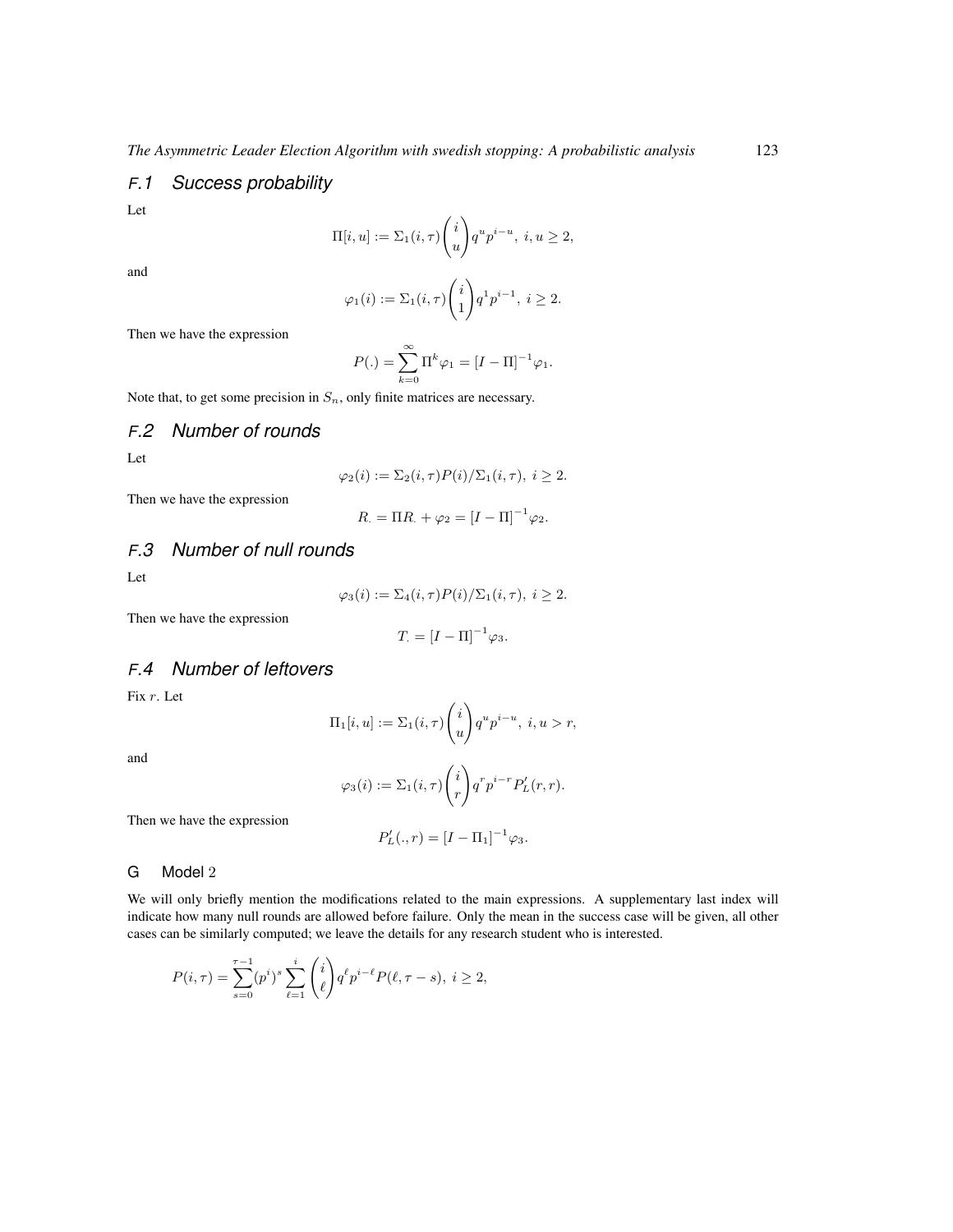$$
\begin{split} \hat{P}(i,\tau) &= \sum_{s=0}^{\tau-2} (p^i)^s \sum_{\ell=1}^i \binom{i}{\ell} q^{\ell} p^{i-\ell} P(\ell,\tau-s-1) = P(i,\tau-1),\\ P_R(i,k,\tau) &= \sum_{s=0}^{\tau-1} (p^i)^s \sum_{\ell=1}^i \binom{i}{\ell} q^{\ell} p^{i-\ell} P_R(\ell,k-1-s,\tau-s),\ i\geq 2,\\ \hat{P}_R(i,k,\tau) &= \sum_{s=0}^{\tau-2} (p^i)^s \sum_{\ell=1}^i \binom{i}{\ell} q^{\ell} p^{i-\ell} P_R(\ell,k-1-s,\tau-s-1) = P_R(i,k,\tau-1),\\ R_i(\tau) &= \sum_{s=0}^{\tau-1} (p^i)^s \sum_{\ell=1}^i \binom{i}{\ell} q^{\ell} p^{i-\ell} R_\ell(\tau-s) + \sum_{s=0}^{\tau-1} (p^i)^s (s+1) \sum_{\ell=1}^i \binom{i}{\ell} q^{\ell} p^{i-\ell} P(\ell,\tau-s),\\ \tilde{R}_i(\tau) &= R_i(\tau-1),\\ C_i(\tau) &= \sum_{s=0}^{\tau-1} (p^i)^s \sum_{\ell=1}^i \binom{i}{\ell} q^{\ell} p^{i-\ell} [si+i+C_\ell(\tau-s)],\\ P_T(i,t,\tau) &= \sum_{s=0}^{\tau-1} (p^i)^s \sum_{\ell=1}^i \binom{i}{\ell} q^{\ell} p^{i-\ell} P_T(\ell,t-s,\tau-s),\ i\geq 2,\\ \hat{P}_T(i,t) &= \sum_{s=0}^{\tau-1} (p^i)^s \sum_{\ell=1}^i \binom{i}{\ell} q^{\ell} p^{i-\ell} P_T(\ell,t-1-s,\tau-s-1),\ i\geq 2,\\ T_i(\tau) &= \sum_{s=0}^{\tau-1} (p^i)^s \sum_{\ell=1}^i \binom{i}{\ell} q^{\ell} p^{i-\ell} P_\ell(\ell,t-1-s,\tau-s-1),\ i\geq 2,\\ T_i(\tau) &= \sum_{\ell=0}^{\tau-1} (p^i)^s \sum_{\ell=1}^i \binom{i}{\ell} q^{\ell} p^{i-\ell} P_\ell(\ell,s-1) + \sum_{s=0}^{\tau-
$$

One can now proceed as in Model 1.

#### H Proof of Theorem [8.2](#page-23-1)

We start from

$$
\mathcal{C}_{n,S} = [I = 1][S_{\Gamma,1}(J,G) + JG] + [I > 1][S_{\Gamma,2}(J,I) + JI + \tilde{C}_{I,S}].
$$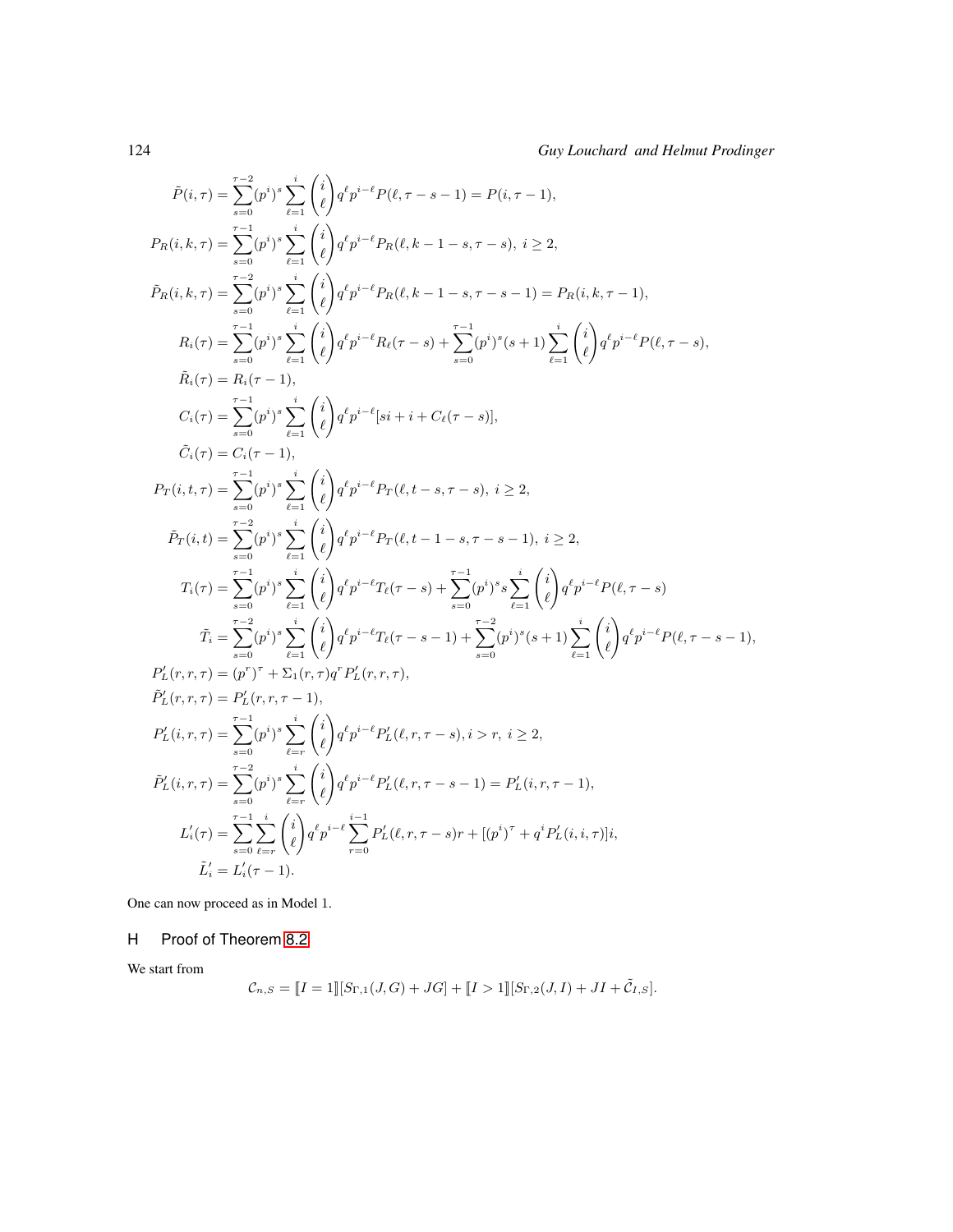Here,  $S_{\Gamma,1}, \eta_1$  are related to the case  $I = 1$  and  $S_{\Gamma,2}, \eta_2$  are related to the case  $I > 1$ . In the sequel, with some abuse of notation,  $\mathcal{O}_V(1)$  will denote a RV, asymptotically independent of n, with finite moments. Rewriting,

$$
\mathcal{C}_{n,S} = \sum_{j} \left( \mathbb{P}[J=j, I=1][S_{\Gamma,1}(j,G) + jG] + \sum_{i \geq 2} \mathbb{P}[J=j, I=i] \left[ [S_{\Gamma,2}(j,i) + ji] \tilde{P}(i) + \tilde{C}_{i,S} \right] \right).
$$

We have, *conditioned on a success*, (we use the dominant success probability  $Pd(S)$ )

$$
\frac{\mathcal{C}_{n,S}}{Pd(S)} \sim \frac{\Pi_1}{Pd(S)} \sum_{j} \frac{\mathbb{P}[J=j, I=1]}{\Pi_1} [S_{\Gamma,1}(j, G) + jG] \n+ \frac{V_1}{Pd(S)} \sum_{j} \sum_{i \geq 2} \frac{\mathbb{P}[J=j, I=i] \tilde{P}(i)}{V_1} [S_{\Gamma,2}(j, i) + ji] \n+ \frac{V_1}{Pd(S)} \sum_{j} \sum_{i \geq 2} \frac{\mathbb{P}[J=j, I=i]}{V_1} \tilde{\mathcal{C}}_{i,S} \n= \frac{\Pi_1}{Pd(S)} \sum_{j} \frac{\mathbb{P}[J=j, I=1]}{\Pi_1} [S_{\Gamma,1}(j, G) + jG] \n+ \frac{V_1}{Pd(S)} \sum_{j} \sum_{i \geq 2} \frac{\mathbb{P}[J=j, I=i] \tilde{P}(i)}{V_1} [S_{\Gamma,2}(j, i) + ji] + \mathcal{O}_V(1).
$$

Again we will separate the contribution of urn J from that of urns  $\langle J. \text{So, conditioning on } J = j \text{ and } \Gamma_k(j) \rangle$ denoting a sequence of iid truncated geometric  $RV < j$ ,

$$
S_{\Gamma,1}(j,G) + jG = S_{\Gamma,1}(j,0) - \sum_{j=1}^{G} \Gamma_k(j) + jG
$$
  
=  $S_{\Gamma,1}(j,0) + \mathcal{O}_V(1) + (\log n^* + \eta_1)G$   
=  $S_{\Gamma,1}(j,0) + \mathcal{O}_V(1) + \log n^* \cdot \mathcal{O}_V(1),$ 

and similarly for  $S_{\Gamma,2}(j,i) + ji$ . So

$$
\frac{\mathcal{C}_{n,S}}{Pd(S)} \sim \frac{\Pi_1}{Pd(S)} \sum_j \frac{\mathbb{P}[J=j, I=1]}{\Pi_1} S_{\Gamma,1}(j,0) \n+ \frac{V_1}{Pd(S)} \sum_j \sum_{i\geq 2} \frac{\mathbb{P}[J=j, I=i] \tilde{P}(i)}{V_1} S_{\Gamma,2}(j,0) + \mathcal{O}_V(1) + \log n^* \cdot \mathcal{O}_V(1).
$$

Now we must show that  $S_{\Gamma}(j, 0)$  is asymptotically Gaussian. We could simply use Feller [\[2,](#page-24-9) example *IX,1,a* on triangular arrays], but we want an error estimation. We will provide the first terms of our expansions, but Maple "knows" more. The standard deviation of  $\Gamma(j)$  will be denoted by  $\sigma(j)$ . We have

$$
\Sigma_0 = 1 - \frac{e^{-L\eta}}{np},
$$
  
\n
$$
E(j) \sim \frac{1}{p} - \frac{e^{-L\eta}(j-1)}{np},
$$
  
\n
$$
\sigma(j) \sim \frac{\sqrt{q}}{p} - \frac{e^{-L\eta}(j-1)^2}{2n\sqrt{q}}.
$$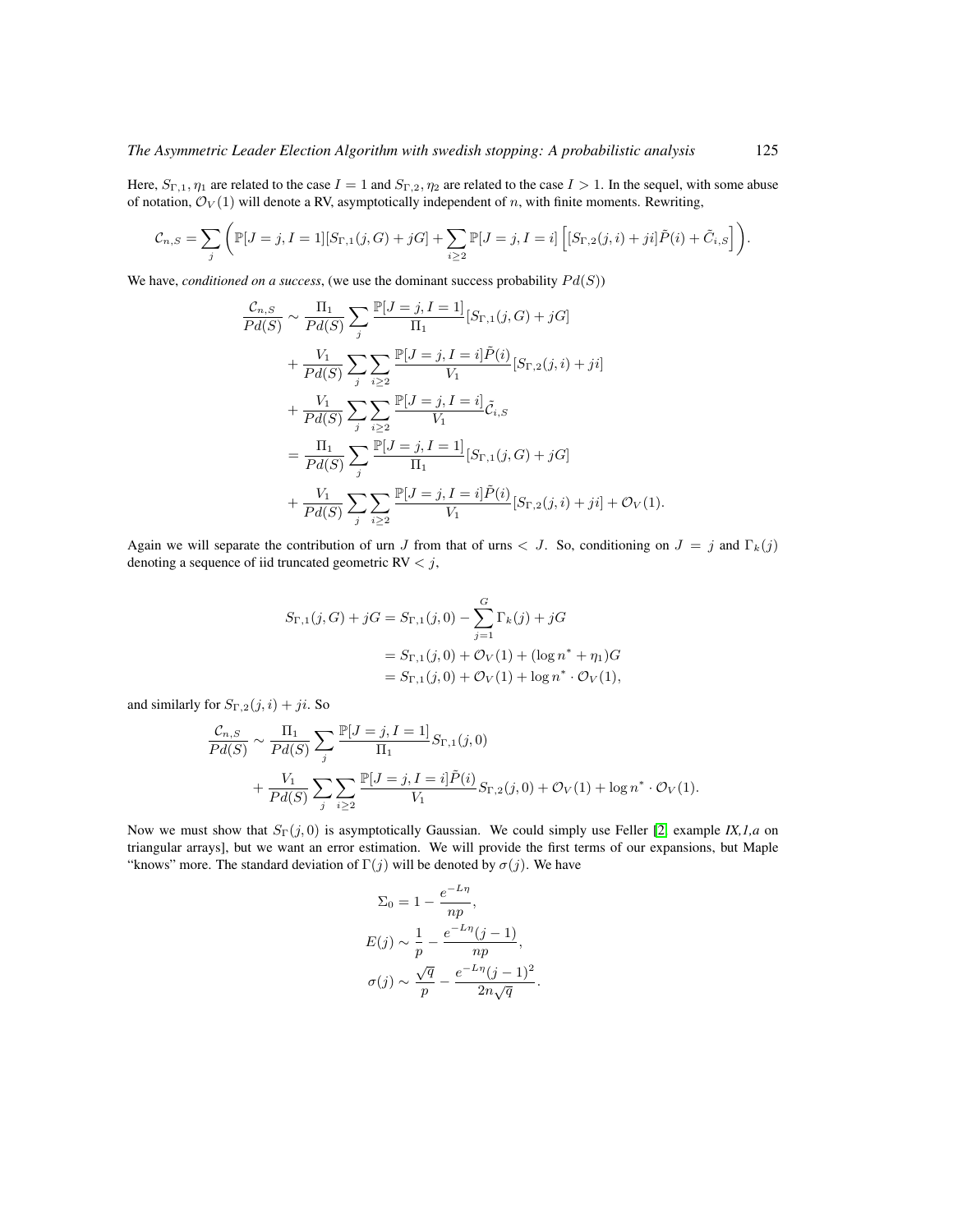#### 126 *Guy Louchard and Helmut Prodinger*

Now the probability generating function (PGF) of  $\Gamma(j)$  is given by

$$
F(z) = \frac{1}{\Sigma_0} \sum_{l=1}^{j-1} p q^{l-1} z^l = \frac{1}{\Sigma_0} \left[ \frac{pz}{1-qz} - \frac{e^{-L\eta} z^j}{n(1-qz)} \right],
$$

and the PGF of  $S_{\Gamma}(j, 0)$  is given by  $[F(z)]^n$ . We will now use the Saddle point method (for a good introduction to this method, see Flajolet and Sedgewick [\[3,](#page-24-10) chapter VIII]). By Cauchy's theorem,

$$
\mathbb{P}(S_{\Gamma}(j,0) = k) = \frac{1}{2\pi i} \int_{\Omega} \frac{[F(z)]^n}{z^{k+1}} dz = \frac{1}{2\pi i} \int_{\Omega} e^{H(z)} dz,
$$

where  $\Omega$  is inside the domain of analyticity of the integrand and encircles the origin and

$$
H(z) = n\left(\ln\left[\frac{pz}{1-qz} - \frac{e^{-L\eta}z^j}{n(1-qz)}\right] - \ln(\Sigma_0)\right) - (k+1)\ln(z).
$$

Set

$$
H^{(i)}:=\frac{d^iH}{dz^i}.
$$

First we must find the solution of

<span id="page-35-0"></span>
$$
H^{(1)}(\tilde{z}) = 0 \tag{H.1}
$$

with smallest modulus.

Set  $\tilde{z} := z^* - \varepsilon$ , where  $z^* = \lim_{n \to \infty} \tilde{z}$ . Here, it is easy to check that  $z^* = 1$ . Set  $k = nE(j) + \sqrt{n}\sigma(j)x$ , x fixed. We will soon see that  $\varepsilon = \mathcal{O}\left(\frac{1}{\sqrt{n}}\right)$ , so we can expand  $z^j$  in  $F(z)$  as

$$
z^{j} = 1 - j\varepsilon + \frac{j(j-1)}{2}\varepsilon^{2} + \cdots
$$

Also  $j = \log n^* + \eta$ . This leads, to first order (keeping only the  $\varepsilon$  term in ([H](#page-35-0).1)), to

$$
\varepsilon := \frac{-px}{\sqrt{nq}} + \mathcal{O}\Big(\frac{\log n^*}{n}\Big).
$$

This shows that, asymptotically,  $\varepsilon$  is given by a series of powers of  $n^{-1/2}$ , where each coefficient is given by a series This shows that, asymptotically,  $\varepsilon$  is given by a series of powers of  $n + \ell$ , where each coefficient is given by a series of powers of  $n^{-1/2}$ , or powers of  $n^{-1/2}$ ,  $\sigma$  of powers of  $n^{-1/2}$ . and equate each coefficient to 0. We have, with  $\tilde{z} := z^* - \varepsilon = 1 - \varepsilon$ ,

$$
\mathbb{P}(S_{\Gamma}(j,0) = k) = \frac{1}{2\pi i} \int_{\Omega} \exp\left[H(\tilde{z}) + H^{(2)}(\tilde{z})(z - \tilde{z})^2/2! + \sum_{l=3}^{\infty} H^{(l)}(\tilde{z})(z - \tilde{z})^l/l!\right] dz.
$$

Note that the linear term vanishes. Set  $z = \tilde{z} + i\tau$ . This gives

$$
\mathbb{P}(S_{\Gamma}(j,0) = k) \sim \frac{1}{2\pi} \exp[H(\tilde{z})] \int_{-\infty}^{\infty} \exp\left[H^{(2)}(\tilde{z})(i\tau)^{2}/2! + \sum_{l=3}^{\infty} H^{(l)}(\tilde{z})(i\tau)^{l}/l!\right] d\tau.
$$
 (H.2)

Let us first analyze  $H(\tilde{z})$ . We obtain

<span id="page-35-1"></span>
$$
H(\tilde{z}) = -x^2/2 + \mathcal{O}\left(\frac{1}{\sqrt{n}}\right).
$$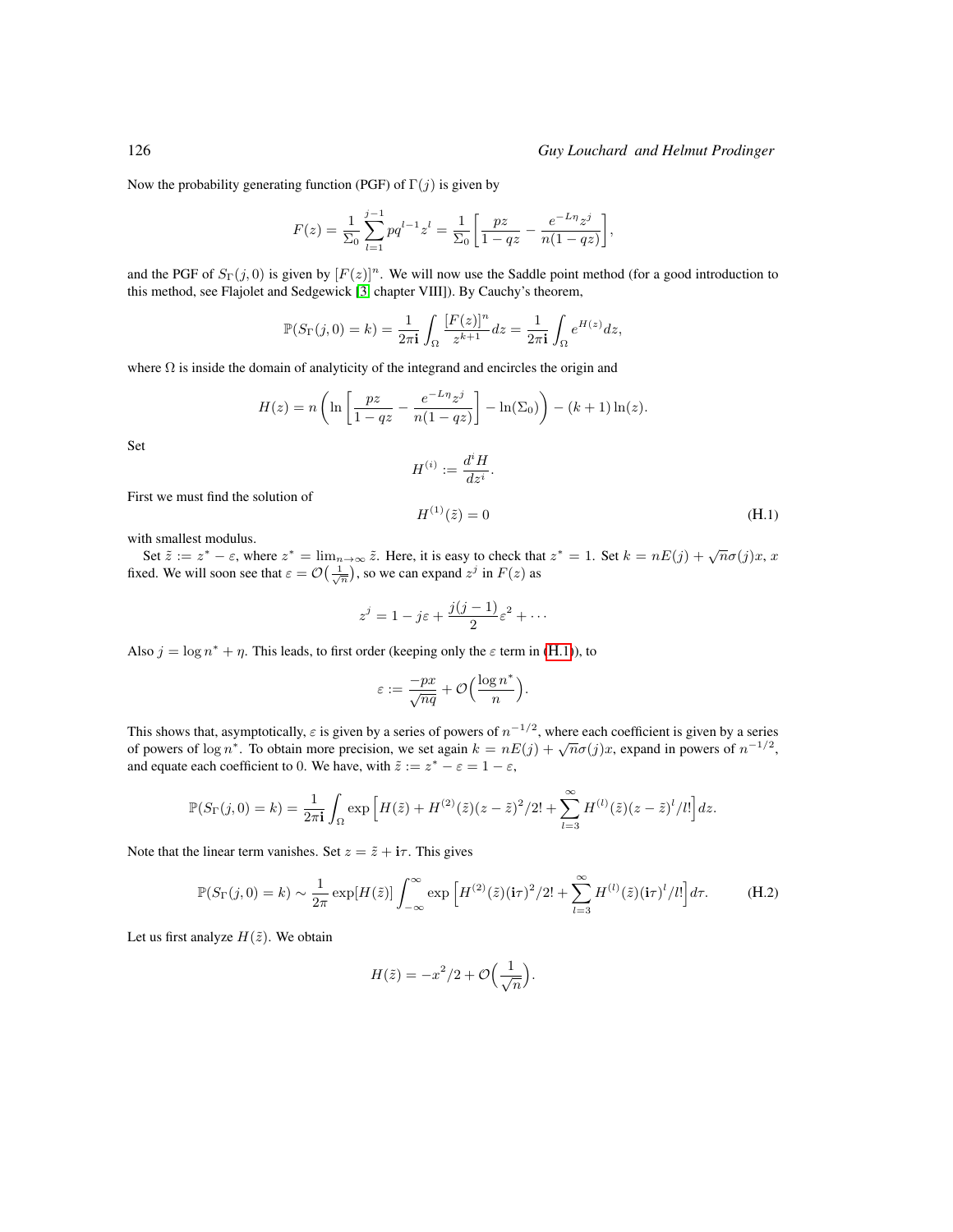Also,

$$
H^{(2)}(\tilde{z}) = n\frac{q}{p^2} + \mathcal{O}(\sqrt{n}),
$$
  

$$
H^{(4)}(\tilde{z}) = \mathcal{O}(n).
$$

We can now compute ([H](#page-35-1).2), for instance by using the classical trick of setting

$$
S^{(2)}(\tilde{z})(i\tau)^{2}/2! + \sum_{l=3}^{\infty} S^{(l)}(\tilde{z})(i\tau)^{l}/l! = -u^{2}/2.
$$

Computing  $\tau$  as a truncated series in u, this gives, by inversion,

$$
\tau = \frac{u}{\sqrt{nq/p^2}} + u^2 \mathcal{O}\Big(\frac{1}{n}\Big).
$$

Setting  $d\tau = \frac{d\tau}{du} du$ , and integrating on  $-\infty < u < \infty$ , this gives

$$
\frac{1}{\sqrt{2\pi nq/p^2}} \left[1 + \mathcal{O}\left(\frac{1}{\sqrt{n}}\right)\right].
$$

Finally (H[.2\)](#page-35-1) leads to

$$
\mathbb{P}(S_{\Gamma}(j,0)=k) \sim \frac{1}{\sqrt{2\pi n q/p^2}} e^{-x^2/2} \left[1 + \mathcal{O}\left(\frac{1}{\sqrt{n}}\right)\right].
$$

Now we consider

$$
\mathbb{P}\left(\frac{\frac{C_{n,S}}{Pd(S)} - \frac{\mathbb{E}(C_{n,S})}{Pd(S)}}{\sqrt{nq/p^2}} \leq x\right) \sim \mathbb{P}\left(\frac{\frac{\Pi_1}{Pd(S)}\sum_j \frac{\mathbb{P}[J=j,I=1]}{\Pi_1}[S_{\Gamma,1}(j,0) - nE_1(j)] + \frac{V_1}{Pd(S)}\sum_j \sum_{i\geq 2} \frac{\mathbb{P}[J=j,I=i]\tilde{P}(i)}{V_1}[S_{\Gamma,2}(j,0) - nE_2(j)]}{\sqrt{nq/p^2}} + \frac{\mathcal{O}_V(1) + \log n^* \cdot \mathcal{O}_V(1)}{\sqrt{nq/p^2}} \leq x\right) \sim \mathbb{P}\left(\frac{\frac{\Pi_1}{Pd(S)}\sum_j \frac{\mathbb{P}[J=j,I=1]}{\Pi_1}[S_{\Gamma,1}(j,0) - nE_1(j)]}{\sqrt{n}\sigma_1(j)} + \frac{\frac{V_1}{Pd(S)}\sum_j \sum_{i\geq 2} \frac{\mathbb{P}[J=j,I=i]\tilde{P}(i)}{V_1}[S_{\Gamma,2}(j,0) - nE_2(j)]}{\sqrt{n}\sigma_2(j)} \leq x\right)
$$

as

$$
\frac{\sigma(j)}{\sqrt{q/p^2}} \underset{n \to \infty}{\longrightarrow} 1.
$$

Now

$$
\frac{\mathbb{V}(\mathcal{C}_n)}{Pd(S)nq/p^2} \underset{n \to \infty}{\longrightarrow} 1,
$$

which concludes the proof.